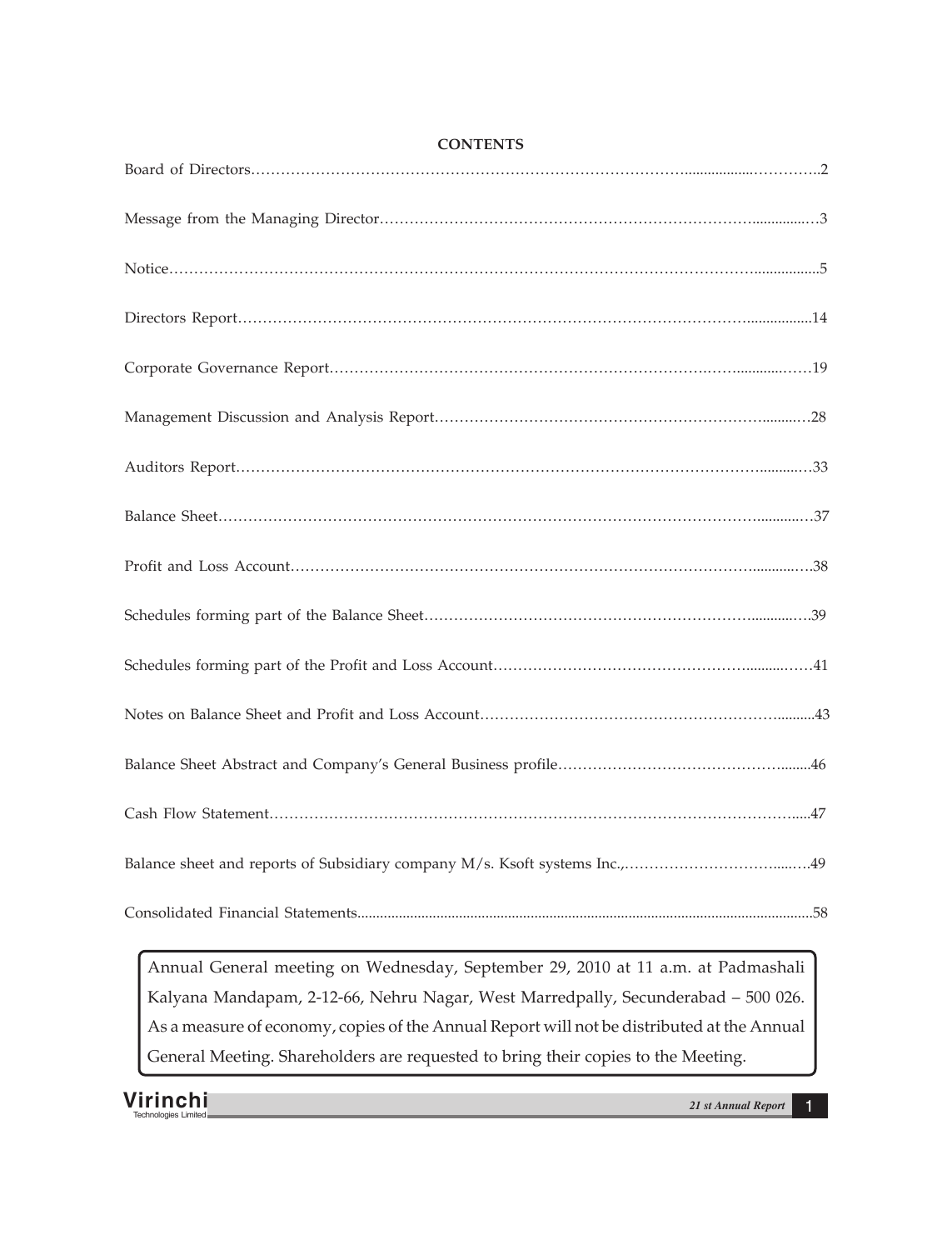# **BOARD OF DIRECTORS**

Shri. Srinivas Mahankali Datuk Kunasingam V. Sittampalam Shri. Srinath Kompella Ms. Santi Priya Shri K. Krishna Shri. Viswanath Kompella Shri Ramam Madu Shri. Anil Pinapala(Resigned W.e.f. 21<sup>st</sup> July, 2010) Dr. Ravi Chand(Resigned W.e.f

### **Executive Directors Independent Non-Executive Directors**

11th May, 2010)

## **BOARD COMMITTEES**

### **AUDIT COMMITTEE REMUNERATION COMMITTEE**

| Shri Ramam Madu          | Chairman | Shri Ramam Madu | Chairman |
|--------------------------|----------|-----------------|----------|
| Shri K.Krishna           | Member   | Shri K. Krishna | Member   |
| Shri. Viswanath Kompella | Member   | DatukKunasingam | Member   |
|                          |          | V. Sittampalam  |          |

# **INVESTORS GRIEVANCE COMMITTEE**

| Chairman |
|----------|
| Member   |
| Member   |
|          |

### **Ravindranath Tagore Kolli**

Company Secretary **Bankers** Auditors:

#### **Registered Office and Development Centre: Registrar and Share Transfer Agents:**

West Marredpally **1-2-285**, Domalguda, Secunderabad-500026 Hyderabad-500029 Ph Nos: 91-40-27803608, 27803610 Phone# 91-40-27634445, 27638111 Fax No: 91-40-27803612 Fax: 91-40-27632184 **Website: www.virinchi.com**

A-1, 3<sup>rd</sup> Floor, Surabhi Plaza M/s. KSoft Systems Inc., Vikrampuri Colony, Kharkana 1000, Route# 34 Ste# 203 Secunderbad-500009 Matawan, NJ-07747

M/s. Canara Bank M/s. P. Murali & Co., November 2014 M/s. P. Murali & Co., November 2016 Chartered Accountants Adarsh Nagar 6-3-655/2/3, Somajiguda Hyderabad Hyderabad-500 082 Phone# (040)-23326666, 23312554

10, SRK Colony, M/s. Aarthi Consultants Private Ltd

#### **Corporate Office: Wholly Owned Subsidary Company**

Phone# 1-732- 696-2556 E-mail: info@virinchi.com Website: www.ksoftglobal.com

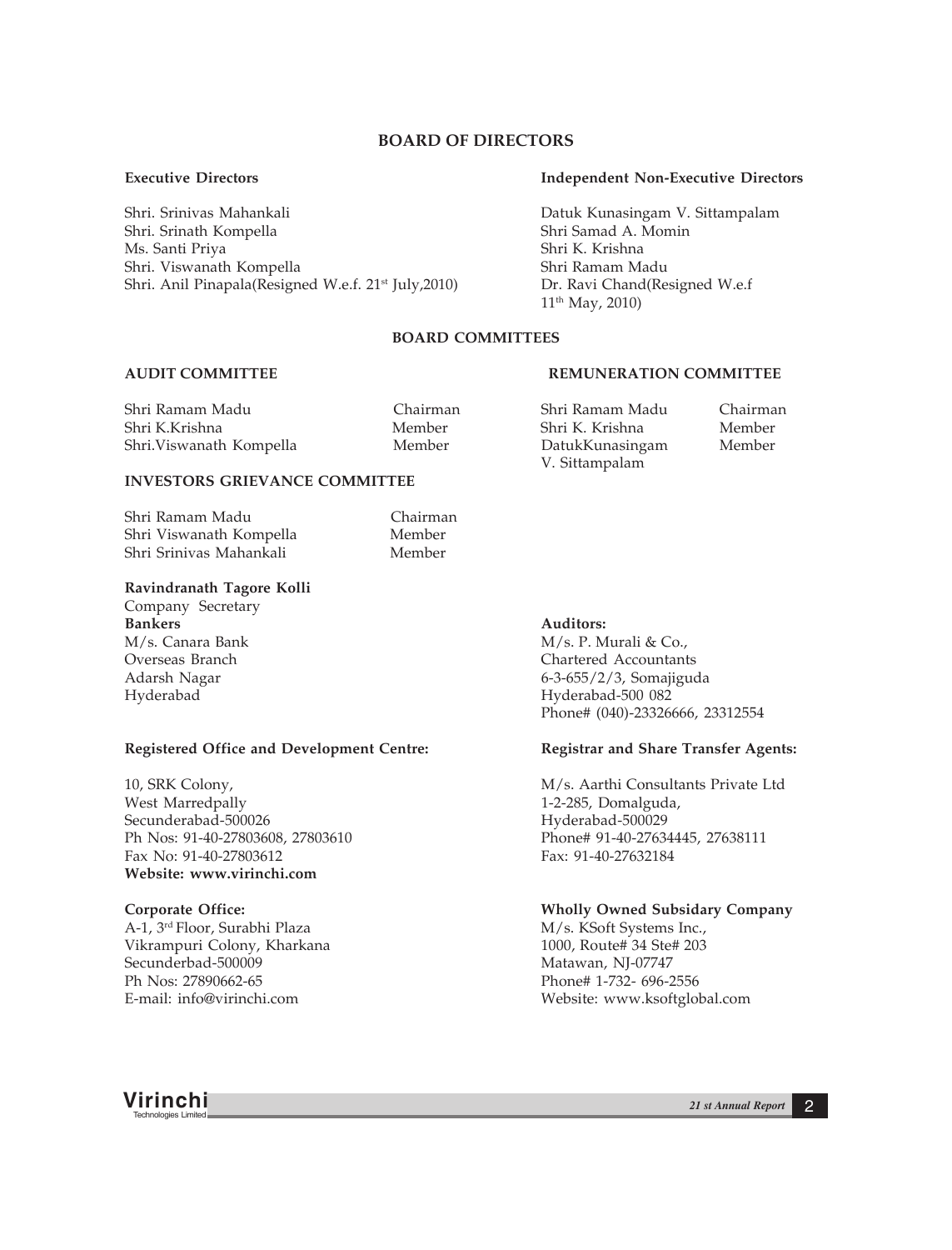# **Message from the Managing Director**

Dear Shareholder,

I am happy to present to you the performance of the company for FY 2010. While the year gone by was challenging in many aspects, we used this difficult period to streamline our operations and bring back efficiencies into our system to brace for the opportunities that are opening up as the client markets we serve are coming out of recession.

Financial year 2009-10 was a tough year for the software industry in India. The economic environment became challenging in North America & United Kingdom, the major markets where we operate. We concluded the fiscal 2010 with a marginal increase in revenues and profits even when most of our customers decelerated their businesses. Our greater client focus and a flexible operational and financial model enabled us to surmount the challenges and emerge stronger from the downturn.

In terms of financial performance, your company recorded a consolidated turnover of INR 590.00 Million for the year ended against INR 583.00 Million recorded in the previous year, while the net profit has increased from INR 37.0 million to INR 43.00 million showing a year-on-year growth of 16%. We are happy to announce a final dividend of 5% (50 paise per equity share of Rs.10/-each) for the year 2009-2010.

Accolades from industry bodies always corroborate the confidence we have in our strengths and capabilities. In the year 2009-10, we were named the 'Best Managed SME' in its segment by CRISIL. Your company has justified the industry appreciation, through efficient management of resources resulting in a significant improvement of its profit margins.

We look forward to the next year with a greater emphasis on new business strategies.. To unlock the potential of industry specific products & services provided by the company, your company plans to create new subsidiary companies to focus on a specific emerging vertical of the industry. Your company successfully completed incorporation of wholly owned subsidiary 'QFund Technologies Private Ltd' which will focus on providing transaction business services in deferred presentment industry in the US and UK markets, with its retail micro lending product, QFund, which is a market leader both in North America and United Kingdom.

In order to take advantage of the buoyant domestic market, your company has started focusing on developing capabilities by leveraging its technological strengths in the field of Education and Media. To this end, your company has successfully incorporated two 100% subsidiary companies 'Virinchi Media and Entertainment Private Ltd'& 'Virinchi Learning Private Ltd'. Virinchi Media shall focus on solutions to serve the growing demands of the Indian Entertainment Industry to enable creation, buying, selling and delivery of high definition entertainment through internet to customers across globe. Virinchi Learning is aimed at promoting technology based education services to the different student categories in India, both

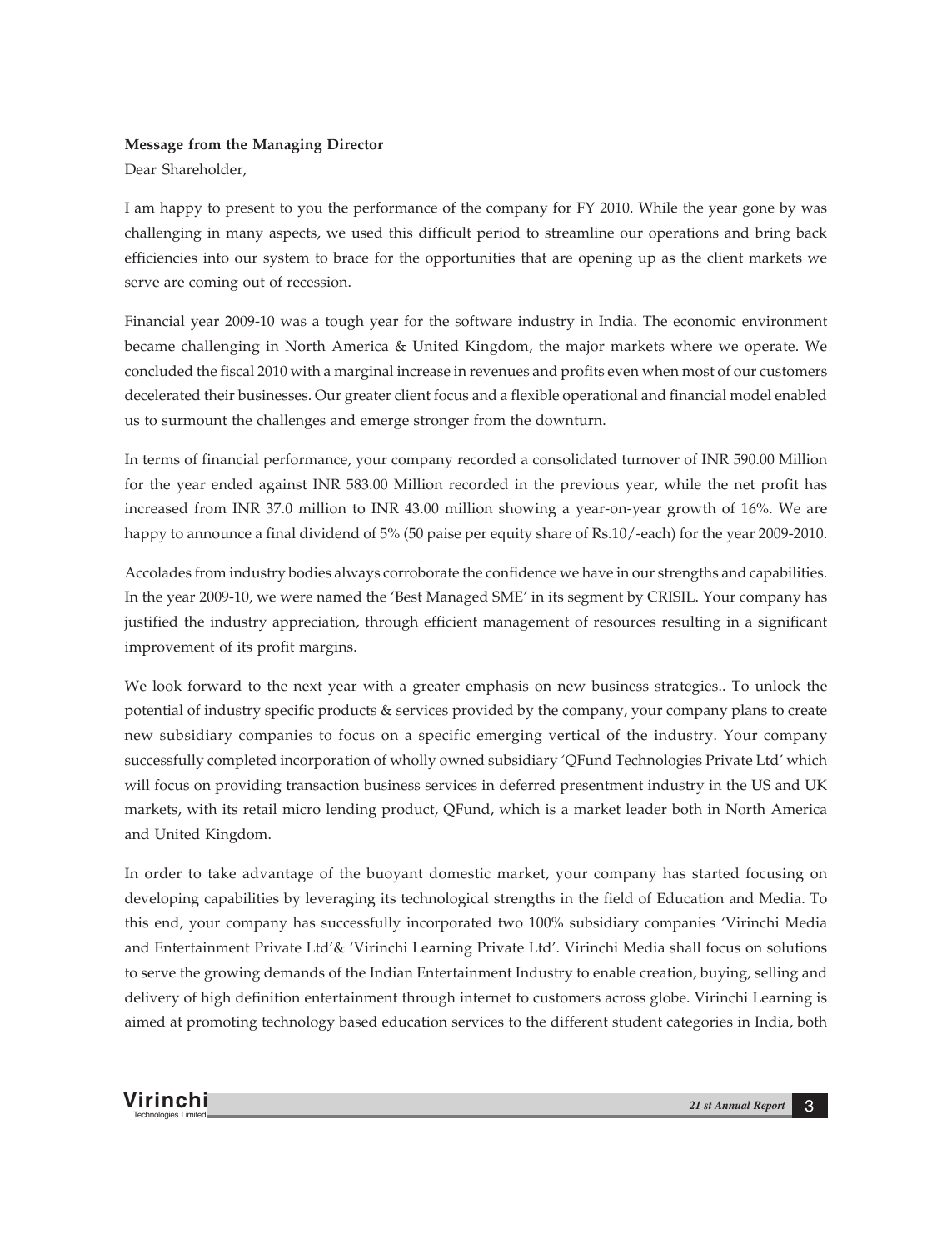by creation of new content and infrastructure and also by partnering with existing content providers by leveraging the strength of information technology.

Recent reports have shown signs of recovery in demand, especially from the banking and financial services verticals in US & Europe. Financial businesses are hiking their discrete expenditure to upgrade and strengthen their systems and offer new products to the consumers. Virinchi with its services solutions and new business models is poised to make the most out of the times to come and deliver maximum value to our customers & stake holders.

Closing a challenging year, we appreciate the support of all our stakeholders who have always stood by us : you, our shareholders, clients, partners and employees.

On behalf of the Board of Directors of Virinchi, I thank all our clients, partners, employees, investors, and other stakeholders for your continued support and trust in the management of your company and look forward to the same in the future.

Best Regards,

# **Srinivas Mahankali,**

Managing Director Virinchi Technologies Limited

**Virinchi** *21 st Annual Report* <sup>4</sup> Technologies Limited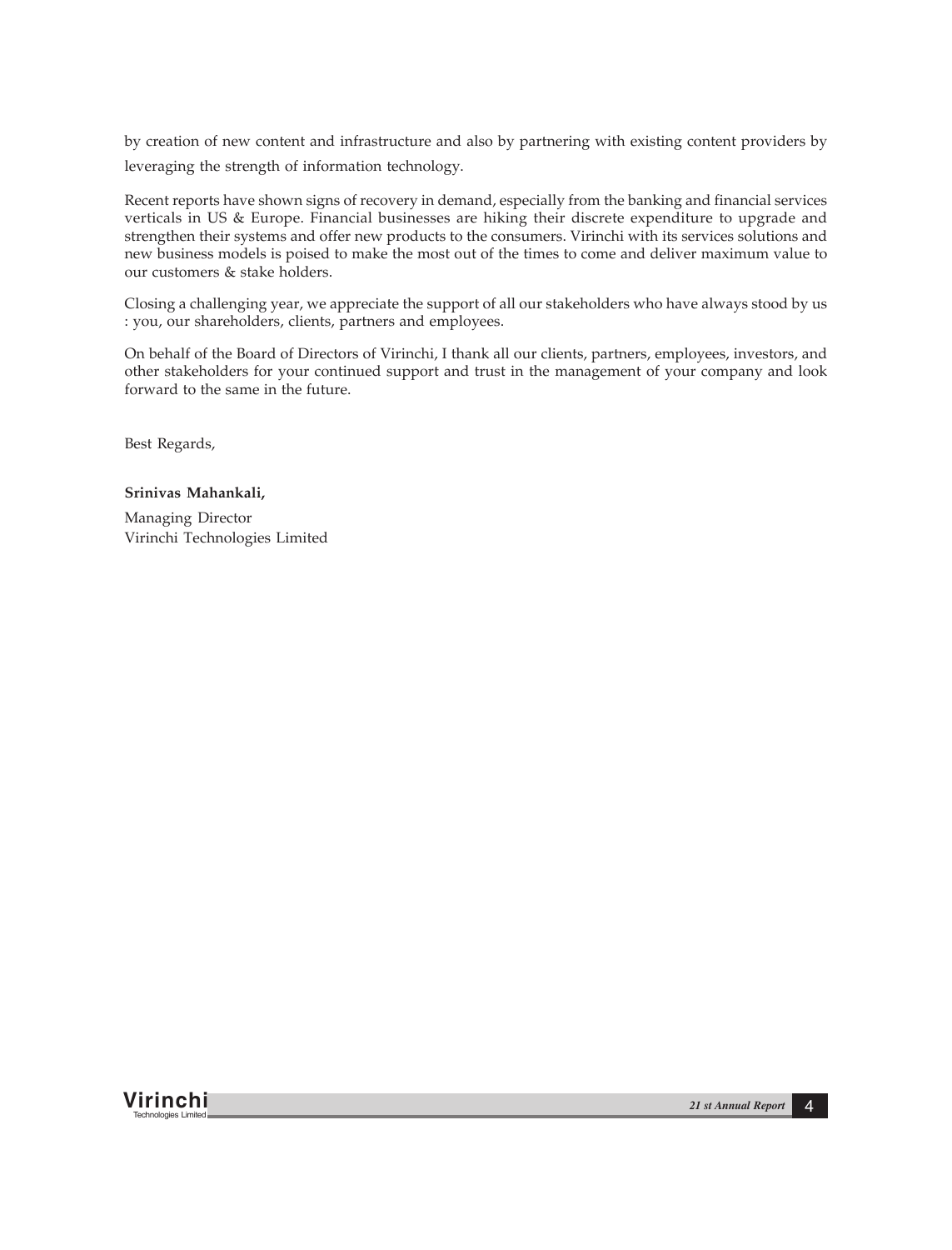### **NOTICE :**

NOTICE is hereby given that the 21<sup>st</sup> Annual General Meeting of the Members of the Company will be held on Wednesday, the 29<sup>th</sup> day of September, 2010, at 11.00 A.M. at Padmashali Kalyana Mandapam, 2-12-66, Nehru Nagar, West Marredpally, Secunderabad – 500 026 to transact the following business:

# **ORDINARY BUSINESS:**

- 1. To receive, consider and adopt the Profit & Loss Account for the year ended March 31, 2010; Balance Sheet as on that date along with the Schedules forming part of it, notes to accounts and the Reports of the Directors' and Auditors' thereon.
- 2. To declare dividend for the financial year 2009-10
- 3. To appoint a Director in place of Datuk Kunasingam V.sittampalam, who retires by rotation, and being eligible, offer himself for re-appointment.
- 4. To appoint a Director in place of Dr. Samad A Momin who retires by rotation, and being eligible, offer himself for re-appointment.
- 5. To appoint M/s. P. Murali & Co., Chartered Accountants, Hyderabad as Auditors of the Company to hold office from the conclusion of this meeting till the conclusion of the next Annual General Meeting and to fix their remuneration.

## **SPECIAL BUSINESS**:

6. To Consider and if thought fit, to pass, with or without modification(s), the following resolution as an Ordinary Resolution:

"RESOLVED THAT Shri M.Ramam Madu, Who was appointed as an Additional Director of the company with effect from 30<sup>th</sup> January, 2010, who holds office under Section 260 of the Companies Act, 1956, up to the date of the ensuing Annual General Meeting and in respect of whom the Company has received notice in writing proposing his candidature for the office of Director, be and is hereby appointed as a Director of the Company."

7. To Consider and if thought fit, to pass, with or without modification(s), the following resolution as an Ordinary Resolution:

"RESOLVED THAT Ms. G.Santi Priya, Who was appointed as an Additional Director of the company with effect from 21<sup>st</sup> July, 2010, who holds office under Section 260 of the Companies Act, 1956, up to the date of the ensuing Annual General Meeting and in respect of whom the Company has received notice in writing proposing his candidature for the office of Director, be and is hereby appointed as a Director of the Company

8. To Consider and if thought fit, to pass, with or without modification(s), the following resolution as an Ordinary Resolution:

"RESOLVED THAT K. Krishna, Who was appointed as an Additional Director of the company with effect from 21<sup>st</sup> July, 2010, who holds office under Section 260 of the Companies Act, 1956, up to the date of the ensuing Annual General Meeting and in respect of whom the Company has received notice in writing proposing his candidature for the office of Director, be and is hereby appointed as a Director of the Company."

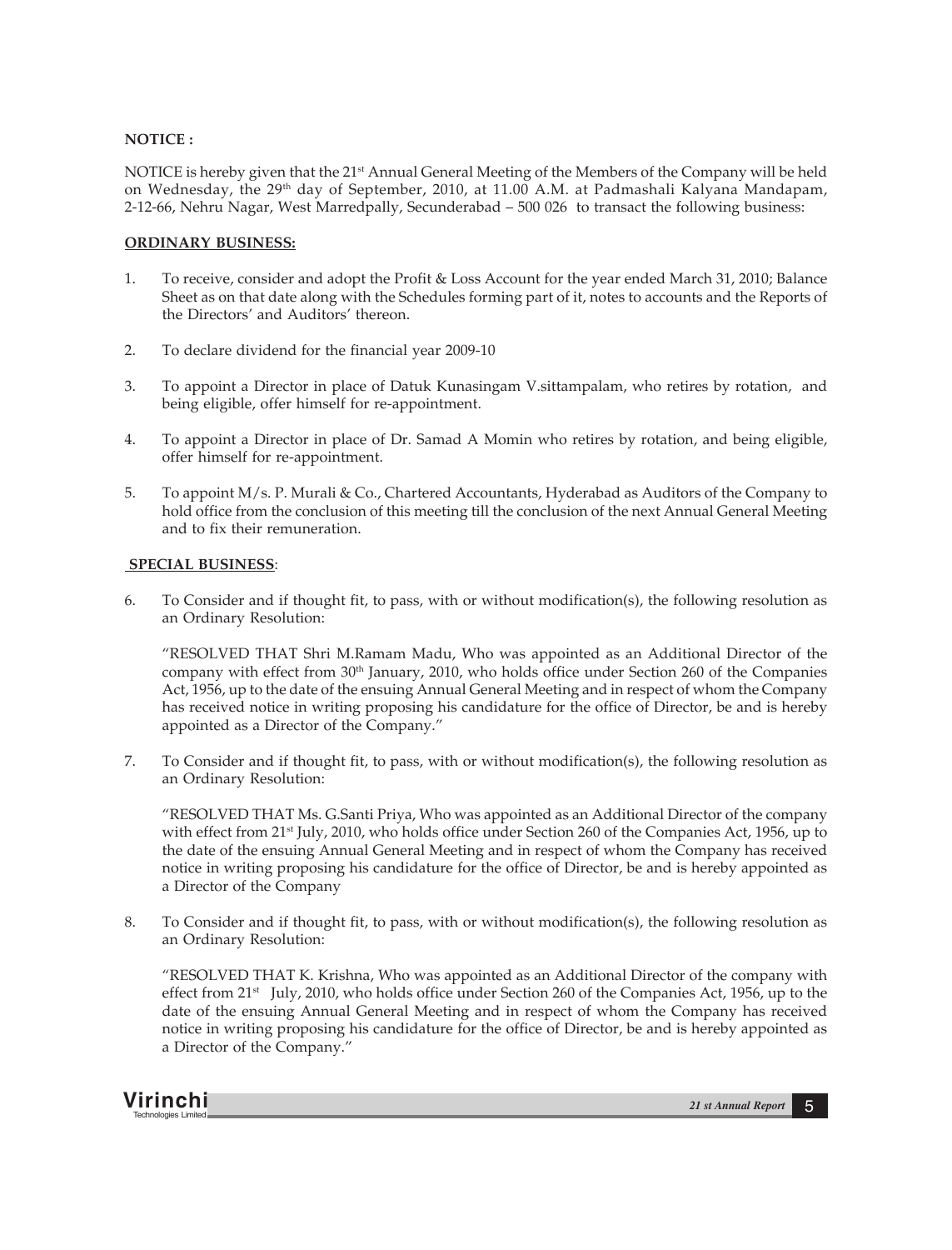# 9. **To Consider and if thought fit, to pass with or without modification(s), the following Resolution as a Special Resolution:**

"RESOLVED THAT Pursuant to the provisions of Section 198,269 and 309 read with Schedule XIII and all other applicable provisions of the Companies Act, 1956(hereinafter referred to as the "Act" which includes any statutory modification(s) or re-enactment thereof, for the time being in force), the consent of the company be and is hereby accorded to the appointment of Ms.G.Santi Priya, as Chairperson & Whole Time Director , of the Company, for a period of 3(Three) years with effect from  $21<sup>st</sup>$  July, 2010 on a monthly remuneration of Rs.1,25,000 Per Month.

"RESOLVED FURTHER that the remuneration as set out in this resolution including benefits, amenities and perquisites, shall be allowed and paid to Ms. G.Santi Priya as minimum remuneration during the currency of her tenure, notwithstanding the absence or inadequacy of profits for any financial year, but shall not, in any such financial year, exceed the ceiling laid down in this behalf in Schedule XIII to the Act, including amendments made thereto"

 "RESOLVED FURTHER THAT subject to the provisions of the Companies Act, 1956 and subject to the accordance of the requisite approvals, the board be and is here by authorized to revise the gross salary of the appointee by a maximum of 50% per annum".

# **10. To Consider and if thought fit, to pass with or without modification(s), the following Resolution as a Special Resolution:**

"RESOLVED THAT Pursuant to the provisions of Section 198,269 and 309 read with Schedule XIII and all other applicable provisions of the Companies Act, 1956(hereinafter referred to as the "Act" which includes any statutory modification(s) or re-enactment thereof, for the time being in force), the consent of the company be and is hereby accorded to the re-appointment of Mr. Viswanath Kompella, as Executive Director, of the Company, for a period of 3(Three) years with effect from  $1<sup>st</sup>$  April, 2010 on a monthly remuneration of Rs.2,00,000 Per month.

"RESOLVED FURTHER that the remuneration as set out in this resolution including benefits, amenities and perquisites, shall be allowed and paid to Mr. Viswanath Kompella as minimum remuneration during the currency of his tenure, notwithstanding the absence or inadequacy of profits for any financial year, but shall not, in any such financial year, exceed the ceiling laid down in this behalf in Schedule XIII to the Act, including amendments made thereto"

"RESOLVED FURTHER THAT subject to the provisions of the Companies Act, 1956 and subject to the accordance of the requisite approvals, the board be and is here by authorized to revise the gross salary of the appointee by a maximum of 50% per annum".

# 11. **Issue and allotment of warrants on preferential basis to Strategic Investors and promoters of the Company**

# **To Consider and if thought fit, to pass, with or without modifications, the following resolution as a Special Resolution:**

"RESOLVED THAT pursuant to the provisions of Section 81(1A) and other applicable provisions, if any, of the Companies Act, 1956(Act) (including any statutory modification or re-enactment thereof for the time being in force) and in accordance with the provisions of Articles of Association of the Company, the Listing Agreement entered into between the Company and the Various stock exchanges, the Guidelines for Preferential Issues contained in Securities and Exchange Board of India(Issue of Capital and Disclosure Requirements) Regulations, 2009, rules and regulations framed by Reserve Bank of India(RBI) and other statutory/regulatory authorities, and subject to all applicable norms, guidelines, regulations in force, and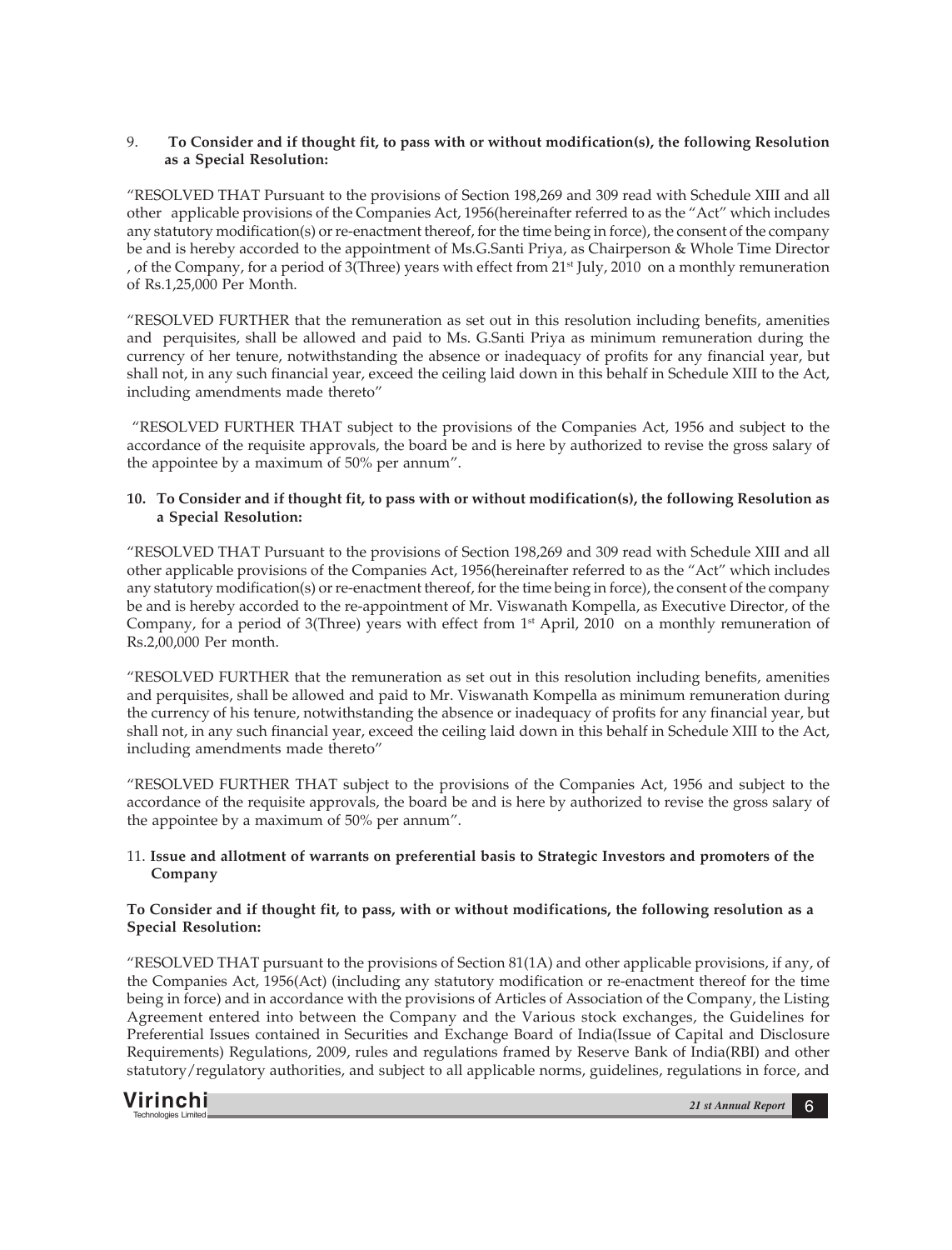statutory approvals, consents, permissions or sanctions as may be necessary, of appropriate authorities, institutions or bodies and subject to such conditions as the authorities may impose at the time grating their approvals/consents/permissions/sanctions and which may be agreed to by the Board of Directors of the Company (the "Board", which expression shall include any committee thereof constituted/to be constituted by the Board for exercising the powers conferred on the Board by this Resolution) if it thinks fit in the interest of the Company, consent of the Company be and is hereby accorded to the Board to create, offer, issue and allot 30,00,000 (Thirty Lacs Only) warrants of Rs.10/- each at a premium to be decided as per the SEBI guidelines, to strategic investors of the company, the details of which are mentioned in the Explanatory Statement annexed hereto, on preferential allotment basis, , on such terms and conditions and in such manner as the Board may think fit, whether or not they are members of the Company

### "RESOLVED FURTHER THAT

- a) The relevant date for the purpose of pricing of the equity shares as above, in accordance with the SEBI Guidelines is 30th August, 2010 being the 30<sup>th</sup> day prior to 29<sup>h</sup> September, 2010 (i.e. the 30<sup>th</sup> day prior to the date on which the meeting of the general body of shareholders is held, in terms of Section 81(1A) of the Companies Act, 1956 to consider the proposed issue.)
- b) The equity shares to be issued and allotted on conversion of warrants in pursuance of this resolution shall rank *pair passu* with the then existing equity shares of the company in all respects.

"RESOLVED FURTHER THAT for the purpose of giving effect to this Resolution, the Board be anis hereby authorized to do all such acts, deeds and things as the Board may, in its absolute discretion, consider necessary, expedient, usual, proper or incidental and to settle any question, remove any difficulty or doubt that may arise from time to time in relation to the offer, issue and allotment of the equity shares and the utilization of the issue proceeds thereof, to effect any modification (s) to the foregoing (including any modifications to the terms of the issue) in the best interests of the Company and its shareholders and to execute all such writings and instrument(s) as the Board may in its absolute discretion deem necessary or desirable.

"RESOLVED FURTHER THAT the Board be and is hereby authorized to delegate all or any of its powers to any committee of Directors of the Company to give effect to the aforesaid resolution".

> BY ORDER OF THE BOARD For **VIRINCHI TECHNOLOGIES LIMITED**

PLACE : HYDERABAD **K. Ravindranath Tagore** DATE : 31.08.2010 **Company Secretary**

**Virinchi** *21 st Annual Report* <sup>7</sup> Technologies Limited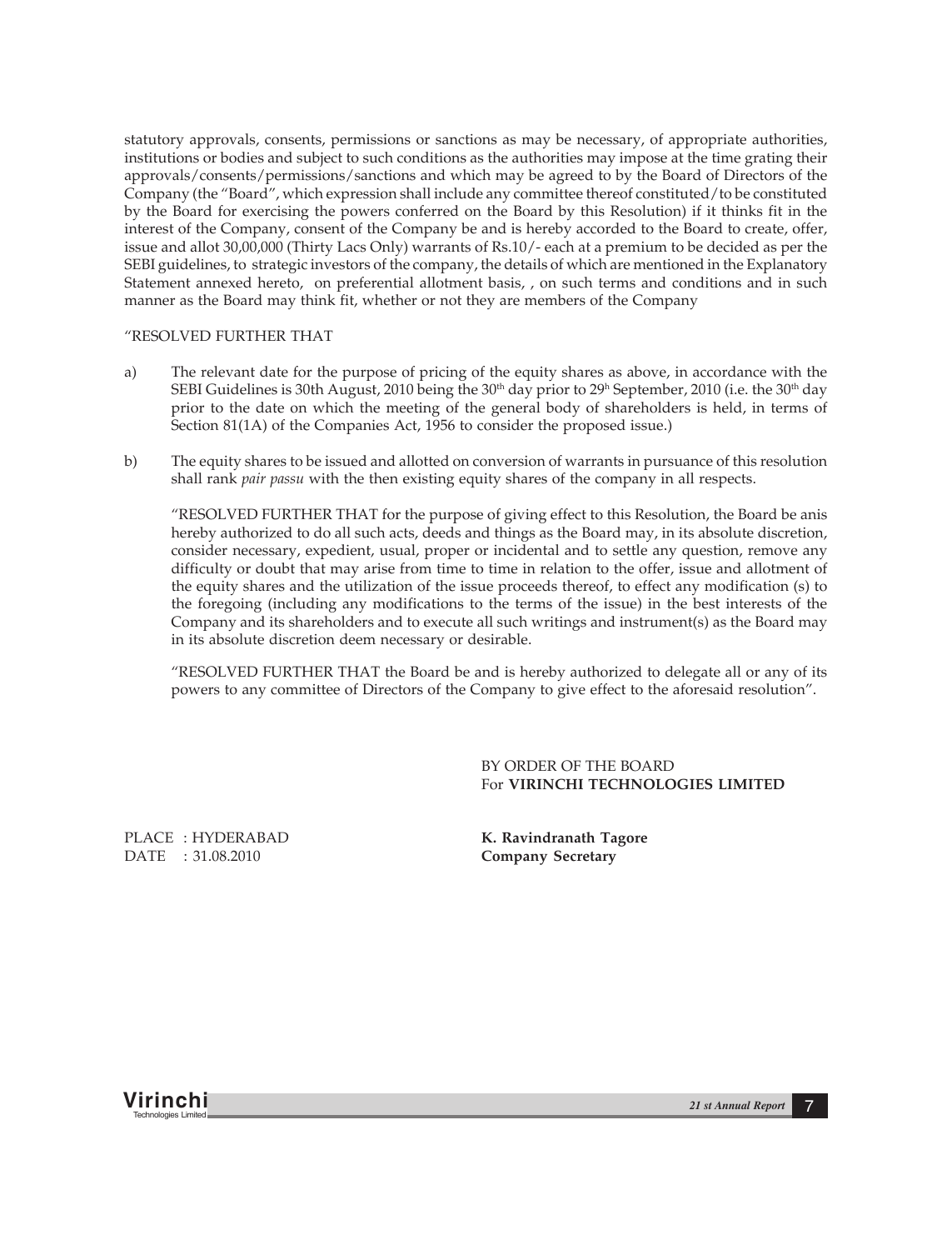# **NOTES:**

- a) A member entitled to attend and vote at the meeting is entitled to appoint a proxy to attend and vote instead of himself/herself and the proxy need not be a member of the company. The instrument of proxy in order to be effective, must be deposited at the registered office of the Company, duly completed and signed not less than 48 hours before the meeting.
- b) The relevant Explanatory Statement in respect of the Special Business set out above, as required by Sec.173 (2) of the Companies Act, 1956 is annexed hereto.
- c) The Register of Members / Register of Beneficiaries and Share Transfer books of the Company will remain closed from 26th September, 2010 to 29th September 2010 (both days inclusive)
- d) Dividend, if declared, at the Annual General Meeting, will be payable to those members whose names appear on the Company's Register of Members as on 29<sup>th</sup> September, 2010. Dividend Warrants are scheduled to be posted on or after 3<sup>rd</sup> October, 2010. Dividend Warrant is valid for payment by the Company's Bankers for six months from the date of issue. Thereafter, please contact our share registrars, M/s. Aarthi Consultants Pvt Ltd, 1-2-285, Domalguda, Hyderabad –500029 for revalidation of the warrants.

You are advised to encash your dividend warrants immediately as the dividend amount remaining unclaimed / unpaid at the expiry of 7 years from the date that becomes due for payment are required to be transferred by the company to the Investor Education and Protection Fund established under section 205C in terms of section 205A of the Companies Act, 1956.

It may be noted that no claim will lie against the company or the investor education and protection fund in respect of the said unclaimed dividend amount transferred to the fund.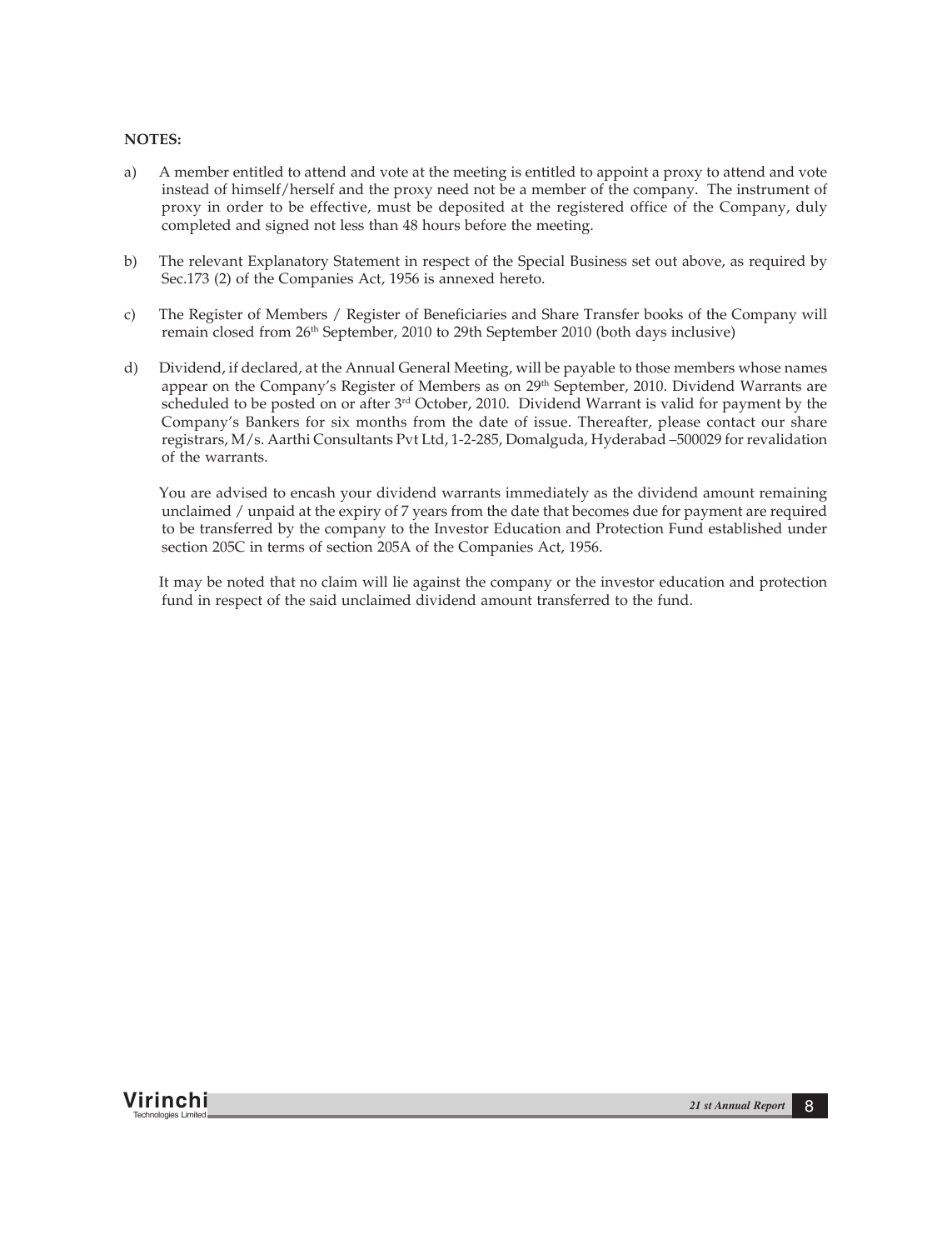# **Annexure to the Notice Explanatory statement pursuant to Section 173(2) of The Companies Act, 1956**

## **Item #6**

Shri. Ramam Madu was appointed as an Additional Director of the company as per the provisions of Section 260 of the Companies Act, 1956("the Act") in the Board Meeting held on 30<sup>th</sup> January, 2010. Pursuant to Section 260 of the Companies Act, 1956 Shri Ramam Madu holds office of Director up to the date of the ensuing Annual General Meeting. The Company has received a notice in writing under section 257 of the Companies Act, 1956, along with a deposit of Rs.500/- from a member signifying his intention to propose the name of Shri. Ramam Madu as a candidate for the office of Director. The profile of the Director is given hereto under the head 'Additional Information'

The Board recommends the resolution for the members' approval in the Annual General Meeting.

None of the Directors except Shri Ramam Madu is concerned or interested in the resolution.

# **Item #7**

Ms. Santi Priya was appointed as an Additional Director of the company as per the provisions of Section 260 of the Companies Act, 1956("the Act") in the Board Meeting held on 21<sup>st</sup> July, 2010. Pursuant to Section 260 of the Companies Act, 1956 Ms. Santi Priya holds office of Director up to the date of the ensuing Annual General Meeting. The Company has received a notice in writing under section 257 of the Companies Act, 1956, along with a deposit of Rs.500/- from a member signifying his intention to propose the name of Ms. Santi Priya as a candidate for the office of Director. The profile of the Director is given hereto under the head 'Additional Information'

The Board recommends the resolution for the members' approval in the Annual General Meeting.

None of the Directors except Ms. Santi Priya is concerned or interested in the resolution

# **Item #8**

Shri Krishna Kanaparthy was appointed as an Additional Director of the company as per the provisions of Section 260 of the Companies Act, 1956("the Act") in the Board Meeting held on 21<sup>st</sup> July, 2010. Pursuant to Section 260 of the Companies Act, 1956 Shri Krishna Kanaparthy holds office of Director up to the date of the ensuing Annual General Meeting. The Company has received a notice in writing under section 257 of the Companies Act, 1956, along with a deposit of Rs.500/- from a member signifying his intention to propose the name of Shri Krishna Kanaparthy as a candidate for the office of Director. The profile of the Director is given hereto under the head 'Additional Information'

The Board recommends the resolution for the members' approval in the Annual General Meeting. None of the Directors except Shri Krishna Kanaparthy is concerned or interested in the resolution

# **Item #9**

The Board of Directors of the Company in its meeting held on 21<sup>st</sup> July, 2010, appointed Ms. Santi Priya as Chairperson & Whole Time Director for a period of 3 years with effect from 21st July, 2010 at a gross salary of Rs.1,25,000 Per Month.

Considering her competence, experience as also the envisaged growth in the activities of the company and as compared to remuneration presently being paid to persons in similar situations in the country, the terms of her remuneration as set out below are viewed to be just, fair and reasonable. She is having directorships in Qfund Technologies Private Ltd, a wholly owned subsidiary of the company.

The remuneration has been approved by the remuneration committee.

**Virinchi** *21 st Annual Report* <sup>9</sup> Technologies Limited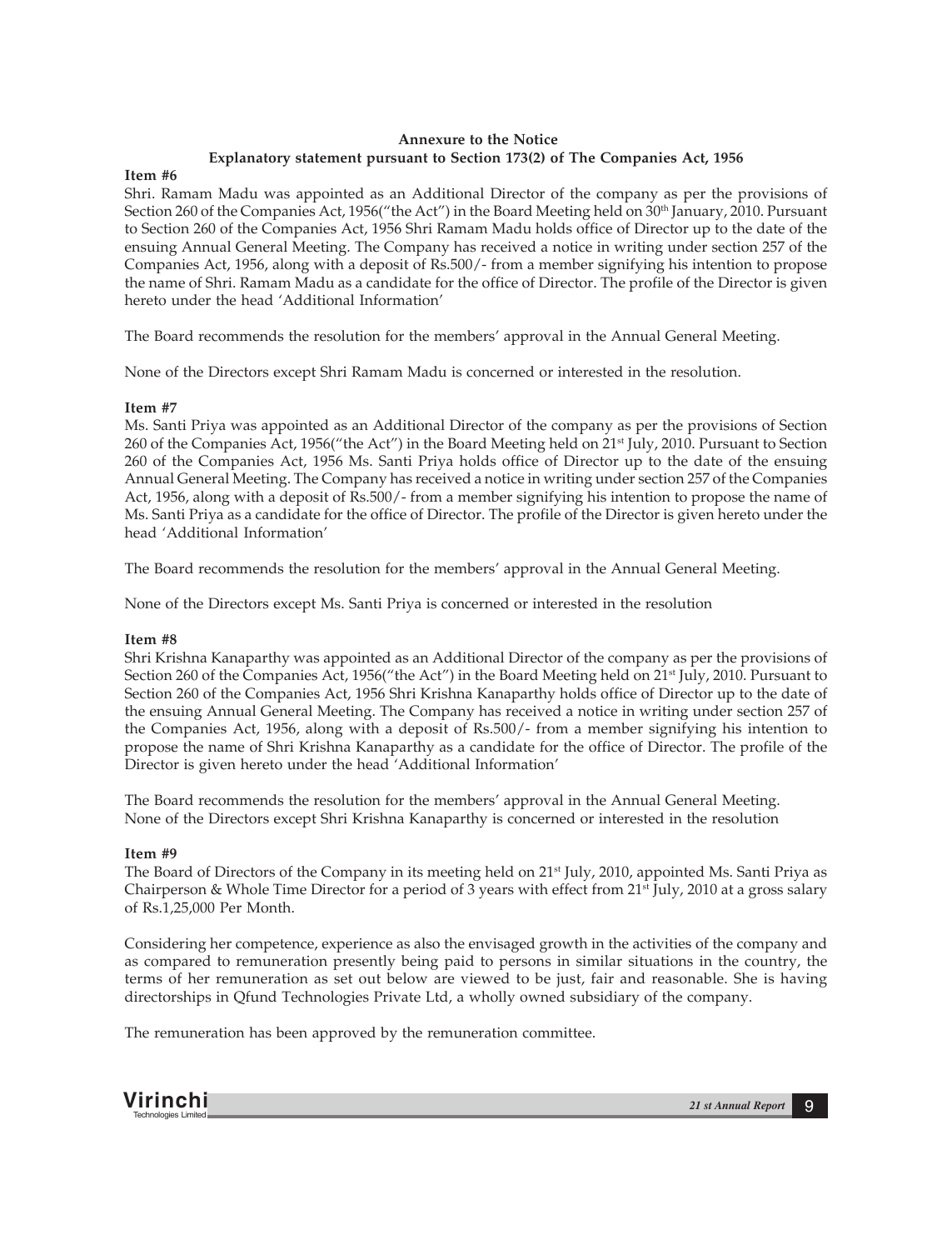As per the provisions of Schedule XIII of the Companies Act, 1956 appointment of Ms. Santi Priya as Chairperson & Whole Time Director requires the approval of the members in General Meeting. Hence, the above resolution at item# 8 is submitted to the meeting for ratification by the members of the company by passing a Special Resolution.

The Board of Directors commends the above resolution at Item# 9 for your approval.

None of the Directors of the Company except Ms. Santi Priya to the extent of her appointment as director is concerned or interested in this resolution.

#### **Item #10**

The Board of Directors of the Company in its meeting held on 30<sup>th</sup> January, 2010, re-appointed Mr. Viswanath Kompella as Executive Director for a period of 3 years with effect from 1<sup>st</sup> April, 2010 at a gross salary of Rs. 2,00,000 Per Month.

Considering his competence, experience as also the envisaged growth in the activities of the company and as compared to remuneration presently being paid to persons in similar situations in the country, the terms of his remuneration as set out below are viewed to be just, fair and reasonable. He is having directorships in Thinking Media Entertainment Private Ltd, Tesla Learning Private Ltd, Virinchi Learning Private Ltd, Virinchi Media and Entertainment Private Ltd..

The remuneration has been approved by the remuneration committee.

As per the provisions of Schedule XIII of the Companies Act, 1956 appointment of Mr. Viswanath Kompella as Executive Director requires the approval of the members in General Meeting. Hence, the above resolution at item# 10 is submitted to the meeting for ratification by the members of the company by passing a Special Resolution.

The Board of Directors commends the above resolution at Item# 10 for your approval.

None of the Directors of the Company except Mr. Viswanath Kompella to the extent of his appointment as director is concerned or interested in this resolution.

#### **Item# 11**

As members are aware the company has global operations and significant growth plans. These growth plans include, the incorporation of three 100% wholly owned subsidiary companies namely, Qfund Technologies Private Ltd, Virinchi Media and Entertainment Private Ltd and Virinchi Learning Private Ltd.

While the current internal accruals from the operations are strong, the above projects would require significant outlay of funds in the coming years. These projects will necessitate external infusion of funds at different points of time in the future. Since the activities of the company are going to diversify into these three companies across different fields, there will be considerable amount of investment the company has to make into these three companies. It is thought prudent to obtain shareholders approval for issue of securities through preferential allotment of shares to strategic investors to enable the company to raise a part of this fund requirement for the said growth plans.

Hence, the company proposes to issue 30,00,000 Warrants to the promoters and strategic investors as detailed hereunder subject to the approval of members and such other approvals as may be necessary. The proposed issue of warrants on preferential basis to Promoters and strategic investors would be strictly in accordance with Chapter VII of the SEBI(Issue of Capital and Disclosure Requirements) Regulations, 2009 ("SEBI ICDR Regulations 2009") and the following parameters would be subject to such changes as may be required to conform to the SEBI ICDR Regulations, 2009.

**Virinchi** *21 st Annual Report* <sup>10</sup> Technologies Limited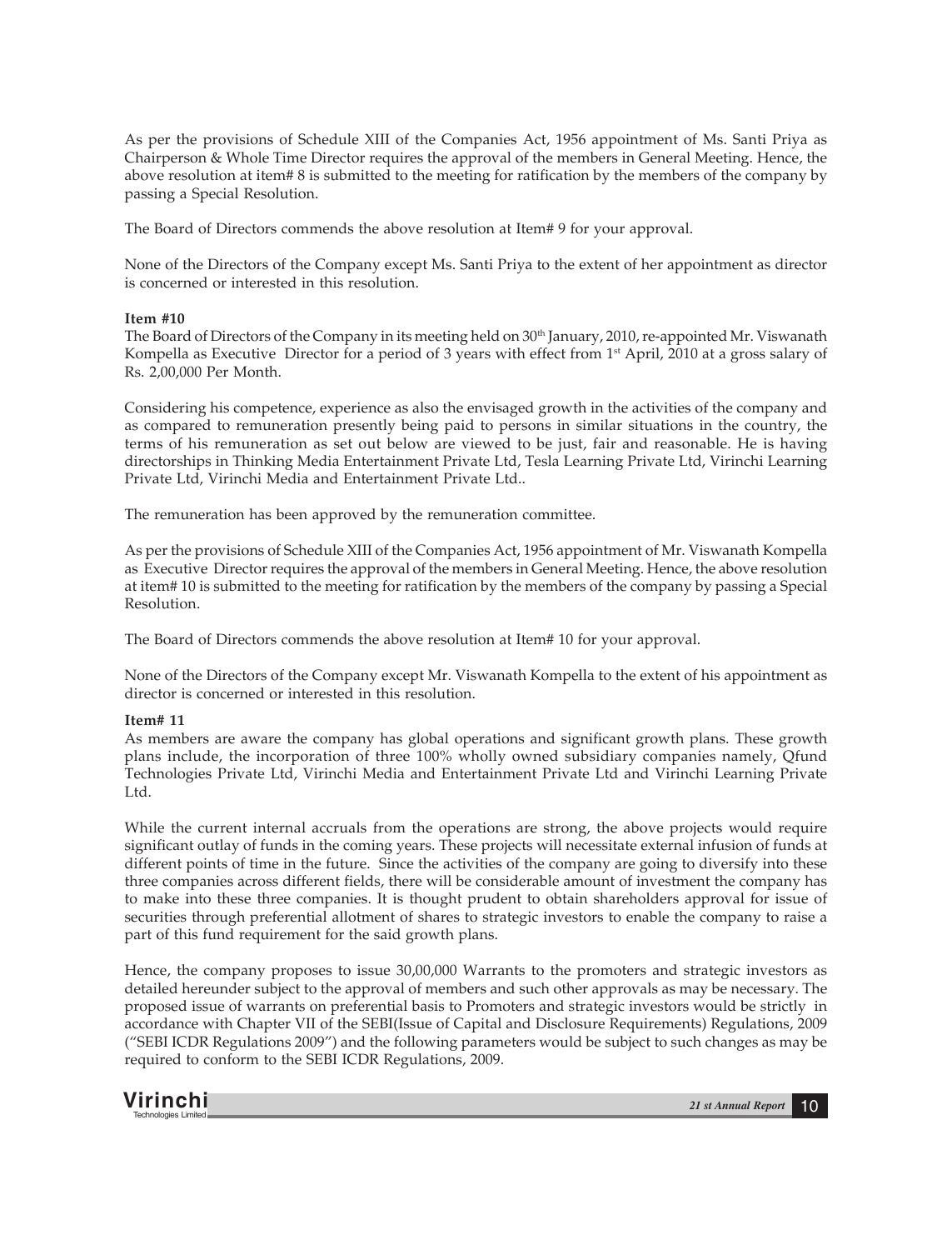The Warrants to be issued pursuant to the above will be subject to lock-in as stipulated under the applicable SEBI guidelines.

The company had sought indication from Strategic investors whether it would be desirous to subscribe to the above securities. The strategic investors in turn has confirmed and conveyed its intent to subscribe to these securities.

## **(i) The objects of the Preferential issue**

To Fund the Future capital investments of the company as mentioned above.

# **(ii) The Proposal of the promoters/directors/key management persons to subscribe to the offer.**

The intention and primary objective of the Promoters to subscribe to the offer through this preferential issue is to enhance their commitment towards the company and make available funds to the company's proposed growth plans

# **(iii) Share holding pattern of the Company before and after the proposed issue of Equity Shares pursuant to the resolution at Sl.No.11**

|        |                   | $Pre - issue$                  |                   | Post Issue                     |                   |  |
|--------|-------------------|--------------------------------|-------------------|--------------------------------|-------------------|--|
| SI. No | Category          | No. of Equity<br><b>Shares</b> | Percentage<br>(%) | No. of Equity<br><b>Shares</b> | Percentage<br>(%) |  |
|        | Promoters Holding | 4232632                        | 28.24             | 5082632                        | 28.26             |  |
|        | Others            | 10753418                       | 71.76             | 12903418                       | 71.74             |  |
|        | <b>TOTAL</b>      | 14986050                       | 100.00            | 17986050                       | 100.00            |  |

#### **iv) Proposed time within which allotment will be completed**

The allotment of the Warrants being issued on preferential basis is proposed to be made within 15 days from the date of passing of the resolution by the Members.

# v) **Identity of proposed allottees and the percentage of post preferential issued capital that may be held by them**

| Identity of proposed allottees      | No. of Equity Shares to<br>be allotted | Percentage of post issue<br><b>Equity Capital</b> |
|-------------------------------------|----------------------------------------|---------------------------------------------------|
| Viswanath Kompella                  | 8,50,000                               | 4.73                                              |
| Salokhya Infrastructure Private Ltd | 11,50,000                              | 6.39                                              |
| Agrade Exim Private Limited         | 10,00,000                              | 5.56                                              |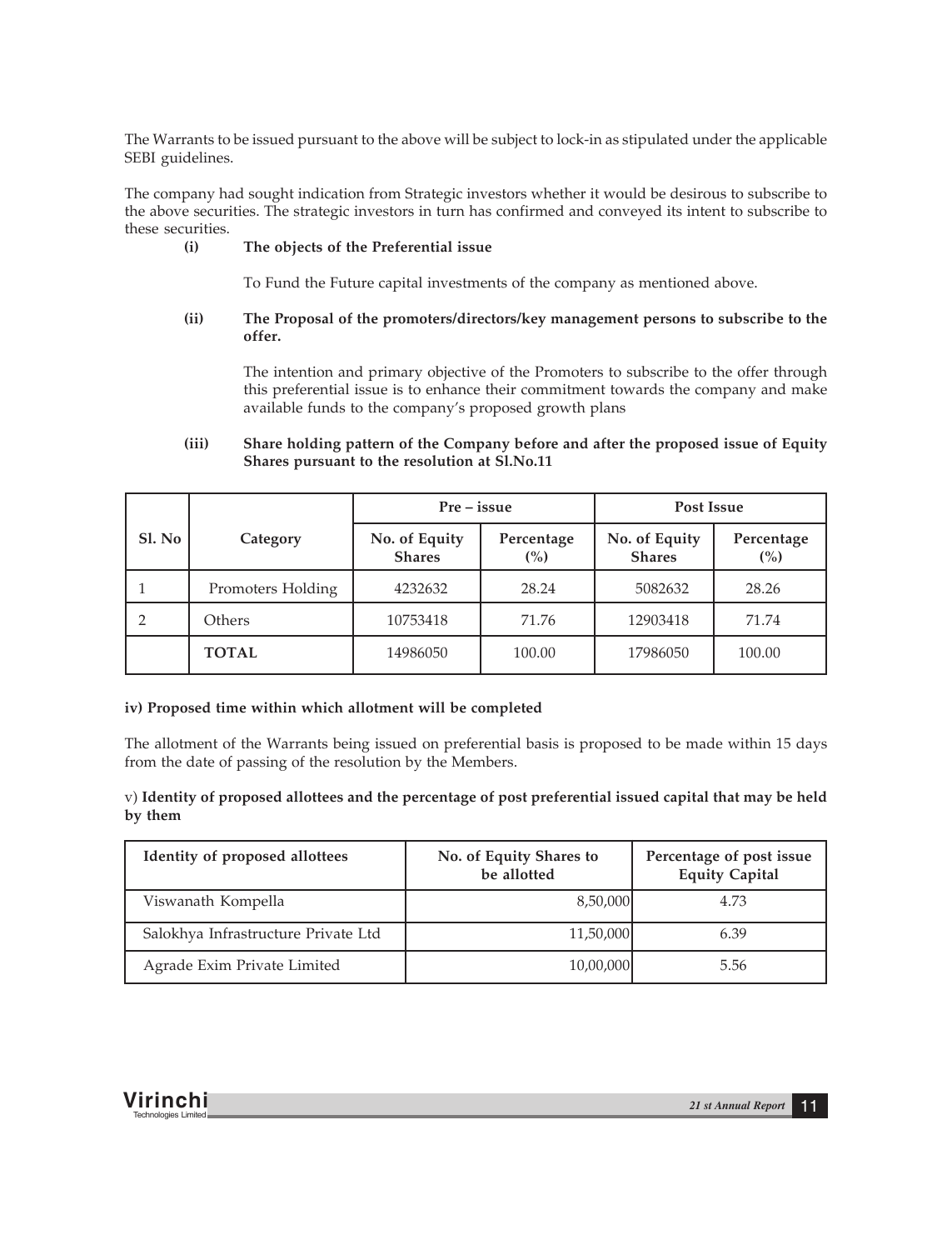The proposed allotment of warrants on preferential basis as envisaged above will not result in change in Control/Management of the Company.

#### **Vi) The company hereby undertakes that**

- a) It would re-compute the price of the securities specified above in terms of the provisions of the SEBI ICDR Regulations, 2009 where it is required to do so.
- b) If the amount payable on account of re-computation of price is not paid within the time stipulated in the SEBI ICDR Regulations 2009, the above specified securities shall continue to be locked in till the time such amount is paid by allottees.

None of the Directors of the Company except Mr. Viswanath Kompella to the extent of allottment of warrants to him.

# **Additional Information required to be furnished under the Listing Agreement The particulars of directors who are proposed to be re-appointed are given below:**

| 1. | Name<br>Age<br>Qualifications           | $\ddot{\cdot}$       | Ramam Madu<br>50 years<br>B.com, LLB                                                                                                                                                                                                                                        |
|----|-----------------------------------------|----------------------|-----------------------------------------------------------------------------------------------------------------------------------------------------------------------------------------------------------------------------------------------------------------------------|
|    | Expertise                               |                      | He has around 25 years of experience in the administration field<br>. He is a practicing lawyer registered with bar council of High<br>Court of Andhra Pradesh.                                                                                                             |
|    | Other Directorships                     | ÷                    | <b>NIL</b>                                                                                                                                                                                                                                                                  |
|    | Membership of Committee                 | ÷                    | <b>NIL</b>                                                                                                                                                                                                                                                                  |
|    | Shareholding                            | $\vdots$             | 250 Shares                                                                                                                                                                                                                                                                  |
| 2. | Name<br>Age                             |                      | G.Santi Priya<br>36 years                                                                                                                                                                                                                                                   |
|    | Qualifications                          |                      | B.com, Grad CWA, ACA, DISA                                                                                                                                                                                                                                                  |
|    | Expertise                               |                      | Ms. Santi Priya has over 13 years of experience in the areas of<br>auditing, corporate Finance and taxation.                                                                                                                                                                |
|    | Other Directorships                     | ÷                    | Qfund Technologies Private Ltd.                                                                                                                                                                                                                                             |
|    | Membership of committee                 | $\ddot{\cdot}$       | <b>NIL</b>                                                                                                                                                                                                                                                                  |
|    | Shareholding                            | $\ddot{\phantom{a}}$ | <b>NIL</b>                                                                                                                                                                                                                                                                  |
| 3. | Name                                    | $\ddot{\cdot}$       | Krishna Kanaparthy                                                                                                                                                                                                                                                          |
|    | Age                                     | $\ddot{\cdot}$       | 43 years                                                                                                                                                                                                                                                                    |
|    | Qualifications                          | $\ddot{\cdot}$       | B.A.B.L                                                                                                                                                                                                                                                                     |
|    | Expertise                               | ÷                    | Mr. Kanaparthy has over 16 years of experience in the Corporate<br>Law, Taxation, Civil Matters. He is presently working as a<br>partner in M/s. Sunder & Krishna, Advocates, Hyderabad. He<br>is presently practising in civil courts and High Court of Andhra<br>Pradesh. |
|    | Membership of committe                  | ÷                    | <b>NIL</b>                                                                                                                                                                                                                                                                  |
|    | Shareholding                            | $\ddot{\phantom{a}}$ | <b>NIL</b>                                                                                                                                                                                                                                                                  |
|    | Other Directorships                     | ÷                    | <b>NIL</b>                                                                                                                                                                                                                                                                  |
|    | Virinchi<br><b>Technologies Limited</b> |                      | 21 st Annual Report<br>12                                                                                                                                                                                                                                                   |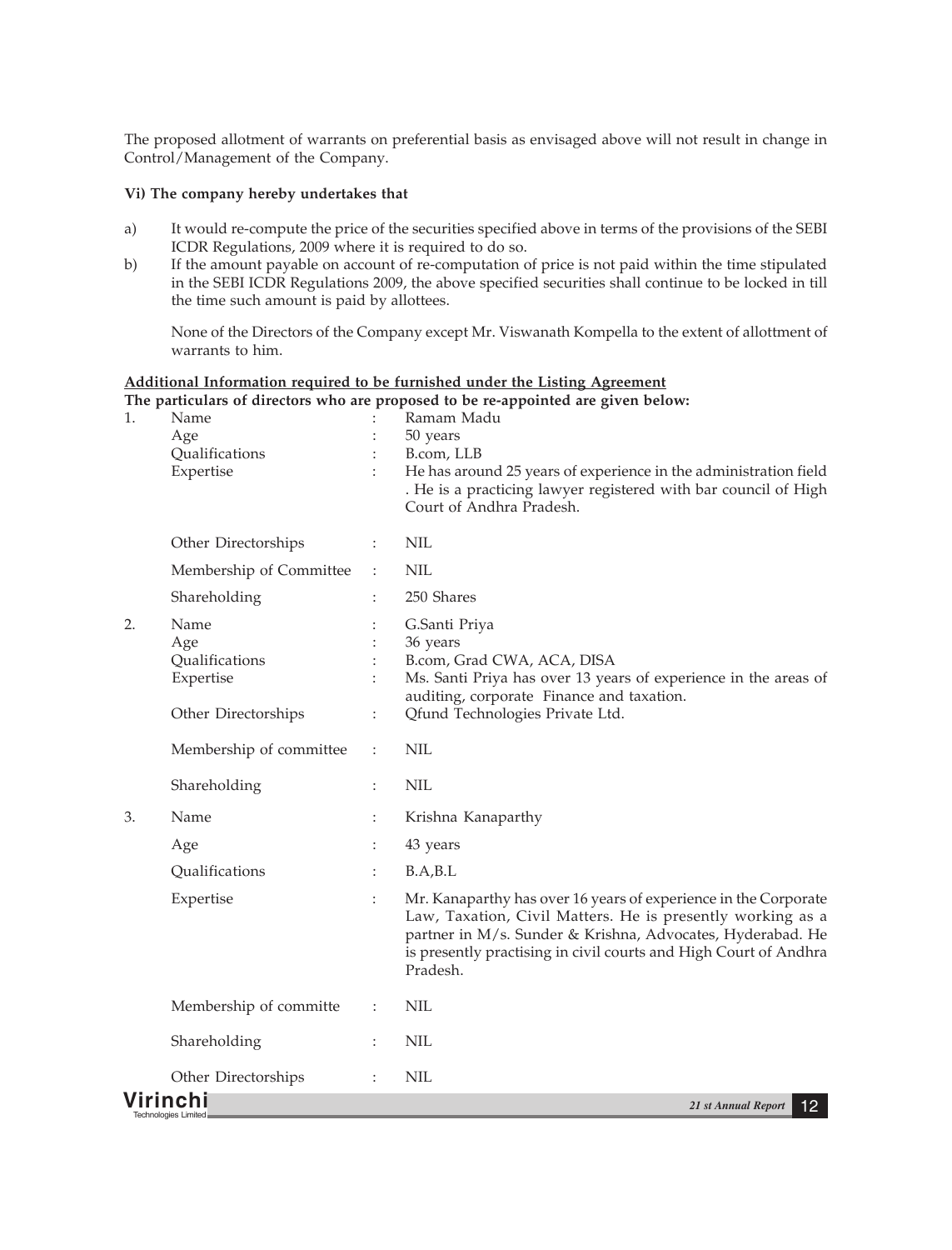| 4. | Name<br>Age             | $\ddot{\cdot}$       | Viswanath Kompella<br>42 years                                                                                                                                                                                                                                                                                                                                                                                                  |
|----|-------------------------|----------------------|---------------------------------------------------------------------------------------------------------------------------------------------------------------------------------------------------------------------------------------------------------------------------------------------------------------------------------------------------------------------------------------------------------------------------------|
|    | Qualifications          | ÷                    | Mechanical Engineer from IIT, Chennai                                                                                                                                                                                                                                                                                                                                                                                           |
|    | Experience              | ÷                    | He is heading the company since Inception. He has experience<br>of over 18 years in                                                                                                                                                                                                                                                                                                                                             |
|    | Other Directorships     | ÷                    | the consultancy and software field.<br>Virinchi Learning Private Ltd, Virinchi Media and Entertainment<br>P Ltd, Thinking Media Entertainment P Ltd, Tesla Learning<br>Private Ltd                                                                                                                                                                                                                                              |
|    | Membership of Committee | ÷                    | 2                                                                                                                                                                                                                                                                                                                                                                                                                               |
|    | Shareholding            | $\ddot{\phantom{a}}$ | 14,74,900 shares(9.89%)                                                                                                                                                                                                                                                                                                                                                                                                         |
| 5  | Name                    | ÷                    | Datuk Kunasingam V. Sittampalam                                                                                                                                                                                                                                                                                                                                                                                                 |
|    | Age                     | ÷                    | 57 years                                                                                                                                                                                                                                                                                                                                                                                                                        |
|    | Qualifications          | $\ddot{\cdot}$       | Bachelor of Engineering (Hons) and Master of Engineering,<br>Sheffeld University, United Kingdom                                                                                                                                                                                                                                                                                                                                |
|    | Expertise               |                      | As a director to HSS intesys Sdn Bhd the IT Subsidary of HSS<br>integrated Group, providing value added services in engineering<br>software, planning and scheduling work. At HSS integrated, he<br>has been the project director involved in overall project                                                                                                                                                                   |
|    | Other Directorships     | ÷                    | Vivo Bio Tech Ltd                                                                                                                                                                                                                                                                                                                                                                                                               |
|    | Membership of Committee | ÷                    | <b>NIL</b>                                                                                                                                                                                                                                                                                                                                                                                                                      |
|    | Shareholding            | $\ddot{\cdot}$       | <b>NIL</b>                                                                                                                                                                                                                                                                                                                                                                                                                      |
| 6. | Name                    | $\ddot{\phantom{a}}$ | Samad A. Momin                                                                                                                                                                                                                                                                                                                                                                                                                  |
|    | Age                     | $\ddot{\cdot}$       | 43 years                                                                                                                                                                                                                                                                                                                                                                                                                        |
|    | Qualifications          | $\ddot{\cdot}$       | B.Tech form IIT, Madras, MS & MBA from Ohio State University,<br>Columbus, USA.                                                                                                                                                                                                                                                                                                                                                 |
|    | Expertise               | Φ.                   | He has 17 years of experience with GE includes key roles<br>spanning general management, sales & marketing, e-business,<br>Strategy & Change Management, Joint Ventures. Also, he was<br>based in Hong Kong to help set up the JV with GE Toshiba<br>Silicones for 2 years and in Tokyo for<br>another 2 years<br>as the General Manager for e-business/Distribution. He is also<br>a certified Master black belt in Six Sigma. |
|    | Other Directorships     | $\ddot{\cdot}$       | <b>NIL</b>                                                                                                                                                                                                                                                                                                                                                                                                                      |
|    | Membership of committe  | :                    | NIL                                                                                                                                                                                                                                                                                                                                                                                                                             |
|    | Shareholding            | $\ddot{\cdot}$       | <b>NIL</b>                                                                                                                                                                                                                                                                                                                                                                                                                      |

**Virinchi** *21 st Annual Report* <sup>13</sup> Technologies Limited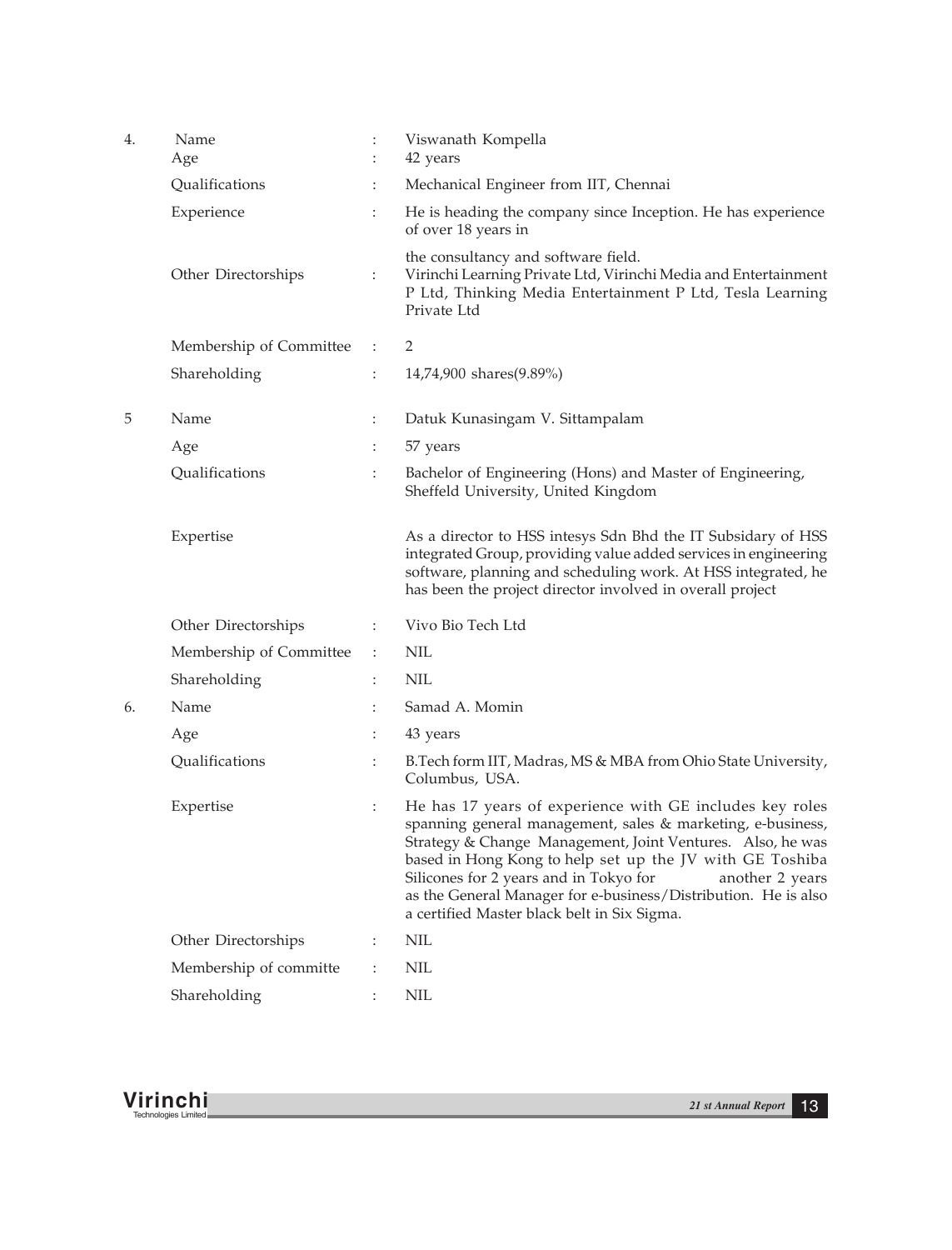# **DIRECTORS' REPORT**

# Dear Members,

Your Directors have pleasure in presenting you the 21st **Annual Report** of your company together with the Audited Accounts for the year ended 31<sup>st</sup> March, 2010.

| <b>Financial Results</b>                     |          | Rs. In lacs |
|----------------------------------------------|----------|-------------|
| Particulars                                  | 2009-10  | 2008-09     |
| Total Income                                 | 4,333.17 | 4,003.43    |
| Profit before interest, depreciation and tax | 1,374.40 | 1,349.12    |
| Interest                                     | 131.05   | 94.30       |
| Depreciation                                 | 825.78   | 852.05      |
| Provision for Taxation                       | 68.18    | 63.97       |
| Profit after interest, Tax and depreciation  | 349.38   | 338.80      |
| Deferred Tax Provision                       | (51.61)  | (37.81)     |
| Balance brought forward                      | 3,226.96 | 2,850.35    |
| Balance Carried to Balance Sheet             | 3,541.04 | 3,226.96    |

# **Financial Highlights & State of Company's Affairs**

During the year under review, Virinchi recorded Rs. 43.33 Crores revenues for the year 2009-10 as against Rs.40.03 Crores in the previous financial year 2008-09. We have achieved good growth of 8.18% in annual revenues beating the recession in the US Market.

Your Company is primarily engaged in the business of providing IT Services and solutions to its customers in US, Europe, and Middle East. The financial results of the Company both on standalone and consolidated basis have been very encouraging despite the challenges faced in terms of unfavorable currency movements and depressed business conditions in our primary markets of US and Europe. On a standalone basis, vastly improving margins despite revenues remaining flat bear testimony to improvements in our delivery practices and the strategy of focusing on existing customers to deliver higher value.

# **Reserves and Surplus**

During the year the Company has not transferred any amount to Reserves and Surplus.

# **Dividend**

Your directors are pleased to recommend payment of a dividend of Rs.0.50/-per equity share (at the rate of 5% on the par value of Rs.10/-each) subject to the approval of share holders.

# **Recognition:**

In the year 2009-10,. CRISIL has awarded Virinchi Technologies Ltd with SME 1 Rating. The SME 1 rating indicates "Highest level of creditworthiness, adjudged in relation to other SMEs Your Company has justified the industry appreciation, through efficient management of resources resulting in a significant improvement of its profit margins.

**Virinchi** *21 st Annual Report* <sup>14</sup> Technologies Limited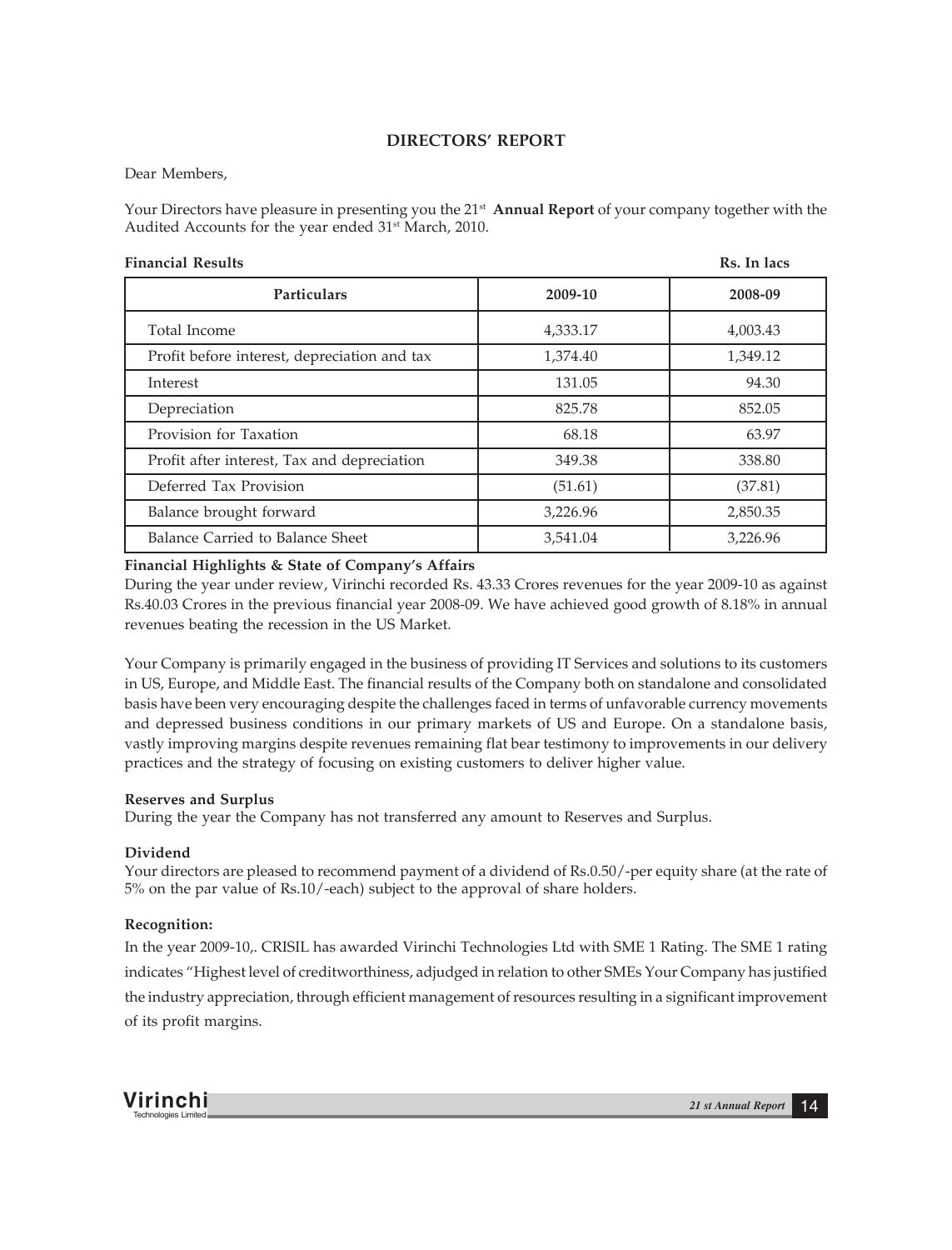### **Material changes and commitments;**

There are no material changes and commitments occurred between the end of the financial year of the company and the date of the report affecting the financial position of the company

### **Directors**

In accordance with the provisions of the Companies Act, 1956 Datuk Kunasingam Sittampalam, Samad A. Momin retires by rotation at the Annual General Meeting and being eligible offer themselves for reappointment at the ensuing Annual General Meeting.

During the year Dr. Venugopal Resigned to the office of Director w.e.f 26<sup>th</sup> November, 2009.Mr. Jagan Mohan Rao has resigned to the position of the directorship w.e.f 30<sup>th</sup> January, 2010. Dr.Ravi chand resigned w.e.f 11<sup>th</sup> May, 2010. Mr. Anil Pinapala resigned on 21<sup>st</sup> July, 2010

Shri Ramam Madu appointed as additional director on the Board w.e.f. 30<sup>th</sup> January, 2010 .Shri Krishna Kanaparthy is appointed as additional director on board w.e.f  $21^{\text{st}}$  July, 2010 and Ms. Santi Priya is appointed as additional director and also as chairperson & Whole Time Director w.e.f  $21^{st}$  July, 2010

Brief resume of the Directors proposed to be reappointed, nature of their expertise in specific functional areas, directorships in other companies as stipulated under clause 49 of the listing agreement with the stock exchanges in India are provided in the report on corporate governance.

## **Directors' Responsibility Statement:**

Pursuant to the requirement under Section 217 (2AA) of the Companies Act, 1956 with respect to the Directors' Responsibility Statement, it is hereby confirmed that:

- i) In the preparation of the annual accounts for the year ended  $31<sup>st</sup>$  March, 2010, the applicable accounting standards had been followed and there are no material departures.
- ii) We have selected appropriate accounting policies and applied them consistently and have made judgments and estimates that are reasonable and prudent so as to give a true and fair view of the state of affairs of the Company as on 31st March 2010 and of the profit of the company for the financial year ended 31<sup>st</sup> March 2010.
- iii) We have taken proper and sufficient care for the maintenance of adequate accounting records in accordance with the provisions of Companies Act, 1956 for safeguarding the assets of the Company and for preventing and detecting fraud and other irregularities; and
- iv) We have prepared the annual accounts for the financial year ended  $31<sup>st</sup>$  March, 2010 on a going concern basis.

# **Auditors and Audit Report**

M/s. P. Murali & Co., Chartered Accountants, Statutory Auditors of the Company retire at the conclusion of the ensuing Annual General Meeting and being eligible, offer themselves for reappointment.

The company has received letter from the Statutory auditors to this effect that their reappointment, if made would be within the prescribed limits under section 224(1B) of the Companies Act, 1956 and they are not disqualified for such reappointment within the meaning of section 226 of the said act.

**Virinchi** *21 st Annual Report* <sup>15</sup> Technologies Limited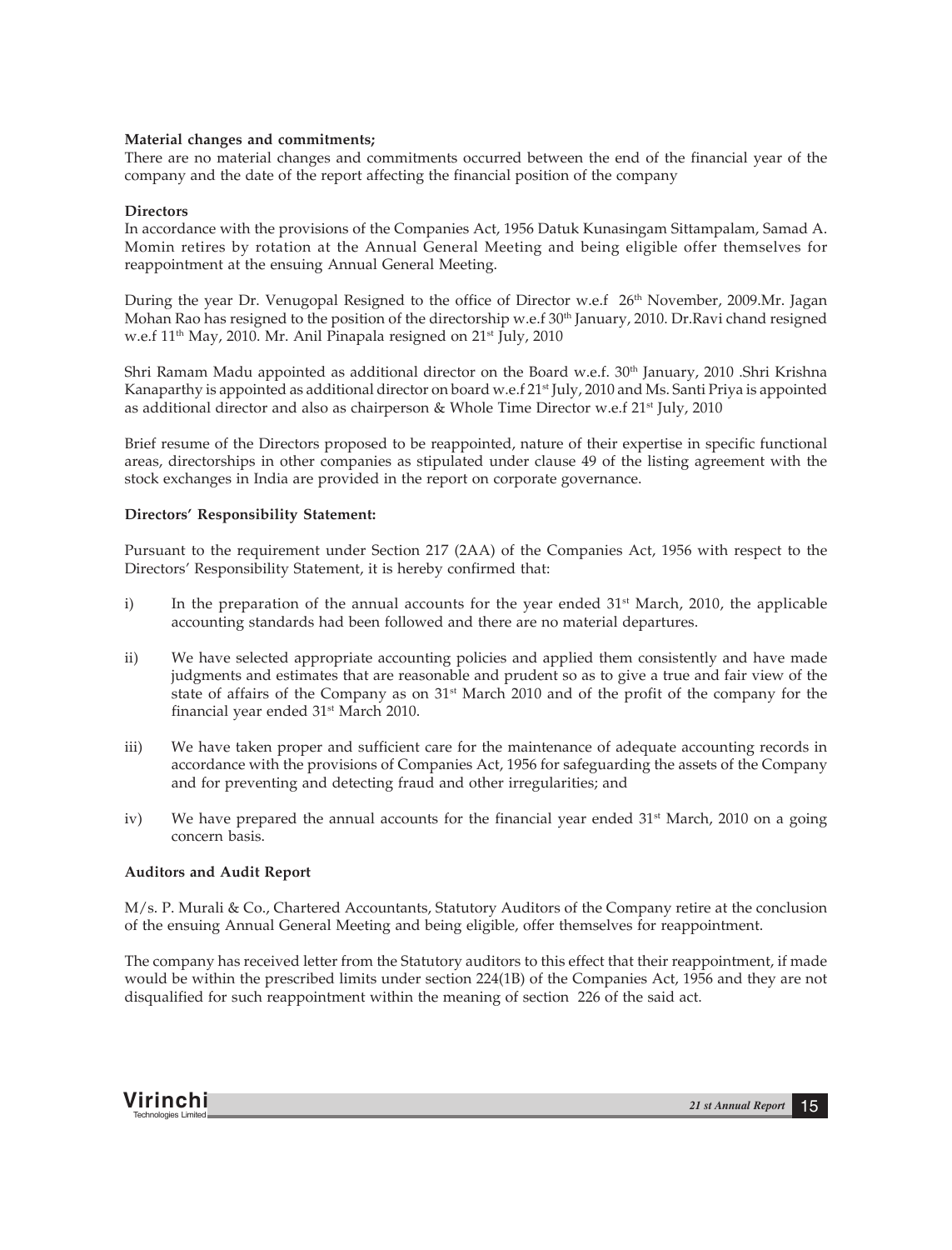# **Fixed Deposits**

The Company has not accepted any fixed deposits as on 31st March, 2010 so as to attract the provisions of Section 58A and 58AA of the Companies Act, 1956 read with Companies (Acceptance of the Deposits) Rules, 1975 as amended from time to time.

# **Consolidated Financial Statements**

In accordance with the Accounting Standards AS-21 and AS-27 on Consolidated financial Statements read with the Accounting Standard AS-23 on Accounting for investments in Associates, the Audited consolidated financial statements are provided in the annual report.

# **Particulars of Employees**

In pursuance of the provisions of section 217(2A) of the Companies Act, 1956 read with the Companies (Particulars of Employees) Rules 1975, the Directors are to report that the following employee was in receipt of remuneration of Rs.24,00,000/- or more per annum or Rs.2,00,000/- or more per month where employed for a part of the year.

|    | Sl.No Name of<br>the.<br>employee | Designation                      | <b>Gross</b><br>Salary | Oualification               | Date of Commencement Particulars of<br>of employment | Last<br>employment |
|----|-----------------------------------|----------------------------------|------------------------|-----------------------------|------------------------------------------------------|--------------------|
| 01 | Kompella                          | Viswanathl Executive<br>Director | 24,00,000              | B.Tech(Mech)<br>IIT Chennai | 13.03.1990                                           | <b>TISCO</b>       |
| 02 | Srinivas<br>Mahankali             | Managing<br>Director             | 24,00,000              | B.Tech. PGDM 28.01.2008     |                                                      | Sujana Group       |
| 03 | <b>Srinath</b><br>Kompella        | Whole Time<br>Director           | 24,00,000              | B,com. PGDBM   14.05.2004   |                                                      |                    |

**Details about Virinchi Employees Stock Option Scheme, 2004 (VESOS, 2004)**

Pursuant to the provisions of Guideline 12 of the Securities and Exchange Board of India (Employee Stock Option Scheme and Employee stock purchase Scheme), Guidelines, 1999, the details of stock options as on 31<sup>st</sup> March, 2010 under the Virinchi Employee Stock Options Scheme, 2004 are as under:

| $S1$ . No      | Description                                                             | Details                                                                                                                                                           |
|----------------|-------------------------------------------------------------------------|-------------------------------------------------------------------------------------------------------------------------------------------------------------------|
|                | Options Granted during 2009-10                                          | <b>NIL</b>                                                                                                                                                        |
| $\mathcal{D}$  | Pricing formula                                                         | The Company is issuing the shares at Face Value<br>of Rs.10/- each as per the resolution passed in the<br>17 <sup>th</sup> Annual General Meeting of the Company. |
| 3              | Options Vested                                                          | 3,19,700                                                                                                                                                          |
| 4              | Options exercised                                                       | <b>NIL</b>                                                                                                                                                        |
| $\overline{5}$ | The total number of shares arising as<br>a result of exercise of option | Nil                                                                                                                                                               |
| 6              | Options lapsed                                                          | Nil                                                                                                                                                               |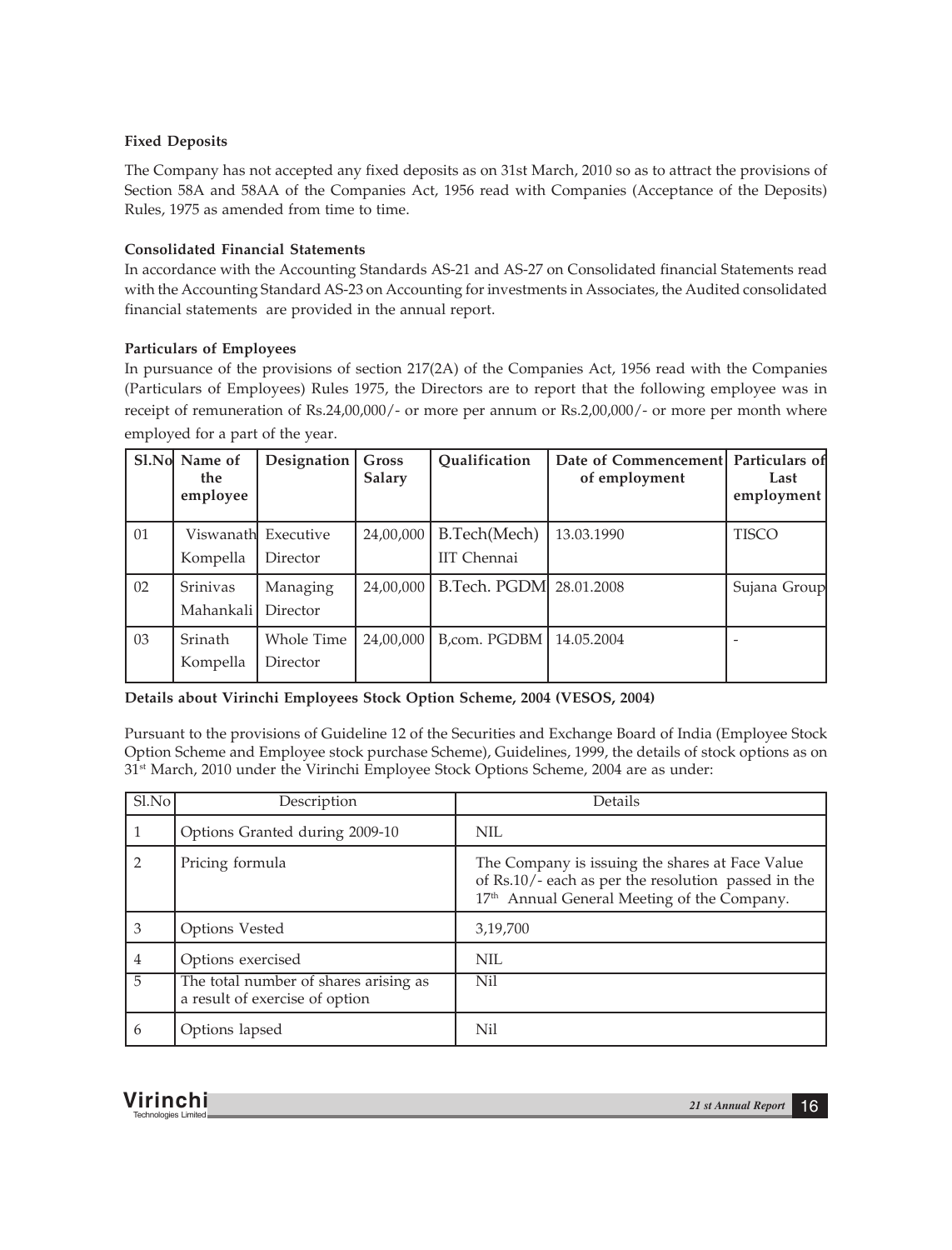| $\boldsymbol{7}$ | Variation of terms of options                                                                                                                                                                                                                                                      | There is no variation of terms in this financial year                                                                                                    |
|------------------|------------------------------------------------------------------------------------------------------------------------------------------------------------------------------------------------------------------------------------------------------------------------------------|----------------------------------------------------------------------------------------------------------------------------------------------------------|
| 8                | Money realized by exercise of options                                                                                                                                                                                                                                              | Rs.Nil                                                                                                                                                   |
| 9                | Total number of options in force                                                                                                                                                                                                                                                   | Total options reserved under the scheme:11,67,000<br>and Total options granted: 9,00,000                                                                 |
| 10               | Employee wise details of options<br>granted to                                                                                                                                                                                                                                     | N.A.                                                                                                                                                     |
|                  | i) Senior Management personnel                                                                                                                                                                                                                                                     |                                                                                                                                                          |
|                  | ii) Any other employee who receives a<br>grant in any one year of option<br>amounting to 5% of or more of option<br>granted during that year                                                                                                                                       |                                                                                                                                                          |
|                  | iii) Identified employees who were<br>granted option, during any one year,<br>equal to or exceeding 1% of the issued<br>capital (excluding outstanding warrants<br>and conversions) of the company at the<br>time of grant.                                                        |                                                                                                                                                          |
| 11               | Diluted Earning Per share (EPS) pursuant                                                                                                                                                                                                                                           | NA                                                                                                                                                       |
|                  | to issue of shares on exercise of option<br>calculated in accordance with Accounting<br>Standard (AS)20 Earning Per share                                                                                                                                                          |                                                                                                                                                          |
| 12               | The difference between the employee<br>compensation costs computed under<br>intrinsic value method and the employee<br>compensation cost that shall have been<br>recognized if the Company had used the<br>Fair Value methods and its impact on<br>profits and EPS of the Company. | NA(There were no allotments during the<br>financial year)                                                                                                |
| 13               | Weighted Average exercise prices and<br>weighted average fair values of options<br>for options whose exercise price either<br>equals or exceeds or is less than the<br>market price of the stock                                                                                   | <b>NIL</b>                                                                                                                                               |
| 14               | Description of the method and<br>significant assumptions used<br>during the year to estimate the fair<br>value of options.                                                                                                                                                         | The Company has opted intrinsic Value<br>method for accounting of Compensation Cost<br>arising out of ESOP. The Company has not made<br>any assumptions. |
|                  | i. Risk-free interest rate<br>ii. Expected life<br>iii. Expected Volatility<br>iv Expected dividends<br>v. The price of the underlying share in<br>market at the time of option grant                                                                                              |                                                                                                                                                          |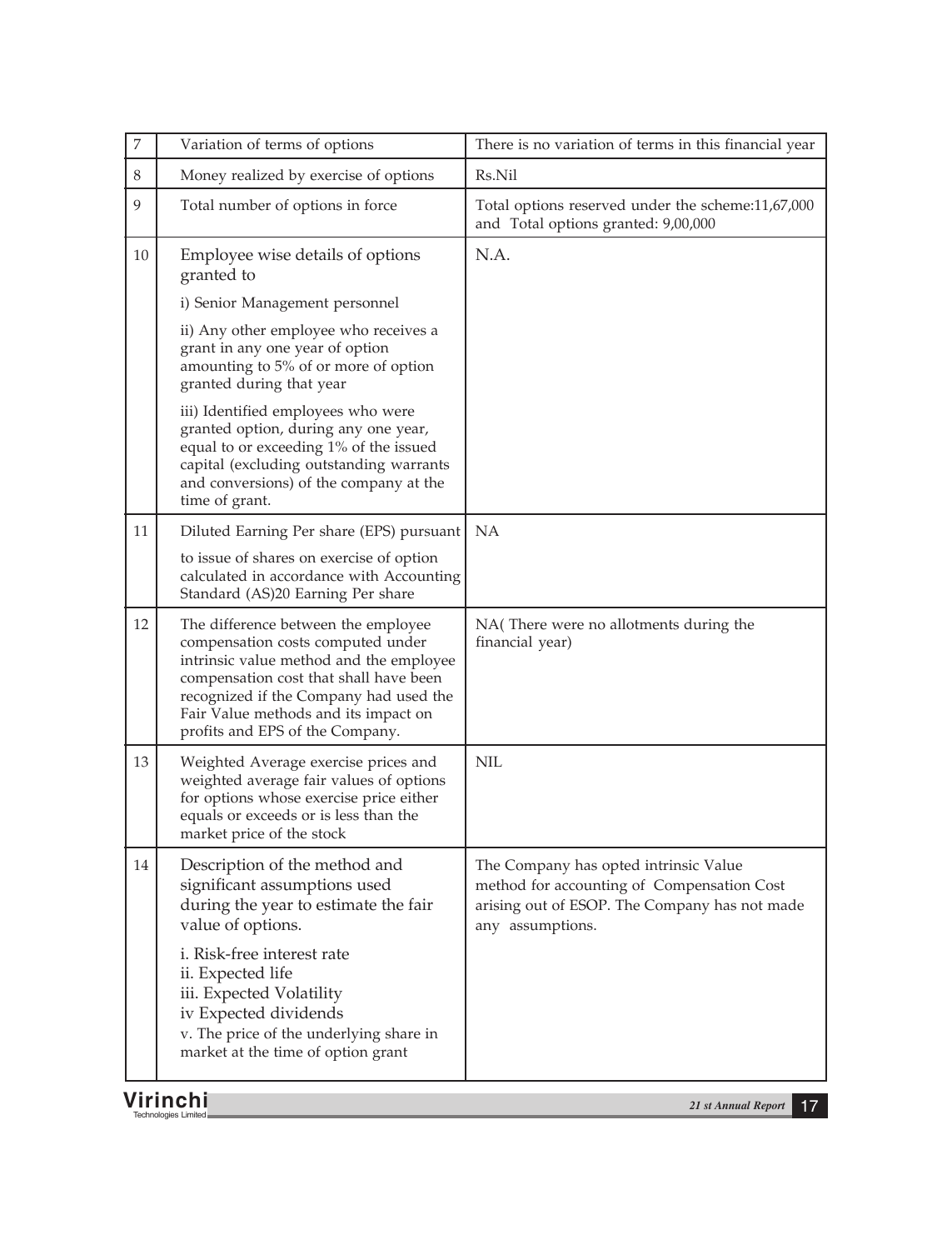**Information required under Section 217(1) (e) of the Companies Act 1956 read with the Companies (Disclosure of Particulars in the report of Board of Directors) Rules, 1988.**

#### **a) Conservation of Energy:**

Company's operations require electrical energy for its use in air conditioning the premises, for power supply to computer systems and lighting which are not energy intensive. However, adequate measures have been taken to reduce energy consumption, wherever possible.

#### **b) Research and Development and Technology Absorption:**

Your company will continue to focus and invest in its R & D activities in software engineering, technologies and products. Your company leverages its excellence in technology for producing World Class Products and solutions. The continual exposure to new technologies has helped maintain high motivation levels in employees and to generate higher levels of productivity, efficiency and quality. Your company continues to give due importance to research and development to maintain its leadership in the field of leading edge technologies.

#### **c) Foreign Exchange Earnings and Outgo:**

Earnings: Rs 3362 Lacs towards Export of Software.

Outgo : Rs.491 Lacs towards Foreign Travel and Rs. 204 Lakhs towards expenses.

d) The company has not made any technology absorption during the year.

#### **Report on Corporate Governance**

Corporate Governance Report is set out as separate **Annexure** to this Report.

#### **Management Discussion and Analysis**

Management's Discussion and Analysis report for the year under review as stipulated under Clause 49 of the Listing Agreement with the stock exchanges , is presented in a separate section forming part of the Annual report.

#### **Acknowledgements**

Your directors would like to place on record their appreciation of support, co-operation and assistance received from the company's clients, Central Government authorities, bankers, shareholders and suppliers. The board wishes to convey its appreciation of hard work, solidarity, cooperation and support put in by the company's employees at all levels in enabling such growth.

## **FOR AND ON BEHALF OF THE BOARD OF DIRECTORS For VIRINCHI TECHNOLOGIES LIMITED**

PLACE : HYDERABAD **SRINIVAS MAHANKALI G. SANTI PRIYA** DATE : 31.08.2010 MANAGING DIRECTOR CHAIRPERSON &

WHOLE TIME DIRECTOR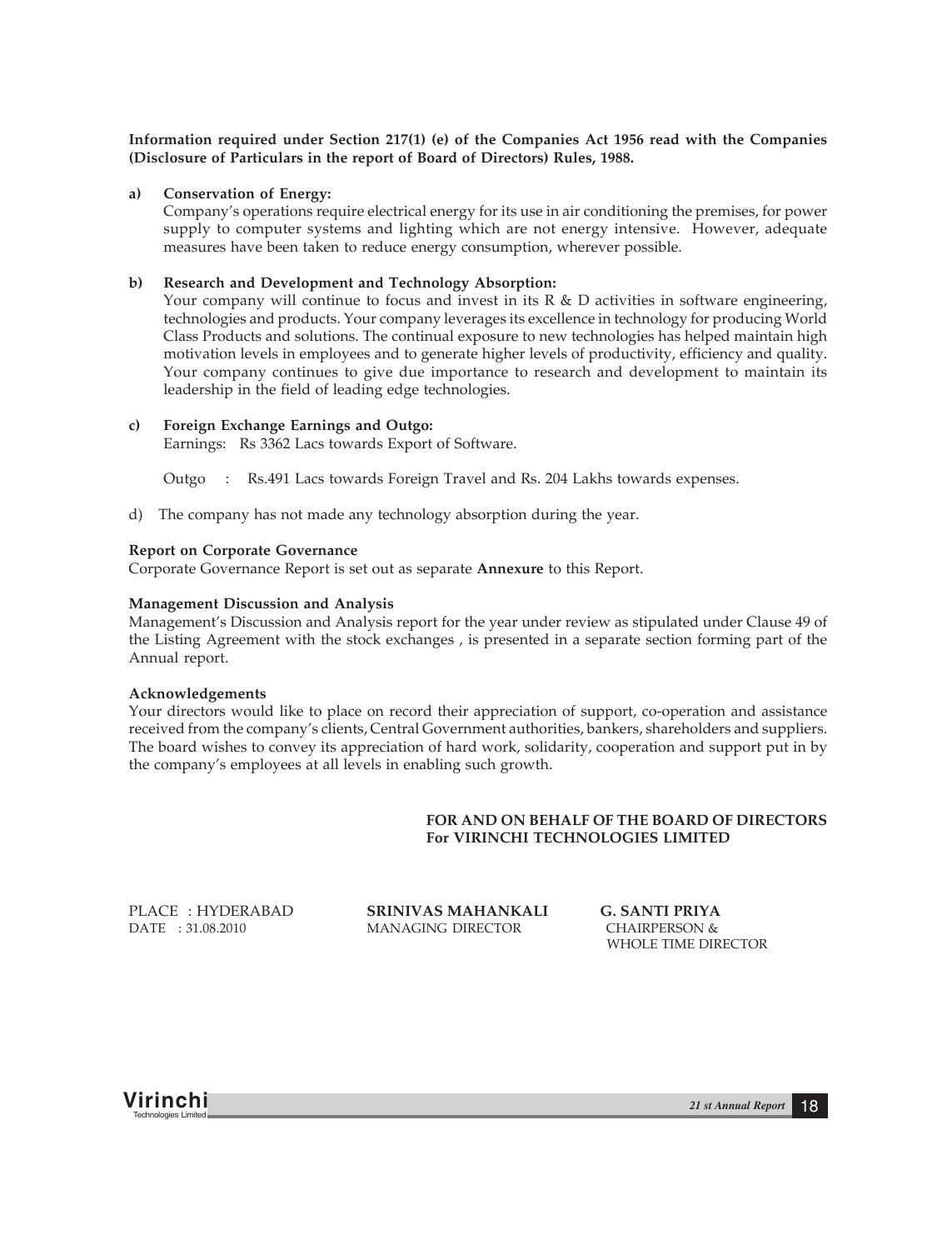# **Annexure to Directors' Report Report on Corporate Governance**

# **1. Company's Philosophy:**

Virinchi believes that best corporate governance practices should be enshrined in all activities of the company. This will help the company in conducting the affairs of the company in an efficient manner and also helps in achieving its goal of maximizing value for all its stakeholders. Our Corporate Philosophy envisages complete transparency and adequate disclosure with an ultimate aim of value creation for all players' i.e stakeholders, creditors, Employees.

The Company is in compliance with the requirements of revised guidelines on Corporate Governance stipulated under Clause 49 of the Listing Agreement with the Stock Exchanges, and with the adoption this year, of a code of conduct for Non- Executive Directors also, which has been put on in the website of the company at www.virinchi.com

# **2. Board of Directors:**

## a) **Composition and Category of Directors:**

The Company has a Executive Chairman and Director and to have a more professional outlook your company is having 4 Independent Non- Executive directors and 4 Executive directors which is in compliance with the clause 49 of the Listing Agreement

# b) **Attendance of each Director at the Board Meetings and the last AGM and their Category** During the Financial Year 2009-10 the Board of Directors met 5 times on the following dates:

| Name of the Director            | Category                                      | No. of<br><b>Board</b><br>Meetings<br>attended | Whether<br>attended<br>last<br>AGM | No. of<br>other<br>Directorshi<br>ps# | Committee<br>Memberships     | committee<br>Chairma<br>nship |
|---------------------------------|-----------------------------------------------|------------------------------------------------|------------------------------------|---------------------------------------|------------------------------|-------------------------------|
| Mr. Viswanath Kompella          | Promoter and<br>Executive director            | 5                                              | <b>Yes</b>                         |                                       | $\overline{2}$               |                               |
| Datuk Santha Kumar S*           | Independent Non<br><b>Executive Director</b>  | $\overline{\phantom{a}}$                       | No                                 |                                       | $\qquad \qquad \blacksquare$ |                               |
| Datuk Kunasingam<br>Sittampalam | Independent Non-<br><b>Executive Director</b> |                                                | No                                 | $\overline{1}$                        |                              |                               |
| Mr. K. Jagan Mohan Rao**        | <b>Executive Director</b>                     | 4                                              | Yes                                | 1                                     | $\overline{\phantom{0}}$     | $\overline{\phantom{0}}$      |
| Mr. Sriniyas Mahankali          | Managing Director                             | 5                                              | <b>Yes</b>                         |                                       | 1                            | $\overline{\phantom{a}}$      |
| Dr. Venugopal**                 | Independent Non-<br><b>Executive Director</b> | 4                                              | Yes                                |                                       | $\overline{2}$               |                               |
| Mr. Anil Kumar Pinapala*        | <b>Whole Time Director</b><br>$&$ CEO         | $\mathbf{1}$                                   | <b>Yes</b>                         |                                       | $\overline{a}$               |                               |
| Mr. Samad A. Momin              | Independent Non-<br><b>Executive Director</b> |                                                | N <sub>0</sub>                     |                                       | $\overline{a}$               |                               |
| Dr. Ravi Chand**                | Independent Non-<br><b>Executive Director</b> | 5                                              | $\overline{No}$                    |                                       | $\overline{2}$               | $\overline{2}$                |
| Srinath Kompella                | <b>Executive Director</b>                     | 3                                              | Yes                                |                                       | $\overline{\phantom{0}}$     |                               |

 $24<sup>th</sup>$  April, 2009, 23<sup>rd</sup> July, 2009, 29<sup>th</sup> August, 2009, 31<sup>st</sup> October, 2009, 30<sup>th</sup> January, 2010

 **\* Retired in the Last Annual General Meeting \*\*All are resigned**

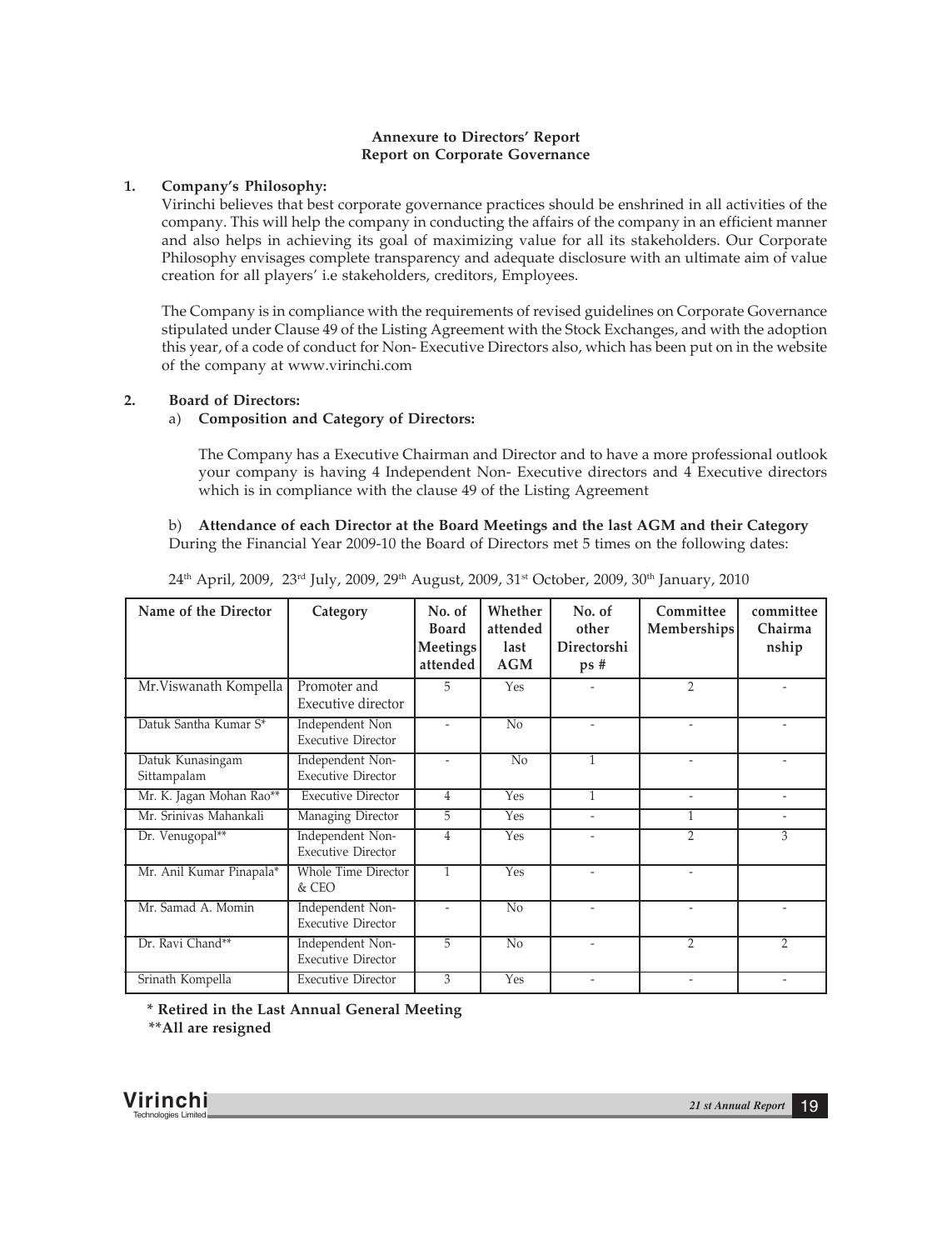# **# The Directorships held by Directors as mentioned above do not include alternative directorships and directorships of foreign companies , section 25 companies and private limited companies.**

- · In accordance with clause 49 , memberships/chairmanships of only the Audit Committee and shareholders/ investors grievance committees all Public Limited companies (Excluding virinchi Technologies Ltd) have been considered.
- Apart from receiving sitting fee for attending meetings, the independent directors do not have any material pecuniary relationships or transactions with the company, promoters, directors, senior management or its holding company, subsidiaries and associates which may affect independence of the director;
- The Independent director is not related to promoters or persons occupying management positions at the board level or at one level below the board;
- The independent directors have not been executives of the company in the immediately preceding three financial years;
- They are not partners or executives or were not so during the preceding three years of the
- · -statutory audit firm or the internal audit firm that is associated with the company
- · -Legal Firm(s) and consulting firm(s) that have a material association with the company
- The Independent Directors are not material suppliers, service providers or customer or a lessors or lessee of the company, which may affect their independence
- They are not substantial shareholders of the company i.e don't own 2 percent or more of the block of voting shares. .

#### **3. AUDIT COMMITTEE:**

During the year under review Four (4) meetings were held for approval of Unaudited Financial Results.

The constitution of the Committee and the attendance of each member of the Committee is given below:

| Name of the Director  | Designation | Nature of Directorship             | Committee<br>meetings<br>attended |
|-----------------------|-------------|------------------------------------|-----------------------------------|
| Dr. Ravi Chand*       | Chairman    | Independent Non Executive Director |                                   |
| Mr.Viswanath Kompella | Member      | <b>Executive Director</b>          |                                   |
| Dr. Venugopal*        | Member      | Independent non Executive Director |                                   |
| Mr. Ramam Madu        | Chairman    | Independent Non Executive Director |                                   |
| Mr. K. Krishna        | Member      | Independent Non Executive Director |                                   |

\* All are Resigned

**Virinchi** *21 st Annual Report* <sup>20</sup> Technologies Limited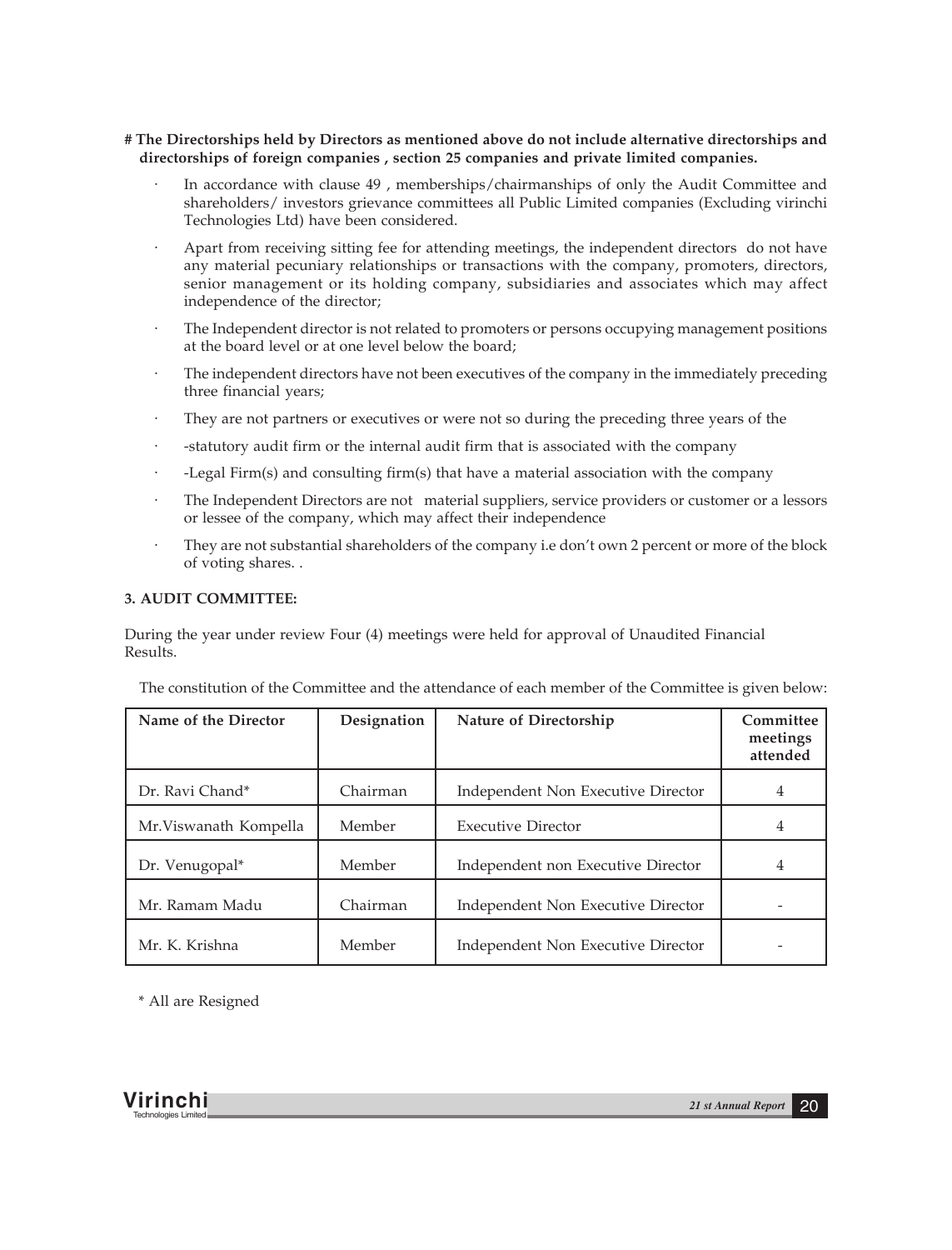The meetings of Audit committee were also attended by the representatives of Statutory Auditor as Invitees. The un-audited financial results for each quarter are recommended by the audit committee before passed on to the Board of Directors for approval and adoption.

Mr. Ravindranath Tagore Kolli is the secretary of the committee **Terms and reference of the Audit Committee include a review of;**

- Financial reporting process
- Draft financial statements and auditor's report (before submission to the Board)
- Accounting policies and practices
- Internal controls and internal audit systems
- Risk management policies and practices
- Related party transactions
- Internal audit reports and adequacy of internal audit function

The role of the audit committee includes recommending the appointment and removal of the external auditor, discussion of the audit, plan and fixation of audit fee and also approval of payment of fees for any other services.

# **4. Remuneration Committee**

The Remuneration Committee is constituted as follows: During the year the Committee has met once.

| Name of the Director               | Designation | Nature of Directorship | Participation |
|------------------------------------|-------------|------------------------|---------------|
| Dr.Ravi Chand*                     | Chairman    | Independent            |               |
| Dr. Venugopal*                     | Member      | Indepenent             |               |
| Datuk Kunasingam<br>V. Sittampalam | Member      | Independent            |               |
| Ramam Madu                         | Chairman    | Independent            |               |
| Krishna Kanaparthy                 | Member      | Independent            |               |

# **\*All are resigned**

The terms of reference of the remuneration committee are as follows:

- The Remuneration committee recommends to the board the compensation terms of the executive **Directors**
- Framing and implementing on behalf of the Board and on behalf of the shareholders, a credible and transparent policy on remuneration of executive directors including ESOPS, pension Rights and any compensation payment.
- Considering approving and recommending to the board the changes in the designation and increase in salary of the executive directors
- Ensuring the remuneration policy is good enough to attract, retain and motivate directors.
- Bringing about objectivity in deeming the remuneration package while striking a balance between the interest of our company and the shareholders.

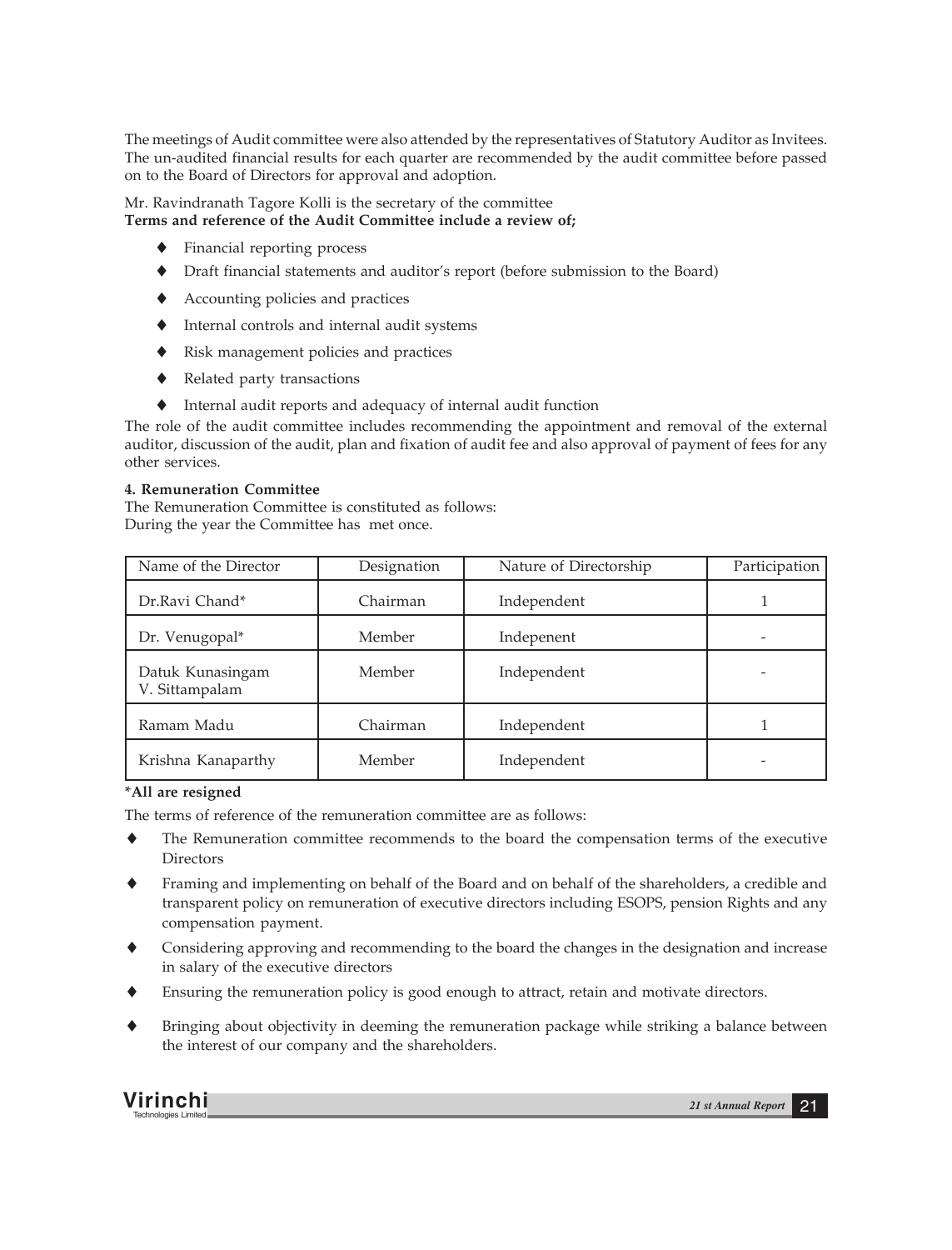| Name of the Director               | Remuneration Paid During the year 2009-2010 |                              |              |                   |
|------------------------------------|---------------------------------------------|------------------------------|--------------|-------------------|
|                                    | Sitting fees<br>(in Rs.)                    | Salary<br>(in Rs.)           | Perquisites. | Total<br>(in Rs.) |
| Mr. Viswanath Kompella             |                                             | 24,00,000                    |              | 24,00,000         |
| Mr. Jagan Mohan Rao                |                                             | 7,50,000                     |              | 7,50,000          |
| Mr. Anil Kumar Pinapala            |                                             | $22,48,500*$                 |              | 22,48,500         |
| Mr. Srinivas Mahankali             |                                             | 24,00,000                    |              | 24,00,000         |
| Dr. Venugopal                      | 12,500                                      |                              |              | 12,500            |
| Dr. Ravi Chand                     | 12,500                                      |                              |              | 12,500            |
| Datuk Kunasingam<br>V. Sittampalam |                                             |                              |              |                   |
| Datuk Santha Kumar                 |                                             | $\qquad \qquad \blacksquare$ |              |                   |
| Samad A Momin                      |                                             | $\overline{\phantom{a}}$     |              |                   |
| Srinath Kompella                   |                                             | 16,00,000                    |              | 16,00,000         |

# **Details of remuneration to the directors for the Year:**

(\*Bonus)

Shares held by Non-Executive Directors as on 31<sup>st</sup> March, 2010 are as follows:

| Sl.No          | Name of the Non-Executive Director | No. of shares held as on the Date |
|----------------|------------------------------------|-----------------------------------|
|                | Dr.Ravi Chand                      | <b>NIL</b>                        |
| $\overline{2}$ | Datuk Kunasingam V. Sittampalam    | <b>NIL</b>                        |
| 3              | Ramam Madu                         | 250                               |
| 4              | Samad A Momin                      | <b>NIL</b>                        |

# **5. INVESTORS' GRIEVANCE & SHARE TRANSFER COMMITTEE:**

The Board constituted an investors' grievance committee which looks into shareholders and investors grievances under the chairmanship of Mr. Ramam Madu who is an Independent and Non- Executive director. The committee inter alia approves issue of duplicate certificates and oversees and reviews all matters connected with the transfer of securities. The committee looks into shareholders complaints like transfer of shares, non receipt of balance sheet, non receipt of declared dividends etc., The committee oversees the performance of the Registrar and Transfer Agents and recommends measures for overall improvement in the quality of investor services. The Board of Directors has delegated the power of approving transfer of securities to M/s. Aarthi Consultants Private Limited.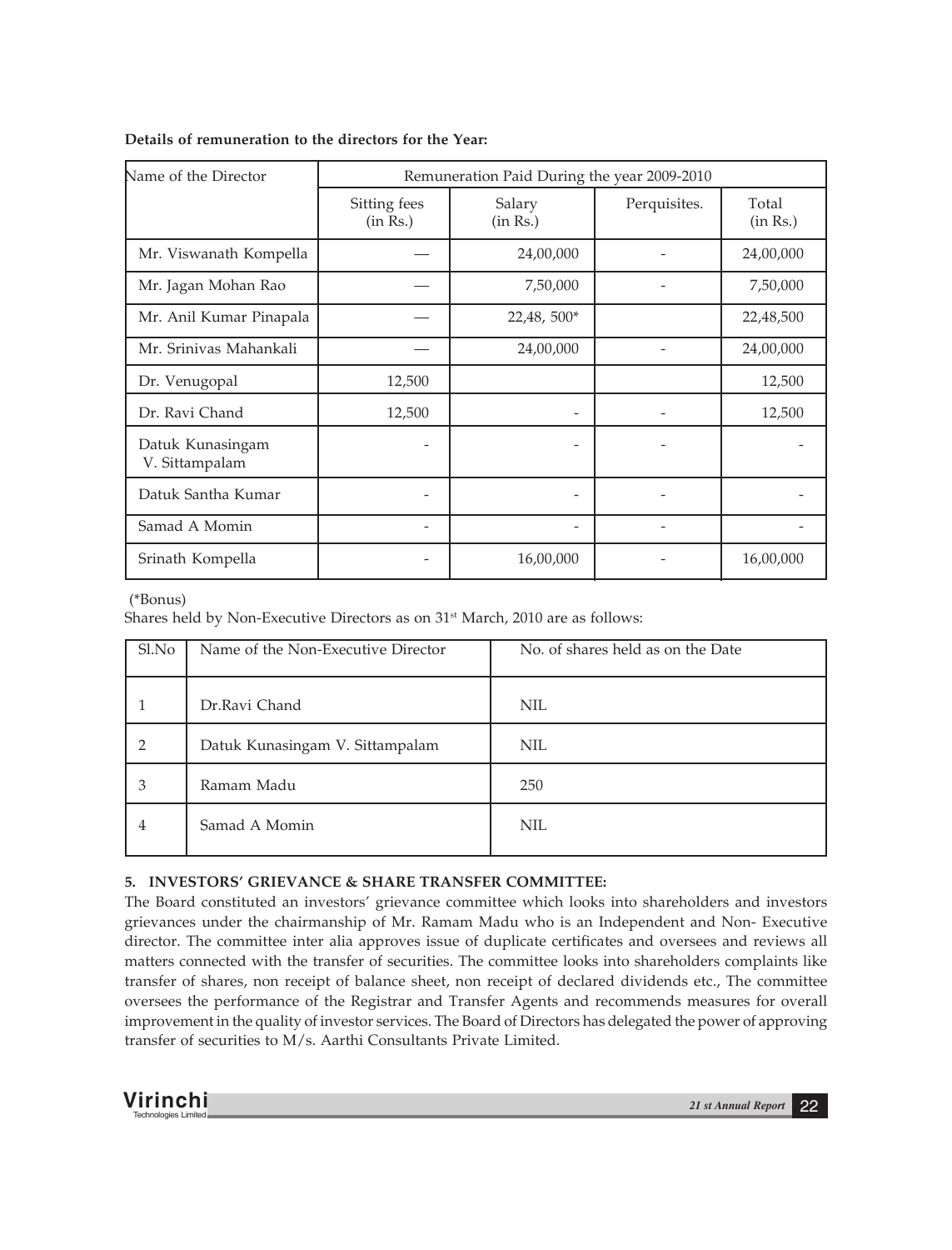# **Composition of the Committee:**

| Name.              | Designation | Category                           |
|--------------------|-------------|------------------------------------|
| Ramam Madu         | Chairman    | Independent Non-Executive Director |
| Srinivas Mahankali | Member      | <b>Executive Director</b>          |
| Viswanath Kompella | Member      | <b>Executive Director</b>          |
| Dr. Venu Gopal *   | Chairman    | Independent Non-Executive Director |

\* Resigned

Name & Designation of the Compliance officer: **Mr.K.Ravindranath Tagore, Company Secretary**

The total No. of Complaints received and complied during the year were;

Opening 1 Complaints Received-13 Complied-13 Pending-1

The Complaints had been attended to within seven days from the date of receipt of the complaint, as communicated by our Registrars and Share Transfer Agents M/s. Aarthi Consultants Pvt. Ltd.

The outstanding complaints as on 31<sup>st</sup> March, 2010 were: 1

| Financial<br>year | Date & Time              | Venue                                                                                                  | Nature of Special Resolutions if<br>any passed                                                                                                                                                                                                                                                                                                                  |
|-------------------|--------------------------|--------------------------------------------------------------------------------------------------------|-----------------------------------------------------------------------------------------------------------------------------------------------------------------------------------------------------------------------------------------------------------------------------------------------------------------------------------------------------------------|
| 2008-09           | 30.09.2009<br>11.00 A.M. | Padmashali Kalyana<br>Mandapam,<br>2-12-66, Nehru Nagar,<br>West Marredaplly,<br>Secunderabad.         | 1. Appointment of Jaganmohan Rao<br>Karpey as Whole Time Director & CRO<br>2. Appointment of Srinath Kompella as<br>Whole Time Director & COO<br>3. Payment of commission to<br>Non-Executive Directors.                                                                                                                                                        |
| 2007-08           | 30.09.2008<br>11.00 A.M. | Padmashali Kalyana<br>Mandapam,<br>2-12-66, Nehru Nagar,<br>West Marredaplly,<br>Secunderabad -500 026 | 1. Appointment of Srinivas<br>Mahankali as Managing Director                                                                                                                                                                                                                                                                                                    |
| 2006-07           | 28.09.2007<br>11.00 A.M  | Padmashali Kalyana<br>Mandapam,<br>2-12-66, Nehru Nagar,<br>West Marredaplly,<br>Secunderabad -500026  | 1. Increase of Authorised capital<br>2. Appointment of Sreenivasa Sreekanth<br>Uppuluri<br>3. Apointment of Jagan mohan Rao<br>Karpey<br>4. Appointment of Anil Kumar Pinapala<br>5. Issue of shares to the promoters under<br>preferential allotment<br>6. Issue of warrants to the promoters<br>under preferential allotment<br>Issue of ADR's, GDR's, FCCB's |

# **6. Details of Annual General Meetings: Location and time of the last Three AGMs.**

None of the Resolutions were put through postal ballot in the last year.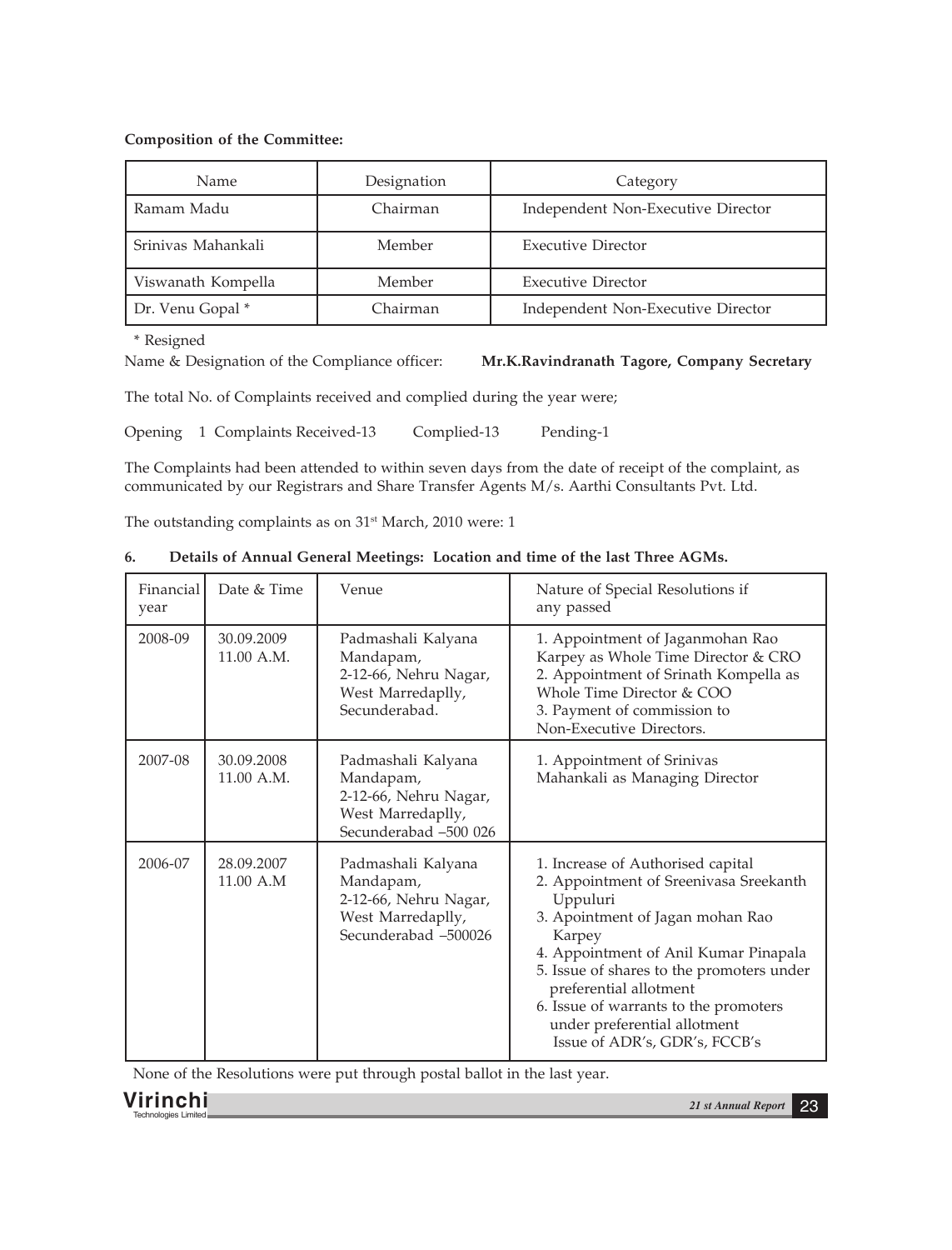# **7. Disclosures**

**A.** Disclosure on materially significant related party transactions i.e. transactions of the company of material nature with its promoters, the directors or the management's, their subsidiaries or relatives etc. that may have potential conflict with the interests of the company at large.

#### **None**

**B.** Details of non-compliance by the company, penalties, Strictures imposed on the company by Stock Exchange or SEBI or any statutory authority, on any matter related to capital markets, during the last three years.

#### **None**

#### **8. Means of Communications:**

As per the listing requirements, the company published periodical financial results in Business Standard, Andhra Bhoomi, Financial Express and leading English and regional newspapers. The Company has also posted its Quarterly results, shareholding pattern, Code of Conduct etc on the website of the company at www.virinchi.com

#### **9. General Shareholder information :**

| a) AGM: Date, Time and Venue     | $\ddot{\phantom{a}}$ | 29th September, 2010 at 11.A.M.<br>At Padmashali Kalyana Mandapam,<br>2-12-66, Nehru Nagar, West Maredpally,<br>Secunderabad - 500 026 A.P. |
|----------------------------------|----------------------|---------------------------------------------------------------------------------------------------------------------------------------------|
| b) Financial Year                | $1 - 1$              | $1st$ April to $31st$ March                                                                                                                 |
| c)Date of Book Closure           | ÷                    | 2010, September 2010 to 29th September<br>(both days Inclusive)                                                                             |
| d)(i) Listing on Stock Exchanges | $\ddot{\phantom{a}}$ | The Company's Equity Shares are listed in<br>The Bombay Stock Exchange Ltd (BSE)                                                            |
| (ii) Payment of Listing Fee      |                      | The Company has paid the listing fees to<br>the BSE for the financial year 2010-11.                                                         |
| e) (i) Stock Code BSE            | $\ddot{\phantom{a}}$ | VIRINCHIQ code#532372                                                                                                                       |
| (ii) Demat ISIN in NSDL and CDSL |                      | INE539B01017                                                                                                                                |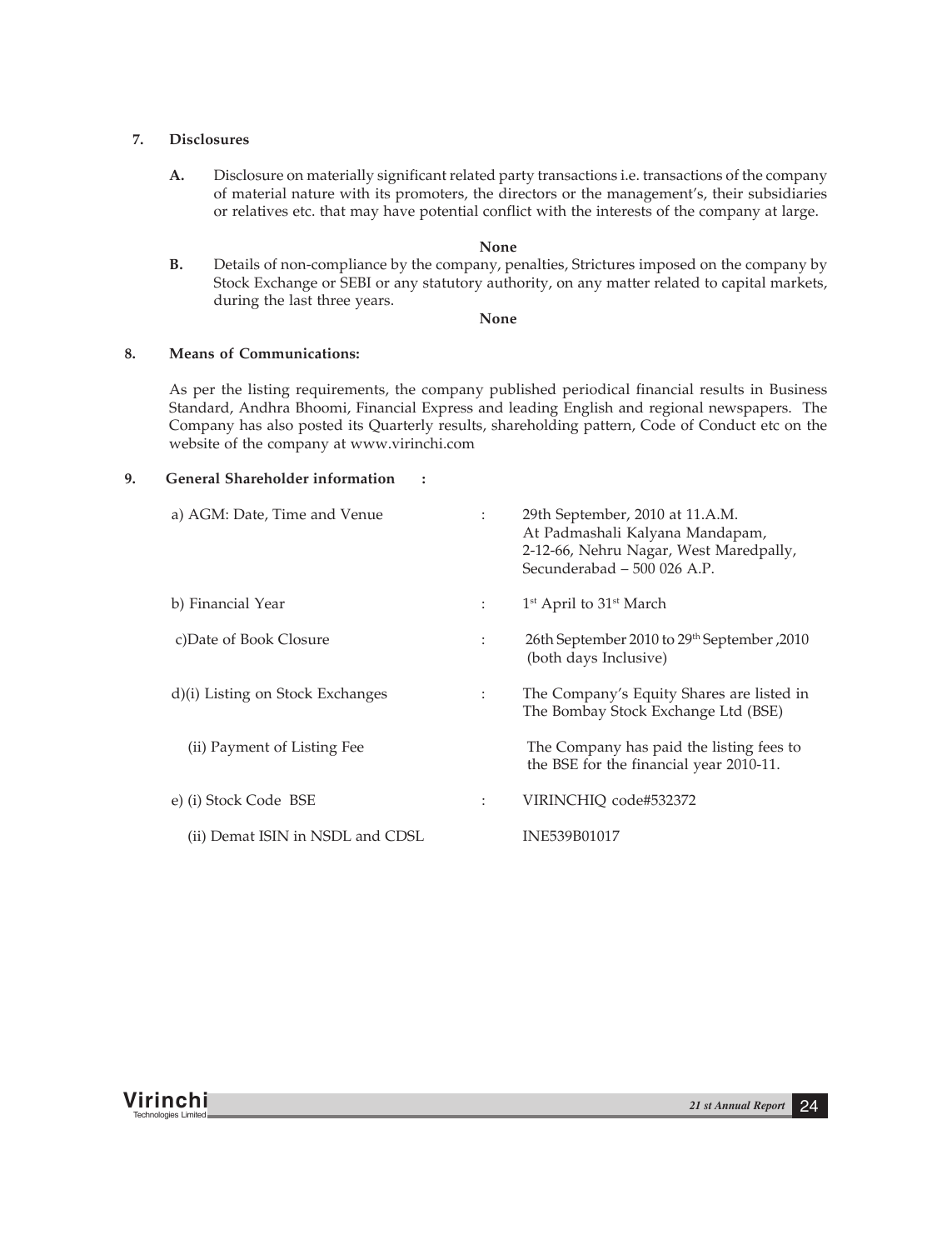# f) Market Price Data:

| Month           | Highest(Rs.) | Lowest(Rs.) | Volume of Shares traded |
|-----------------|--------------|-------------|-------------------------|
| April, 2009     | 10.85        | 6.15        | 1,22,152                |
| May, 2009       | 15.30        | 7.15        | 1,94,841                |
| June, 2009      | 15.80        | 10.77       | 3,71,230                |
| July, 2009      | 12.40        | 8.00        | 1,14,435                |
| August, 2009    | 15.03        | 10.30       | 3,09,841                |
| September, 2009 | 13.99        | 11.80       | 1,60,237                |
| October, 2009   | 13.06        | 10.74       | 1,45,613                |
| November, 2009  | 13.00        | 10.21       | 2,02,002                |
| December, 2009  | 13.20        | 11.22       | 1,70,575                |
| January, 2010   | 18.50        | 11.00       | 5,91,634                |
| February, 2010  | 13.30        | 10.86       | 1,72,053                |
| March, 2010     | 12.75        | 10.10       | 1,84,792                |

The Monthly high and low quotation and the volume of shares traded on The Stock exchange, Mumbai are as under:

# **Source: www.bseindia.com**

g) Performance of share price of the company in comparison to the BSE Sensex



h) Registrar and share transfer agents : Aarthi Consultants Pvt Ltd.

- 1-2-285, Domalguda, Hyderabad –500 029. Ph: 27634445, 27638111 Fax: 27632184
- i) Share Transfer System : The Share transfers are being effected physically by the Company's share transfer agents, M/s. Aarthi Consultants Pvt. Ltd, Hyderabad.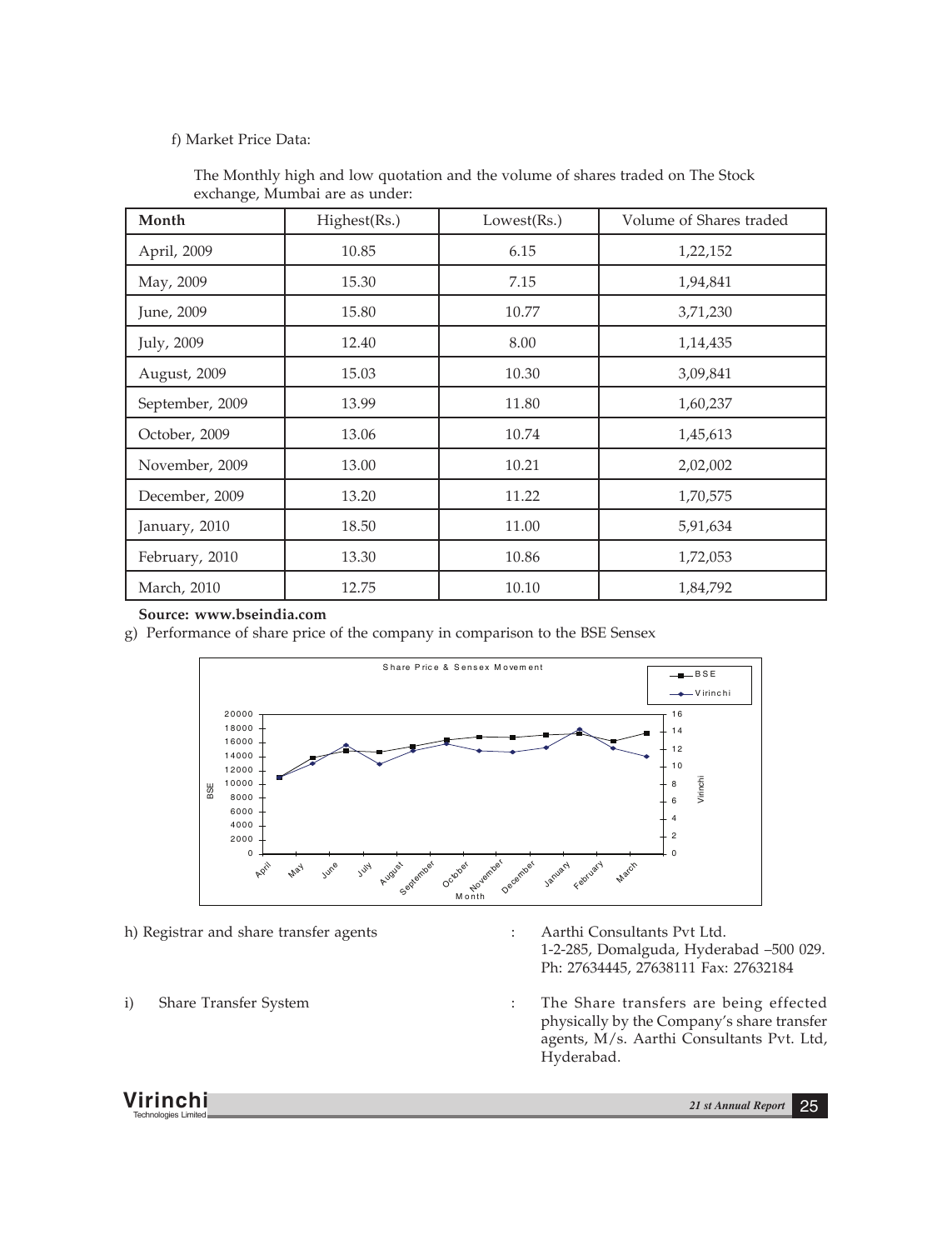| Share Holding of Nominal Value |                | <b>Share Holders</b> |          | <b>Shares Held</b> |
|--------------------------------|----------------|----------------------|----------|--------------------|
| Rs.                            | <b>Numbers</b> | % of Total           | No.      | % of Total         |
| (1)                            | (2)            | (3)                  | (4)      | (5)                |
| 1<br>$-5,000$                  | 7258           | 74                   | 1555197  | 10.43              |
| $5,001 - 10,000$               | 1245           | 13                   | 1056965  | 7.09               |
| $10,001 - 20,000$              | 619            | 6                    | 994892   | 6.67               |
| $20,001 - 30,000$              | 242            | 2                    | 630352   | 4.23               |
| $30,001 - 40,000$              | 96             | $\mathbf{1}$         | 348666   | 2.34               |
| $40,001 - 50,000$              | 87             | 1                    | 414134   | 2.78               |
| $50,001 - 1,00,000$            | 125            | $\mathbf{1}$         | 956561   | 6.42               |
| 1,00,001 and above             | 145            | $\mathbf{1}$         | 8949033  | 60.04              |
| <b>TOTAL</b>                   | 9817           | 100                  | 14905800 | 100.00             |

# j) Distribution Shareholding as on 31<sup>st</sup> March, 2010

k ) Share holding pattern as on 31<sup>st</sup> March 2010

|              | <b>CATEGORY</b>                                                                                                                | No. of Shares<br>held | % of shareholding         |
|--------------|--------------------------------------------------------------------------------------------------------------------------------|-----------------------|---------------------------|
| A            | PROMOTER'S HOLDING:                                                                                                            |                       |                           |
| 1.1          | Promoters*<br>- Indian Promoters<br>- Foreign Promoters                                                                        | 3308874<br>979007     | 22.20<br>6.57             |
| $\mathbf{2}$ | Persons acting in Concert #                                                                                                    | Nil                   | Nil                       |
| B            | NON-PROMOTERS HOLDING                                                                                                          |                       |                           |
| 3.           | Institutional Investors                                                                                                        | Nil                   | Nil                       |
| a.           | Mutual Funds                                                                                                                   | Nil                   | Nil                       |
| $b$ .        | Banks, Financial Institutions,<br>Insurance Companies (Central/<br>State Govt. Institutions / Non-<br>government Institutions) | Nil                   | Nil                       |
| c.           | <b>FIIs</b>                                                                                                                    | Nil                   | Nil                       |
| 4.           | <b>OTHERS</b>                                                                                                                  |                       |                           |
| a.           | Private Corporate Bodies                                                                                                       | 1359270               | 9.12                      |
| b.           | Indian Public                                                                                                                  | 8476442               | 56.87                     |
| C.           | NRIs / OCBs                                                                                                                    | 765178                | 5.13                      |
| d.           | Employees                                                                                                                      | 3325                  | 0.02                      |
| e.           | <b>Clearing Members</b>                                                                                                        | 13704                 | 0.09                      |
|              | <b>TOTAL</b>                                                                                                                   | 14905800              | 100.00                    |
|              | Virinchı<br>Technologies Limited                                                                                               |                       | 26<br>21 st Annual Report |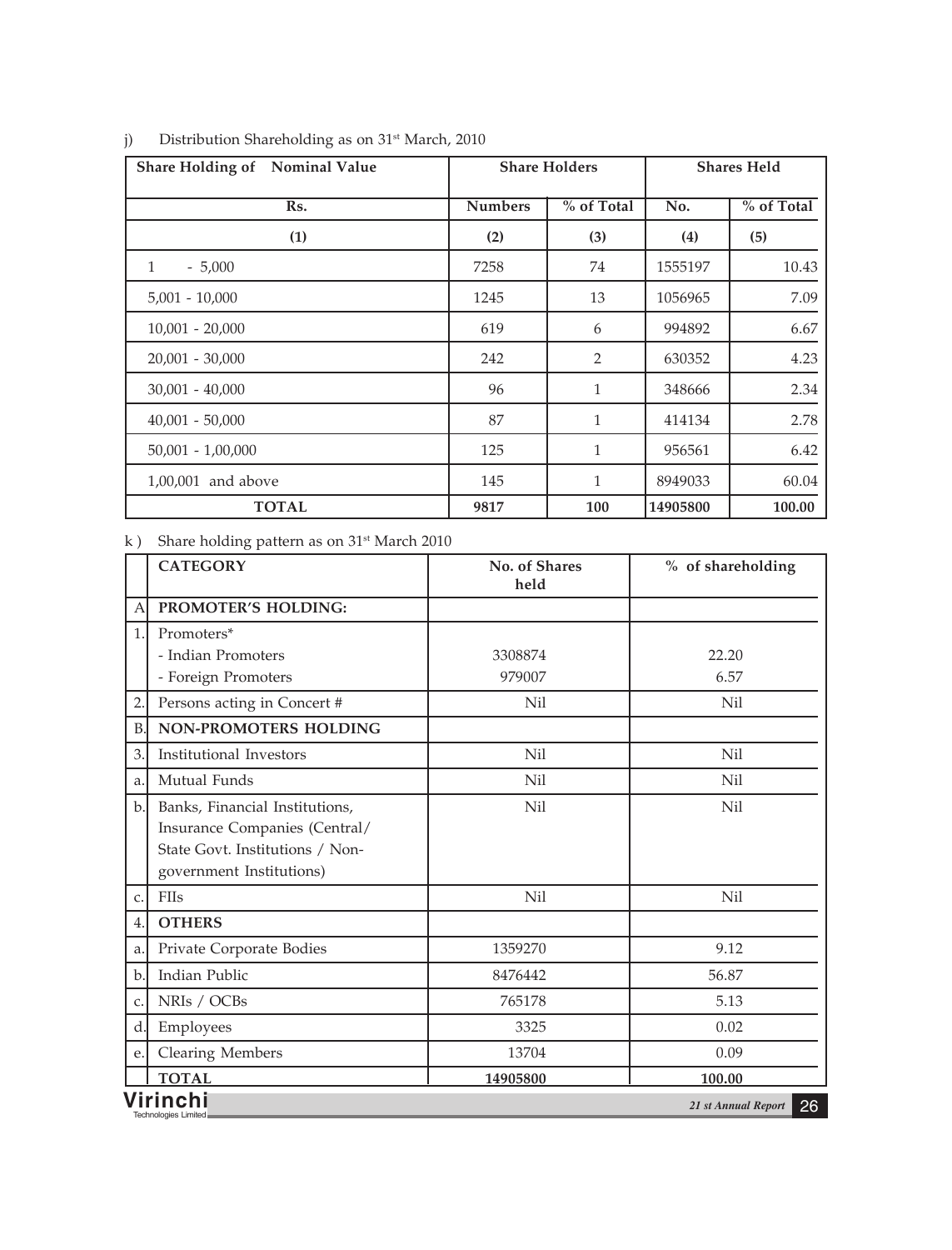| $\bf{I}$ | Dematerlization of Shares and liquidity                                                                              |   | Since the Company has entered into an<br>arrangement with both the depositories<br>namely NSDL and CSDL<br>for<br>dematerialisation of its shares, the<br>shareholders of the company are more free<br>to Dematerialise their shares and keep them<br>in Dematerialised form with any depository<br>participant. The Company shares are<br>regularly traded on The Stock Exchange,<br>Mumbai. 89.16% of the Company's share<br>capital is dematerialized as on 31.03.2010 |
|----------|----------------------------------------------------------------------------------------------------------------------|---|---------------------------------------------------------------------------------------------------------------------------------------------------------------------------------------------------------------------------------------------------------------------------------------------------------------------------------------------------------------------------------------------------------------------------------------------------------------------------|
|          | m) Outstanding GDRs./ADRs./Warrants<br>or any Convertible instruments<br>Conversion date and likely Impact on equity | ÷ | The 21,00,000 Warrants are issued at Rs. 32<br>i.e Face value of Rs.10/- and premium of<br>Rs.22/- per share. As they are not<br>exercised with in the time. Hence they have<br>been forfeited by the board.                                                                                                                                                                                                                                                              |
| n)       | Address for Correspondence                                                                                           |   | Virinchi Technologies Limited<br>10, SRK Colony, West Maredpally,<br>Secunderabad - 500 026                                                                                                                                                                                                                                                                                                                                                                               |

# **Non –Mandatory Requirements:**

The Chairman is entitled to reimbursement of expenses incurred in performance of his duties. The Company has already set up a Remuneration Committee. The Company shall adopt postal ballot system, where compulsory, under the Companies Act, 1956. The other suggestions have not yet been adopted.

# BY ORDER OF THE BOARD OF DIRECTORS For **VIRINCHI TECHNOLOGIES LIMITED**

| PLACE: HYDERABAD  | <b>SRINIVAS MAHANKALI</b> | G. SANTI PRIYA                  |
|-------------------|---------------------------|---------------------------------|
| DATE : 31.08.2010 | MANAGING DIRECTOR         | CHAIRPERSON&WHOLE TIME DIRECTOR |

**Virinchi** *21 st Annual Report* <sup>27</sup> Technologies Limited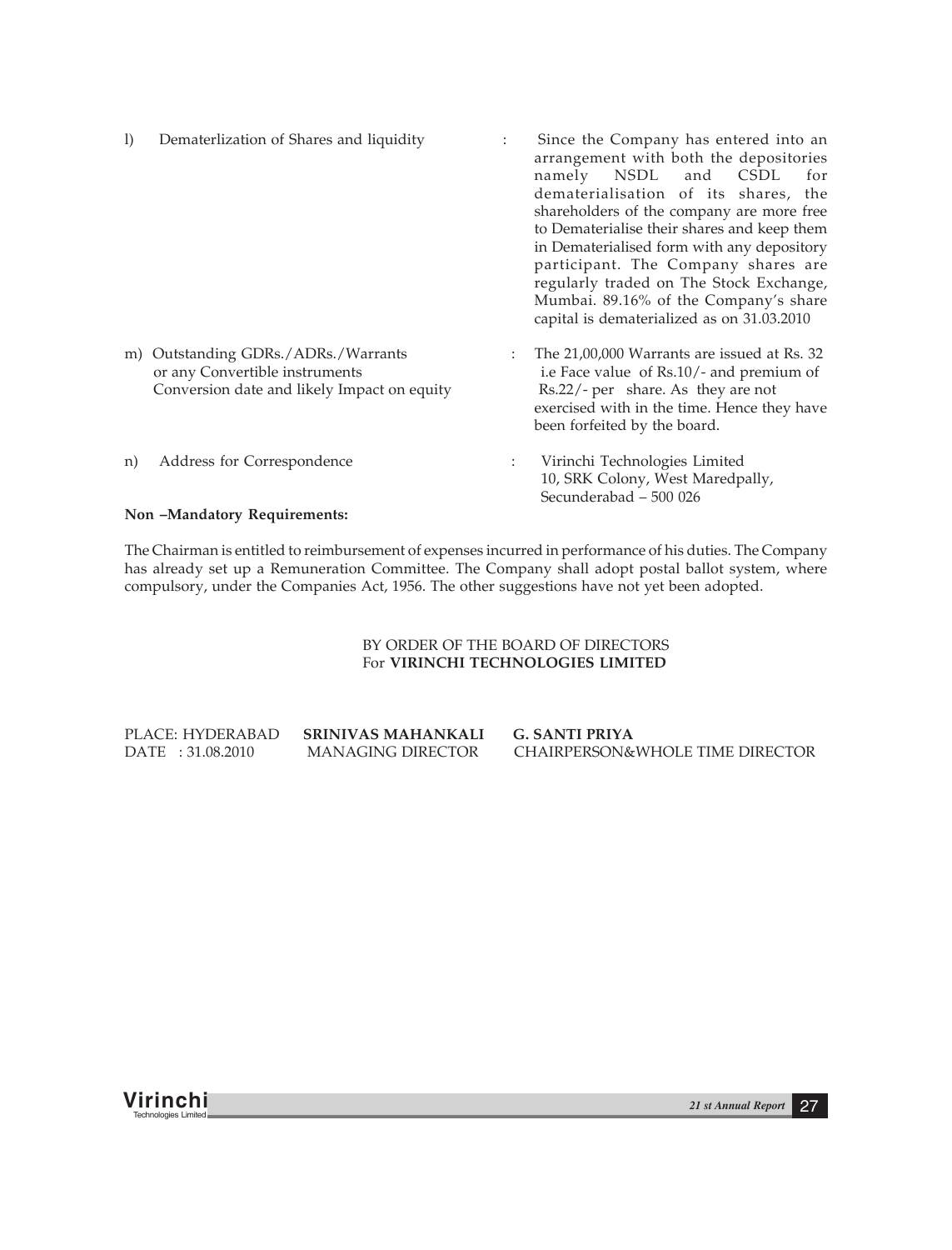# **ANNEXURE TO THE DIRECTORS' REPORT**

Pursuant to Clause 49 of the Listing Agreement, a report on Management Discussion and Analysis Report is given below:

# **MANAGEMENT DISCUSSION AND ANALYSIS REPORT:**

Industry Structure and Development

The year 2009-2010 was been very challenging for the entire Indian IT Services industry. With customer IT spending staying mostly flat or showing a decline, the focus among client organizations was on driving efficiencies into their existing IT systems, and pursue projects that higher levels of guaranteed return on investments and quicker payback.

According to NASSCOM, the IT industry growth rate for financial year 2009-10 has been estimated at 5.5 percent. However, for the next financial year, 2010-11, NASSCOM has given healthier projections for IT Services exports to grow between at 13 percent to 15 percent. They have forecasted the Indian market to grow between 15 percent to 17 percent.

Customers perception of outsourcing has undergone a distinct and perceptible change.. They are increasingly looking at outsourcing as a tool to meet their ever changing and dynamic business environment. IT budgets are subject to high levels of scrutiny to ensure alignment to their overall business strategy. Customers are seeking partners with mature processes, financial stability and a demonstrated track record in not only delivering cost savings but also those who show sustained and continuous improvements in productivity.

# **Opportunities**

Global companies are increasingly turning to offshore technology service providers in order to meet their need for high quality, cost competitive technology solutions. Technology companies have been outsourcing software research and development and related support functions to offshore technology service providers to reduce cycle time for introducing new products and services.

According to NASSCOM Strategic Review Report 2009, IDC forecasts CAGR of over 18.79% in offshore IT spending, for the period 2007-12. As a de-risking strategy, companies have moved over to multivendor IT outsourcing from sole sourcing, this has opened up opportunities for Indian IT companies to participate in large multi-million dollar deals. Global companies are expanding their outsourcing activities to leverage the high quality, cost competitive IT services from India.

We believe our robust quality process and access to skilled talent base at lower costs places us in a unique position to take advantage of the trend towards outsourcing IT services. We believe that our global delivery model allows us to provide services on a best shore basis. Customers benefit from round the clock execution schedules, quality control measures and best in class resources pooled in across geographies for high quality delivery and risk management practices to ensure uninterrupted services.

#### **Threats**

Our revenues from this business are derived in major currencies of the world while a significant portion of its costs are in Indian rupees. The exchange rate between the rupee and major currencies of the world has fluctuated significantly in recent years and may continue to fluctuate in the future. Currency fluctuations can adversely affect our revenues and gross margins. In an economic slowdown, our clients may reduce or postpone their technology spending significantly. Reduction in spending on IT services may lower the demand for our services and negatively affect our revenues and profitability.

**Virinchi** *21 st Annual Report* <sup>28</sup> Technologies Limited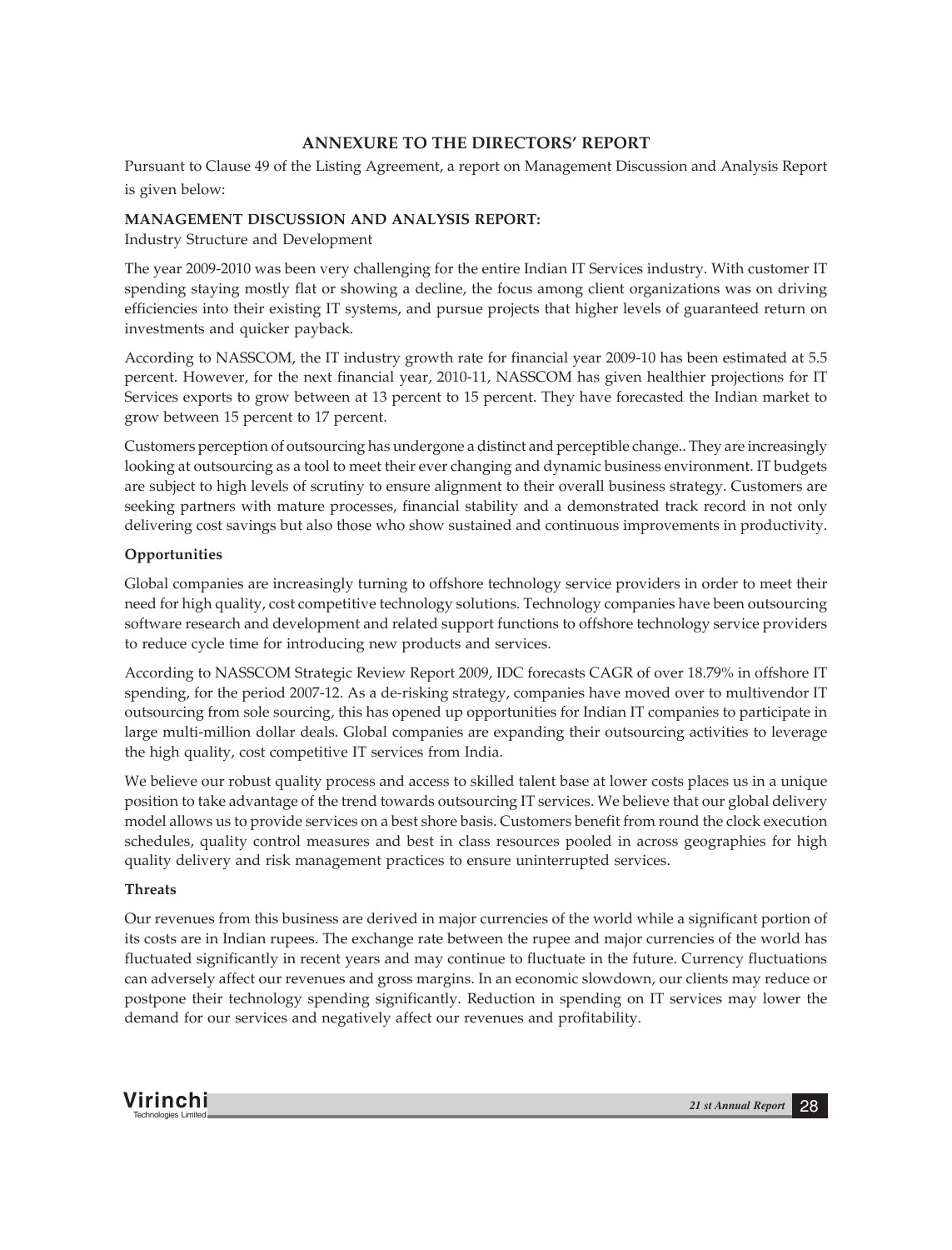At an organizational level, we have a well-defined business contingency plan and disaster recovery plan to address these unforeseen events and minimize the impact on services delivered from our development centers based in India or abroad.

Your company has perfect understanding of the amount of risks and extent of risks involved while delivering the project

to client and knows well how to tackle them effectively. Your company is also trying to explore and find other opportunities that might prove to be beneficial in increasing our revenues and gain market share. Threat continues to be competition among companies within India and from emerging low cost destinations.

# **Segment wise or product wise performance:**

This does not applicable to the company as the company is operating in only one segment.

## **Risks and concerns:**

The main risks causing concern to the IT Industry and your Company as well are Economic slowdown, ability to attract and retain talent, withdrawal of Tax benefits, Currency Exchange risks, High Customer concentration, etc. Your Company has a Risk Assessment and minimization process, which is monitored on a periodic basis. Various risks that are closely monitored are Business risks i.e. Client concentration risk, geographical risk, competition risk and Financial risk mainly in the area of foreign currency fluctuations.

# **Internal Control Systems & Their Adequacy**

The Management Information Systems is the back bone of our internal control mechanism. The Company has adequate internal control systems and procedures in all operational areas and at all levels equipment procurement, finance and administration marketing and personnel departments. The Company also has internal Audit system commensurate with its size and nature of business. The Audit Committee reviews the internal audit reports and the adequacy of internal controls from time to time.

# **Discussion on Financial Performance with respect to Operational Performance**

#### **Financial highlights**

# **1. Revenues**

The business has shown a steady growth. Revenue for the year ended 31st March, 2010 increased by 8.18% over the previous year.

Your Company's strategy of building strong delivery capability with its multi-pronged emphasis on technology, people & processes has resulted not only in increased business from existing customers but also in new customer acquisition.

# **2.Operating Expenses**

The ratio of operating expenditure to total income is at 70 % , increased by 3% over the previous financial year.

# **3. EBIDT**

The EBIDT is at 32% for the year ended  $31<sup>st</sup>$  March, 2010 as against 34 % for the same period last year.

# **4. Profit after Tax**

Profit after Tax is at 9.25 % for the year ended 31st March, 2010.

**Virinchi** *21 st Annual Report* <sup>29</sup> Technologies Limited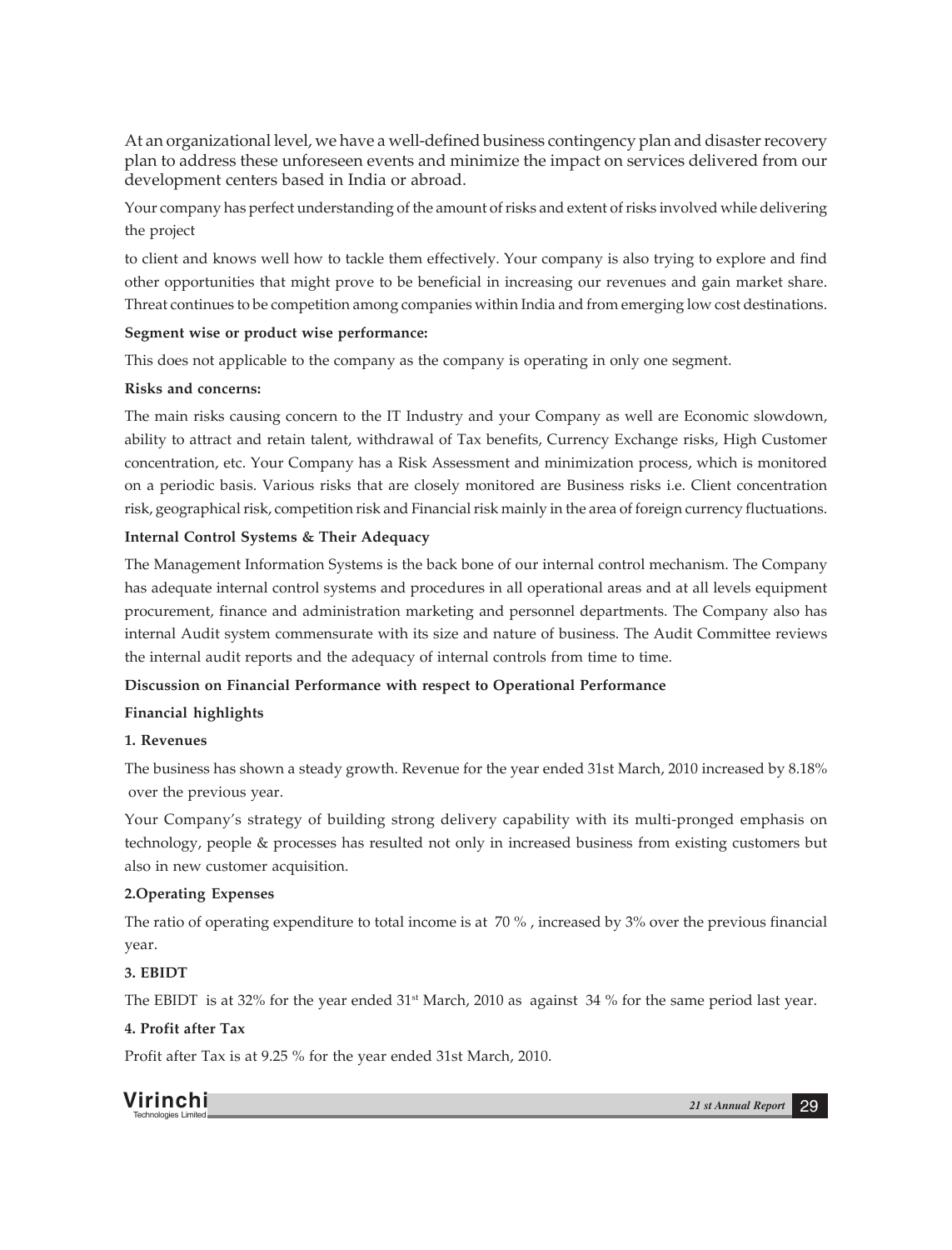# **5. Interest and Borrowings**

Your Company has utilized term loan for funding the Office cum Developement Centre at Hakimpet. Interest expenditure spent towards working capital and the term loan funding is Rs. 131.06 lakhs

# **6. Capital Employed**

The Return on Average Capital Employed (ROCE) for the year ended 31st March, 2010 is at 27%.

# **7. Net Worth**

The Return on Average Net Worth (RONW) for the year ended 31st March, 2010 was 17% as compared to 20% for the same period last year.

# **8. Fixed Assets**

The Company added to its fixed assets Rs. 11.66 million. The additions were mainly incurred for the construction of Office cum Developement Centre at Hakimpet.

# **9. Receivables**

Debtors as number of days' sales stood at 134 days for the year ended 31st March, 2010 as compared to 74 days for the same period last year.

# **10. Cash Generation**

Cash generated from operations was Rs.673.01 lakhs for the year ended 31st March, 2010

# **11.Manpower**

The total employee strength as on 31st March, 2010 was 325 .

# **Material Developments in Human Resources / Industrial Relations front, including number of people employed.**

Your company believes that successful organizations emanate from successful people who achieve that success from within the organization. Hence it's the organization's responsibility to define the growth  $\&$ success blue print of every member working for it. Based on some of the successful industry practices, a comprehensive career management model has been devised for your company, primarily driven by parameters such as group and individual performance, to determine the growth & success path for each employee.

Your company is building on these three aspects with particular emphasis on Human Resources. Your company has about 325 employees on the rolls and keeping abreast with the envisaged growth, your company aims to increase its headcount to about **350** by the end of year 2010-11. Your company is taking several initiatives to retain its employees in a very competitive environment.

Your company works continuously towards adopting the best human resource practices in the industry and firmly believes in coming out with creative ideas for promoting customer satisfaction of the highest order. To ensure that employees grow with technology, training programs are conducted by your company at regular intervals to enable all technical & functional resources be abreast with the latest technologies.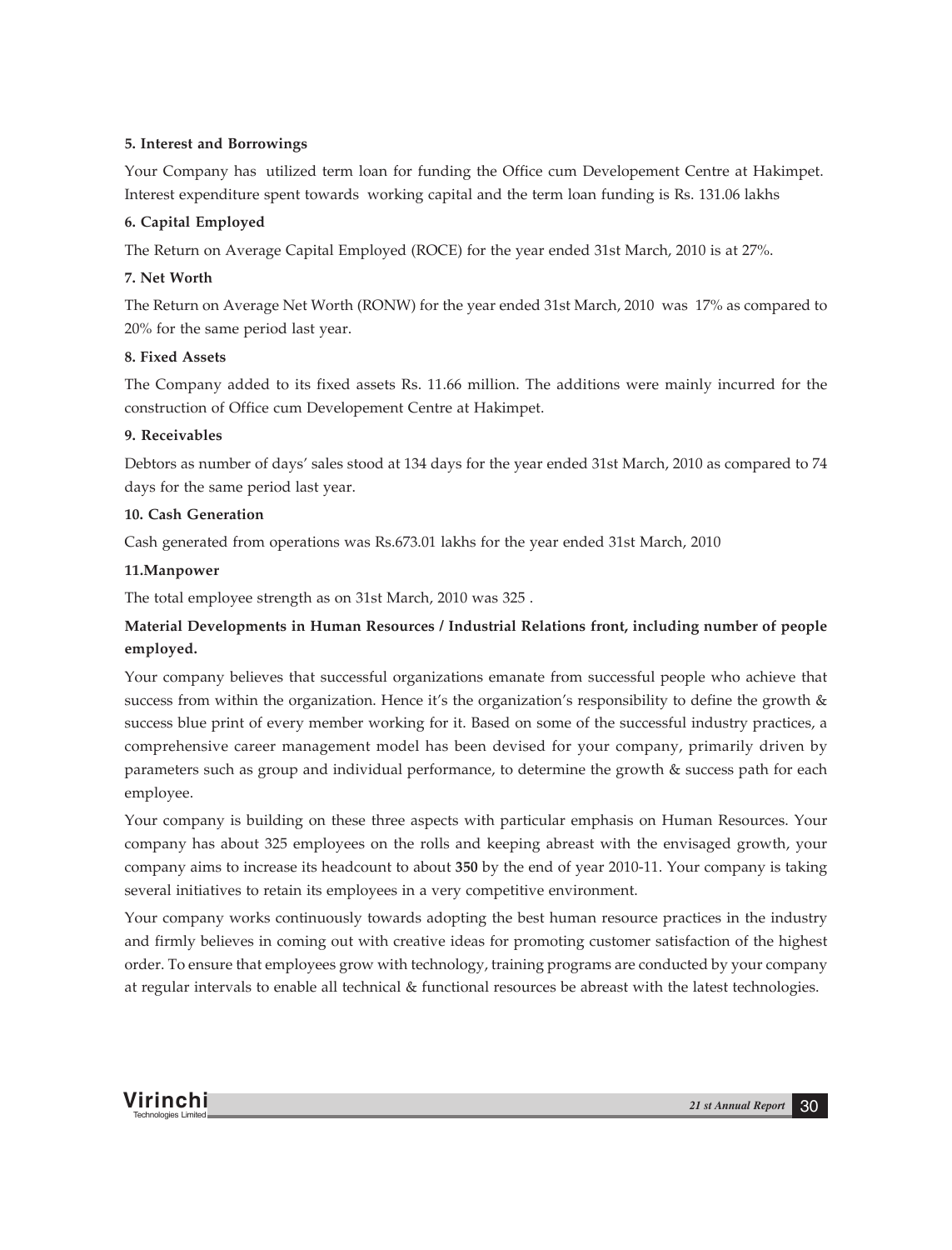# **Declaration regarding compliance with the code of conduct and ethics policy of the company by BoardMembers and senior management personnel**

This is to confirm that the company has adopted code of conduct and Ethics policy for the Board of Directors and Associates of the Company, which is available at www.virinchi.com

I, Srinivas Mahankali, declare that the Board of directors and senior management personnel have affirmed compliance with the Code of Conduct and Ethics Policy of the Company.

| Date: 31.08.2010 | SRINIVAS MAHANKALI |
|------------------|--------------------|
| Place: Hyderabad | Managing Director  |

## **Compliance Certificate on Corporate Governance**

# **To The Members, VIRINCHI TECHNOLOGIES LIMITED**

We have read the report of the Board of Directors on Corporate Governance and have examined the relevant records relating to compliance condition of corporate governance of M/s. Virinchi Technologies limited, ("the company") for the year ended 31<sup>st</sup> March, 2010 as stipulated in clause 49 of the listing agreement of the said company with the Stock Exchanges.

The compliance of the conditions of the Corporate Governance is the responsibility of the management. Our examination, conducted in the manner described in the Guidance note on Certification of Corporate Governance" issued by the Institute of Chartered Accountants of India was limited to procedures and implementation thereof adopted by the company for ensuring compliance with the conditions of Corporate Governance. Our examination was neither an audit nor was it conducted to express an opinion on the financial statements of the company.

In our opinion and to the best of our information and explanations given to us and on the basis of our examination described above, the company has complied with the conditions of Corporate Governance as stipulated in clause 49 the above mentioned Listing Agreement.

We further state that such compliance is neither an assurance as to the future viability of the company nor the efficiency or effectiveness with which the management has conducted the affairs of the company.

> **For P. MURALI & CO.,** CHARTERED ACCOUNTANTS

PLACE : HYDERABAD **P.MURALI MOHANA RAO** DATE : 31.08.2010 PARTNER.

M.No:23412

**Virinchi** *21 st Annual Report* <sup>31</sup> Technologies Limited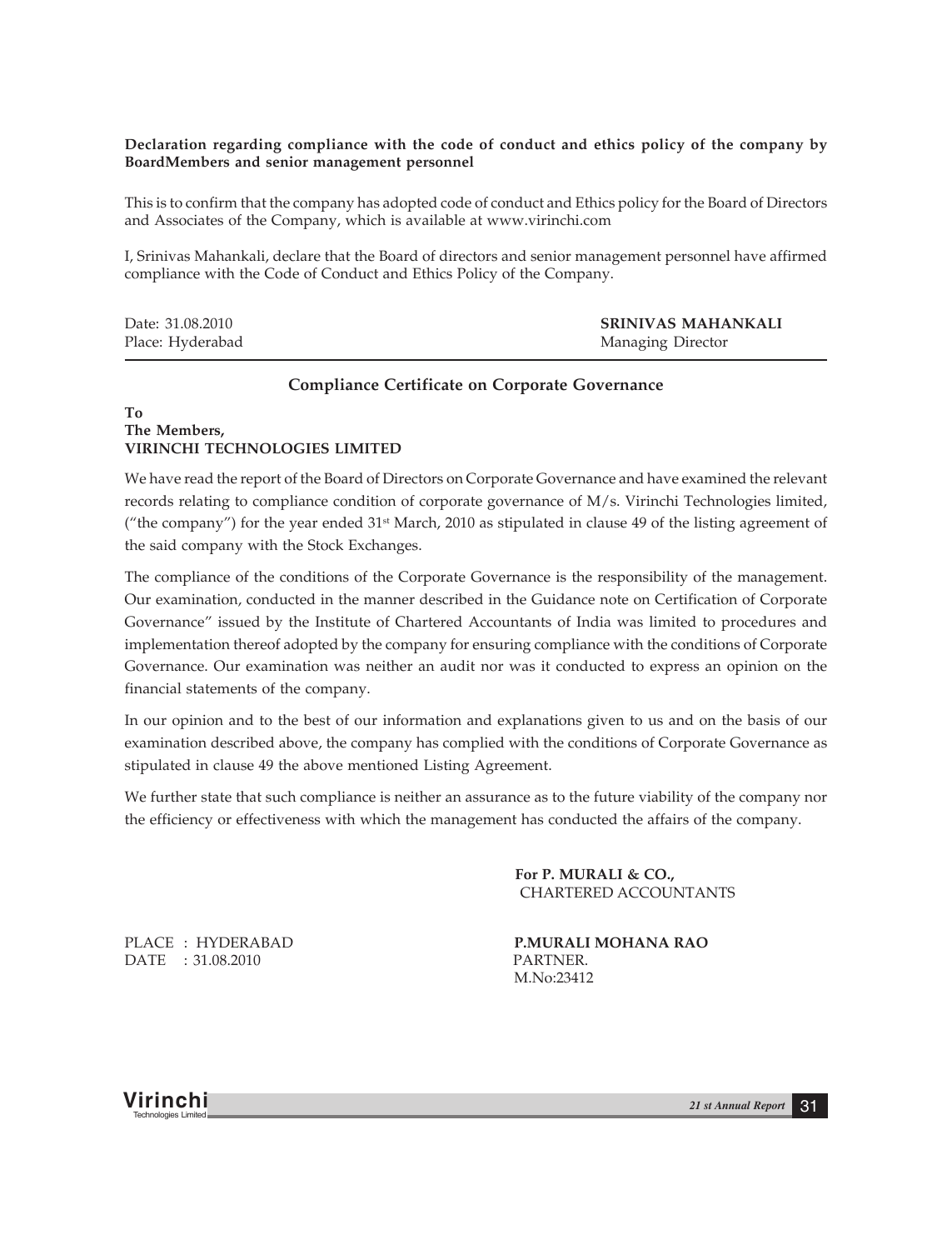# **Certification as required under Revised Clause 49 of the Listing Agreement**

We, Srinivas Mahankali, Managing Director, G.Santi Priya, Chairperson & Whole Time Director of Virinchi Technologies Limited to the best of our knowledge and belief, certify that :

- 1. We have reviewed the balance sheet and profit and loss account, and its schedules and notes on accounts, as well as the Cash Flow statement and the Directors report.
- 2. Based on our knowledge and information, these statements do not contain any un true statement of a material fact or omit to state a material fact necessary to make the statements made, in light of the circumstances under which such statements were made, not misleading with respect to the statements made
- 3. Based on our knowledge and information, the financial statements, and other financial information included in this report, fairly present in all material respects, the financial condition, results of operations and cash flows of the company as of, and for, the periods presented in this report, and are in compliance with the existing accounting standards and/or applicable laws and regulations.
- 4. To the best of our knowledge and belief, no transactions entered into by the company during the year are fraudulent, illegal or violative of the Company's code of conduct.
- 5. The Company's other certifying officers and we, are responsible for establishing and maintaining disclosure controls and procedures for the company, and we have:
- a) Designed such disclosure controls and procedures to ensure that material information relating to the company is made known to us particularly during the period in which this report is being prepared. and
- b) Evaluated the effectiveness of the Company's disclosure, controls and procedures.
- 6. We have disclosed to the Company's auditors and the audit committee
- a) all significant changes in internal control during the year;
- b) Significant changes in accounting policies during the year and that the same have been disclosed in the notes to the financial statements and
- c) any fraud, whether or not material, that involves management or other employees who have significant role in the company's internal controls.

Place: Hyderabad **Srinivas Mahankali G. Santi Priya**

Date: 31.08 2010 Managing Director Chairperson&Whole Time Director

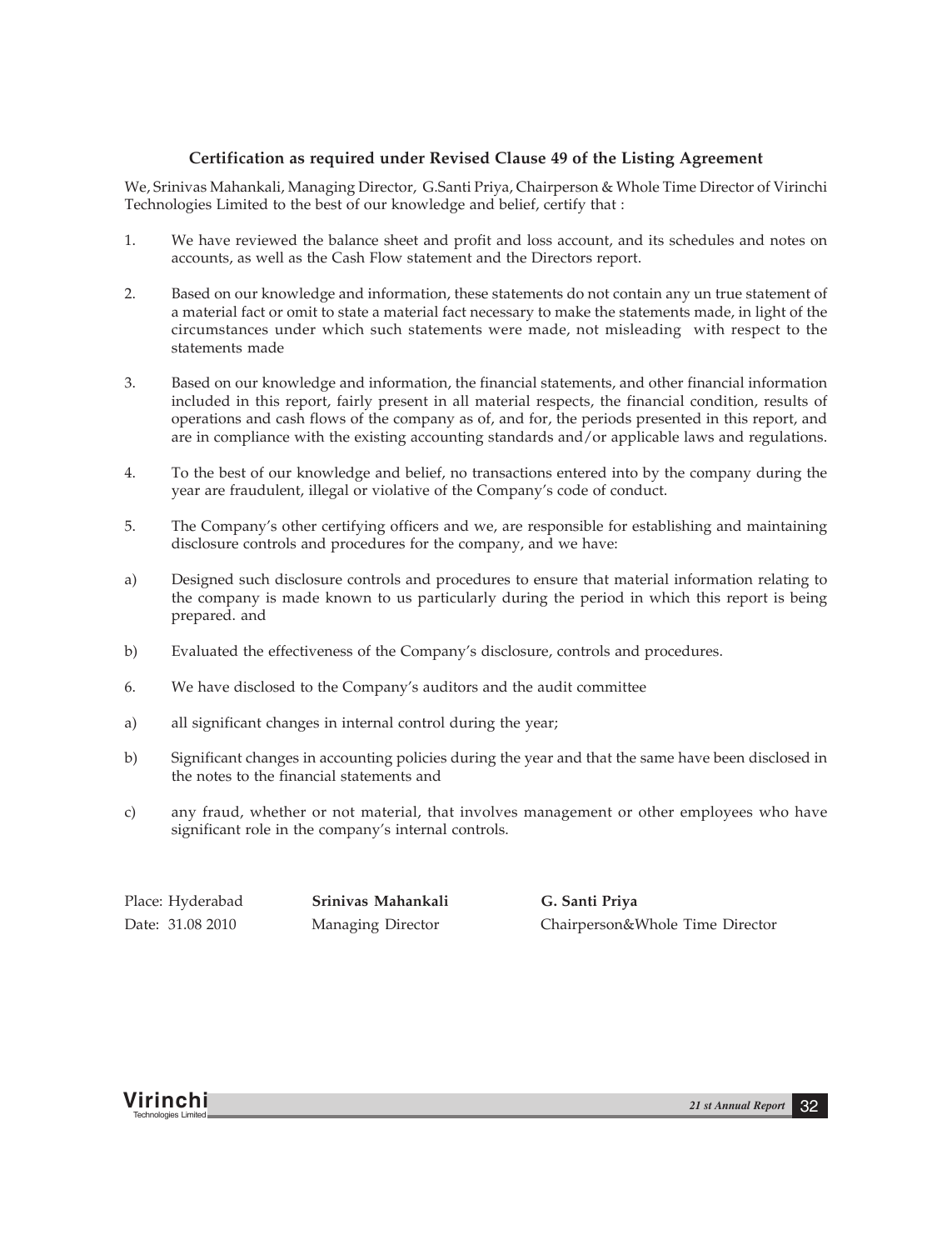# **AUDITORS' REPORT**

To The Members, VIRINCHI TECHNOLOGIES LIMITED

- 1. We have audited the attached Balance Sheet of **M/s VIRINCHI TECHNOLOGIES LIMITED** as at 31st March, 2010 and also the Profit and Loss Account for the period ended on the date annexed thereto and the cash flow statement for the period ended on that date. These financial statements are the responsibility of the Company's management. Our responsibility is to express an opinion on these financial statements based on our audit.
- 2. We conducted our audit in accordance with auditing standards generally accepted in India. Those Standards require that we plan and perform the audit to obtain reasonable assurance about whether the financial statements are free of material misstatement. An audit includes examining, on a test basis, evidence supporting the amounts and disclosures in the financial statements. An audit also includes assessing the accounting principles used and significant estimates made by management, as well as evaluating the overall financial statement presentation. We believe that our audit provides a reasonable basis for our opinion.
- 3. As required by the Companies (Auditor's Report) Order, 2003 and as amended by the Companies (Auditor's Report) (Amendment) Order 2004, issued by the Central Government of India in terms of sub-section (4A) of Section 227 of the Companies Act, 1956, we enclose in the annexure a statement on the matters specified in paragraphs 4 and 5 of the said Order.
- 4. Further to our comments in the Annexure referred to above, we report that:
- a) We have obtained all the information and explanations, which to the best of our knowledge and belief were necessary for the purpose of our audit.
- b) In our opinion proper books of account as required by law have been kept by the company so far as appears from our examination of those books.
- c) The Balance Sheet & Profit and Loss Account dealt with by this report are in agreement with the books of account.
- d) In our opinion, the Balance Sheet & Profit and Loss Account dealt with by this report comply with the Accounting Standards referred to in Sub Section (3C) of Section 211 of the Companies Act, 1956;
- e) On the basis of written representations received from the Directors, as on 31<sup>st</sup> March, 2010 and taken on record by the Board of Directors, we report that, none of the Directors is disqualified as on  $31<sup>st</sup>$ March, 2010 from being appointed as a Director in terms of clause (g) of sub-Section (i) of Section 274 of the Companies Act, 1956.
- f) In our opinion and to the best of our information and according to the explanations given to us, the said Accounts give the information required by the Companies Act, 1956 in the manner so required give a true and fair view in conformity with the accounting principles generally accepted in India.
- i) In the case of the Balance Sheet, of the State of affairs of the company as at 31st March, 2010.
- ii) In the case of the Profit and Loss Account, of the **Profit** for the year ended on that date;

#### **And**

iii) In the case of cash flow statement of the cash flows for the year ended on that date.

PLACE : Hyderabad FRN: 007257S DATE: 31-08-2010

**For P. MURALI & CO.,** CHARTERED ACCOUNTANTS

**P.MURALI MOHANA RAO** PARTNER M.No:23412

**Virinchi** *21 st Annual Report* <sup>33</sup> Technologies Limited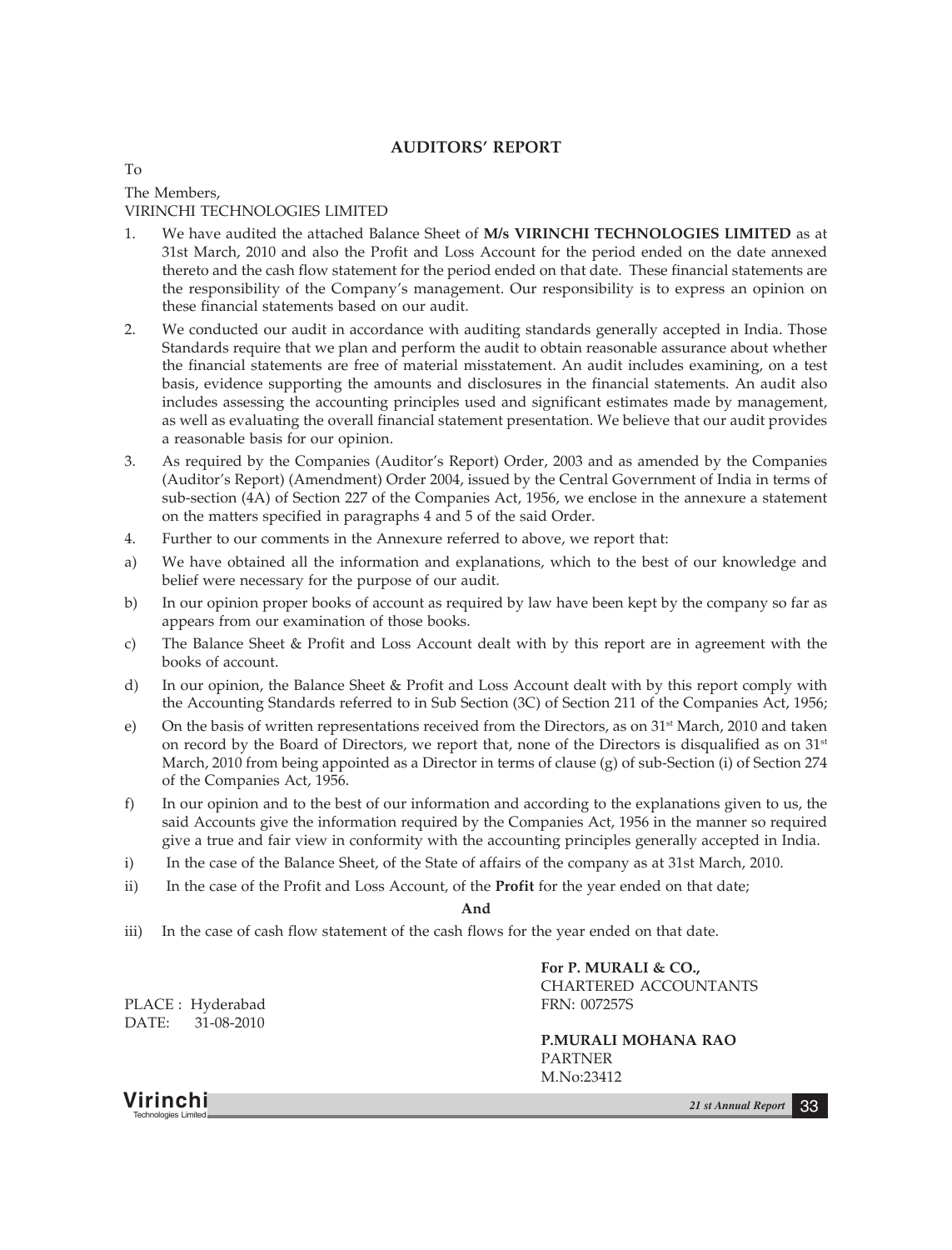# **ANNEXURE TO THE AUDITOR'S REPORT:**

- 1. a) The company has maintained proper records showing full particulars including quantitative details and situation of its Fixed assets.
	- b) As explained to us, the fixed assets have been physically verified by the management reasonable intervals and no discrepancies between the book records and the physical inventory have been noticed on such verification.
	- c) During the year, the Company has not disposed off major fixed assets.
- 2. The Company has no Inventory. Hence this clause is not applicable.
- 3. a) The Company has not granted or taken any loans, Secured or unsecured to Companies, Firms or other Parties covered in the register maintained under Section 301 of the Companies Act, 1956.
	- b) As the Company has not granted any loans to any parties to be listed in the register maintained U/s 301 of the Companies Act, 1956 , hence the clause of whether the rate of interest & other terms and conditions on which loans have been granted to parties listed in the register maintained under section 301 is prejudicial to the interest of company, is not applicable.
	- c) As no loans are granted by company to parties as per sec 301, the clause of receipt of interest & principal amount from parties is not applicable .
	- d) No loans have been granted to Companies, Firms & other parties listed in the register U/s. 301 of the Companies Act, 1956, hence overdue amount of more than rupees one Lac does not arise and the clause is not applicable.
- 4. In our opinion and according to the information and explanation given to us, there are generally adequate internal controls commensurate with the size of the company and the nature of its business with regard to purchases of fixed assets and for sale of goods and services. There is no continuing failure by the company to correct any major weaknesses in internal control.
- 5. a) In our opinion and according to the information and explanations given to us, since no contracts or arrangements referred to in section 301 of the Companies Act, 1956 have been made by the Company in respect of any party in the financial year, the entry in the register U/s 301 of the Companies Act, 1956 does not arise.
	- b) According to the information and explanations given to us, as no such contracts or arragements made by the Company, the applicabilty of the clause of charging the resonable price having regards to the prevailing market prices at the relevant time does not arise.
- 6. The company has not accepted any deposits from the public and hence the applicability of the clause of directives issued by the Reserve Bank of India and provisions of section 58A, 58AA or any other relevant provisions of the Companies Act,1956 and the rules framed there under does not arise. As per information and explanations given to us the order from the Company Law Board or National Company Law Tribunal or Reserve Bank of India or any Court or any other Tribunal has not been received by the Company.

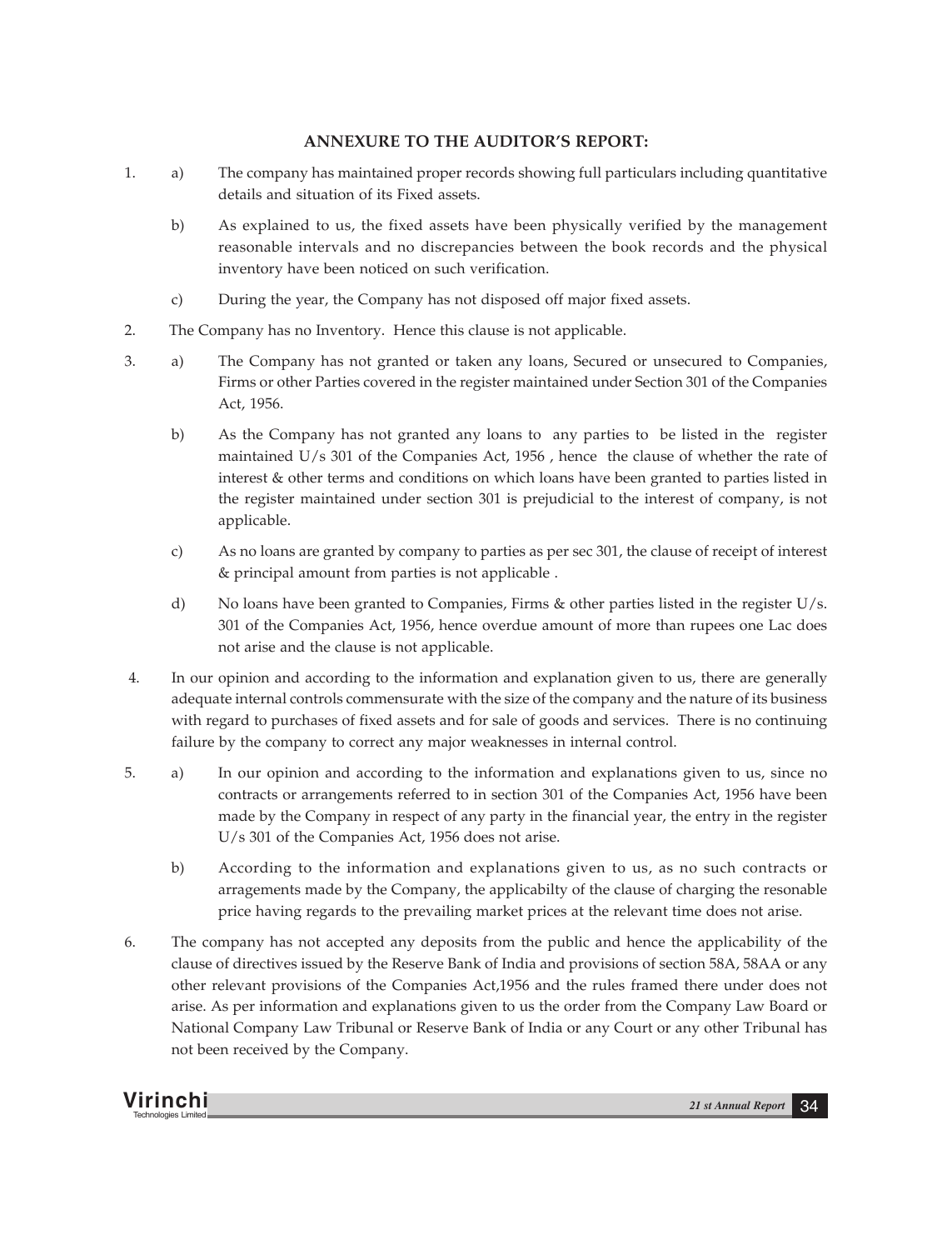- 7. In our opinion, the company is having internal audit system, commensurate with its size and nature of its business.
- 8. In respect of the Company, the Central Government has not prescribed maintenance of cost records under clause (d) of Sub Section (1) of Section 209 of the Companies Act, 1956.
- 9. a) The company is regular in depositing statutory dues including PF, ESI, Income Tax, and any other statutory dues with the appropriate authorities and at the last of the financial year there were no amounts outstanding which were due for more than 6 months from the date they became payable.
	- b) According to the information and explanations given to us, no undisputed amounts are payable in respect of PF, ESI, Income Tax, and any other statutory dues as at the end of the period, for a period more than six months from the date they are disputed.
- 10. The company has been registered for a period of not less than 5 years, and the company has no accumulated losses at the end of the financial year and the company has not incurred cash losses in this financial year and in the immediately preceding financial year.
- 11. According to information and explanations given to us, the Company has not defaulted in repayment of dues to financial Institutions or banks.
- 12. According to the information and explanations given to us, the Company has not granted any loans or advances on the basis of security by way of pledge of shares, debentures and other securities and hence the applicability of the clause regarding maintenance of adequate documents in respect of loans does nor arise.
- 13. This clause is not applicable to this Company as the Company is not covered by the provision of special statute applicable to Chit Fund in respect of Nidhi/Mutual Benefit Fund/Societies.
- 14. According to the information and explanations given to us, the company is not dealing or trading in shares securities, Debentures and other investments and hence the provisions of clause 4 (xiv) of the Companies (Auditor's Report) Order 2003, are not applicable to the Company.
- 15. According to the information explanations given to us, the Company has not given any guarantee for loans taken by others from Banks or Financial Institutions, and hence the applicability of this clause regarding terms and conditions which are prejudicial to the interest of the company does not arise.
- 16. During the year company has taken New Term Loan of Rs. 8 crores from Canara Bank Overseas branch, Hyderabad for construction of Office cum Development Centre at Hakimpet. According to the information and explanations given to us, the term loans availed by the company have been utilized for the purpose it was sanctioned.
- 17. According to the information and explanations given to us, the Company has not used short term funds for long term Investment.
- 18. According to the information and explanation given to us, the company has not made preferential allotment to parties covered in the Register maintained Under Section 301 of the Companies Act, 1956. Hence this clause is not applicable.

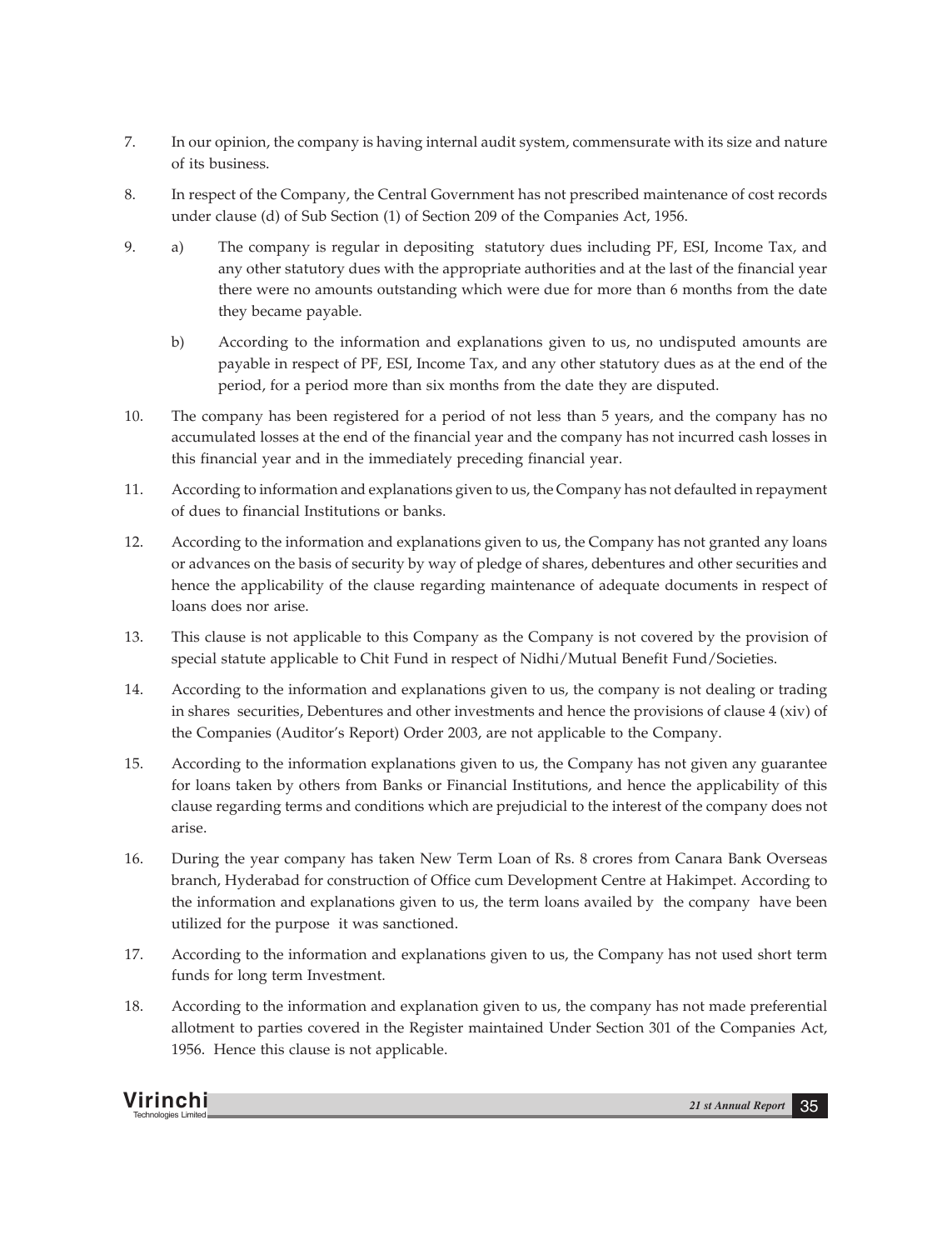- 19. According to the information and explanations given to us, the company has not issued debentures and hence the applicability of the clause regarding the creation of security or charge in respect of debentures issued does not arise.
- 20. According to information and explanations given to us, the company has not raised any money by way of public issues during the year, hence the clause regarding the disclosure by the management on the end use of money raised by Public Issue is not applicable.
- 21. According to the information and explanations given to us, no fraud on or by the Company has been noticed or reported during the year under audit.

**For P. MURALI & CO.,** CHARTERED ACCOUNTANTS FRN: 007257S

DATE : 31-08-2010 PARTNER

PLACE : Hyderabad **P. MURALI MOHANA RAO** M.No:23412

**Virinchi** *21 st Annual Report* <sup>36</sup> Technologies Limited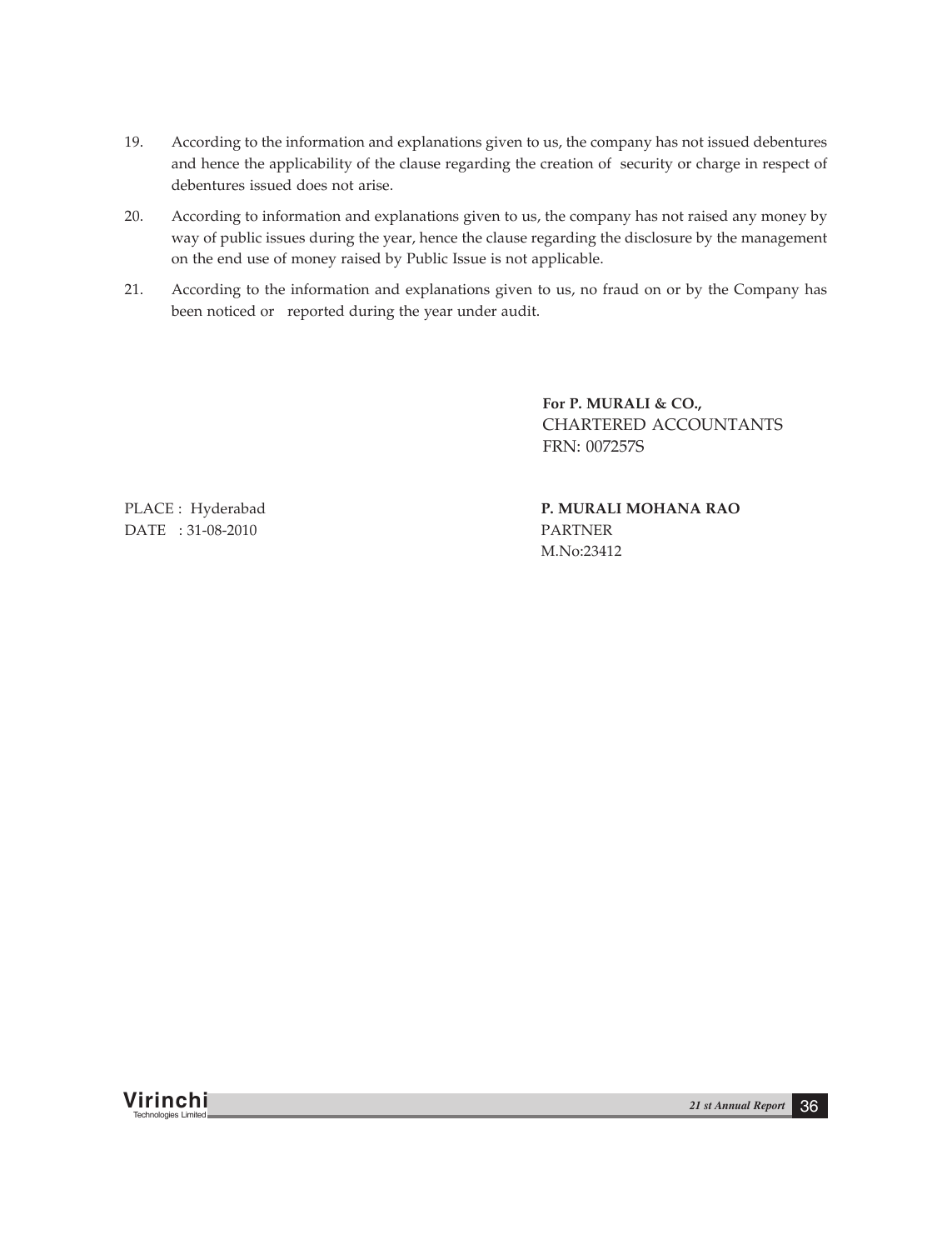|              | <b>PARTICULARS</b>                                 | SCH<br>No.     | <b>AS AT</b><br>$31 - 03 - 10$<br>(Rupees) | <b>AS AT</b><br>31-03-09<br>(Rupees) |
|--------------|----------------------------------------------------|----------------|--------------------------------------------|--------------------------------------|
| $\mathbf{I}$ | Source of Funds                                    |                |                                            |                                      |
|              | <b>1. SHAREHOLDERS FUNDS</b><br>a) Share Capital   | $\mathbf{1}$   | 148,602,697                                | 148,602,697                          |
|              | b) Share Warrants                                  |                |                                            | 7,520,000                            |
|              | c) Reserves & Surplus                              | $\overline{2}$ | 618,494,407                                | 579,566,399                          |
|              | 2. LOAN FUNDS<br>a) Secured Loans                  | 3              | 127,440,252                                | 42,413,316                           |
|              | 3. DEFERRED TAX LIABILITY                          |                | 31,738,878                                 | 36,900,001                           |
|              | <b>TOTAL</b>                                       |                | 926,276,235                                | 815,002,413                          |
| II           | <b>APPLICATION OF FUNDS</b>                        |                |                                            |                                      |
|              | <b>1. FIXED ASSETS</b><br>a) Gross Block           | $\overline{4}$ | 656, 674, 673                              | 540,026,956                          |
|              | b) Less: Depreciation                              |                | 208,575,111                                | 194,965,878                          |
|              | c) Net Block                                       |                | 448,099,562                                | 345,061,078                          |
|              | d) Capital work in progress                        |                | 71,215,395                                 | 105,689,685                          |
|              | 2. INVESTMENTS                                     | 5              | 45,295,853                                 | 66,162,299                           |
|              | 3. CURRENT ASSETS, LOANS AND ADVANCES              |                |                                            |                                      |
|              | a) Sundry Debtors                                  | 6              | 153,910,668                                | 80,093,819                           |
|              | b) Cash and Bank Balances                          | 7              | 95,701,071                                 | 97,103,485                           |
|              | c) Advances and Deposits                           | 8              | 140,892,092                                | 149,676,358                          |
|              | Less: Current Liabilities, Provisions and Advances |                | 28,838,406                                 | 28,784,312                           |
|              | <b>NET CURRENT ASSETS</b>                          |                | 361,665,425                                | 298,089,350                          |
|              | <b>TOTAL</b>                                       |                | 926,276,235                                | 815,002,413                          |
|              | Notes to Accounts                                  | 12             |                                            |                                      |

#### **M/s. VIRINCHI TECHNOLOGIES LIMITED, SECUNDERABAD BALANCE SHEET AS AT 31st March, 2010**

Scheduels 1 to 11, Notes to Accounts and the Cash Flow Statement annexed here to form part of these Accounts.

AS PER OUR REPORT OF EVEN DATE FOR AND ON BEHALF OF THE BOARD CHARTERED ACCOUNTANTS

**for P MURALI & CO., for VIRINCHI TECHNOLOGIES LIMITED**

**P.MURALI MOHANA RAO M.SRINIVAS G.SANTI PRIYA** M.No:23412 WHOLE TIME DIRECTOR

MANAGING DIRECTOR

PLACE : HYDERABAD **K. RAVINDRANATH TAGORE** DATE : 31-8-2010 COMPANY SECRETARY

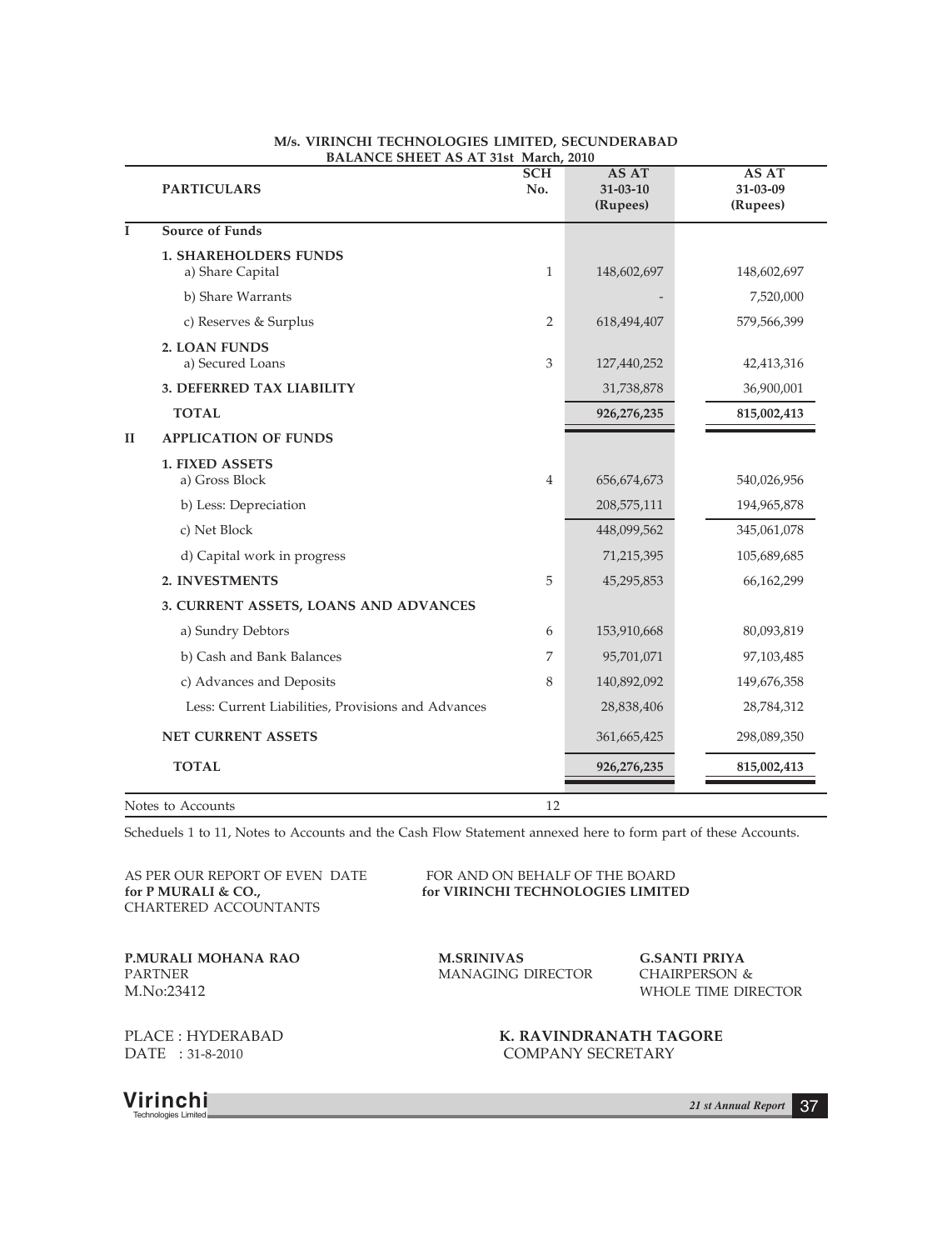|                         | <b>PARTICULARS</b>                       | <b>SCH</b> | Year Ended     | Year Ended  |
|-------------------------|------------------------------------------|------------|----------------|-------------|
|                         |                                          |            | $31 - 03 - 10$ | 31-03-09    |
|                         |                                          | No.        | (Rupees)       | (Rupees)    |
| 1                       | <b>INCOME</b>                            |            |                |             |
|                         | Income from Operations                   |            | 420,809,899    | 397,611,768 |
|                         | Other Income                             | 10         | 12,506,957     | 2,731,085   |
|                         | <b>TOTAL</b>                             |            | 433,316,856    | 400,342,853 |
| $\overline{\mathbf{2}}$ | <b>EXPENDITURE</b>                       |            |                |             |
|                         | Salaries and Other Benefits to Employees |            | 68,328,874     | 65,399,384  |
|                         | Business and Administrative Expenses     | 11         | 227,547,706    | 200,031,228 |
|                         | Interest and Financial Expenses          |            | 13,105,977     | 9,430,360   |
|                         | Depreciation                             |            | 62,482,360     | 65,109,808  |
|                         | Goodwill Written Off                     |            | 20,095,383     | 20,095,383  |
|                         | <b>TOTAL</b>                             |            | 391,560,298    | 360,066,163 |
| 3                       | PROFIT BEFORE TAX                        |            | 41,756,558     | 40,276,690  |
| 4                       | PROVISION FOR TAX                        |            |                |             |
|                         | Provision for Income Tax                 |            | 6,818,846      | 4,563,349   |
|                         | Fringe Benefit Tax                       |            |                | 1,833,460   |
|                         | Deferred Tax Asset                       |            | (5, 161, 123)  | (3,780,756) |
| 5                       | PROFIT AFTER TAX                         |            | 40,098,835     | 37,660,637  |
| 6                       | PROVISION FOR DIVIDEND                   |            | 7,452,900      |             |
| 7                       | PROVISION FOR DIVIDEND TAX               |            | 1,237,927      |             |
| 8                       | PROFIT AFTER DIVIDEND                    |            | 31,408,008     | 37,660,637  |
| 9                       | <b>BALANCE BROUGHT FORWARD</b>           |            | 322,696,136    | 285,035,499 |
| 10                      | BALANCE CARRIED FORWARD TO               |            | 354, 104, 144  | 322,696,136 |
|                         | <b>BALANCE SHEET</b>                     |            |                |             |
| 11                      | BASIC EARNINGS PER SHARE (PAT)           |            | 2.69           | 2.56        |
| 12                      | DILUTED EARNING PER SHARE                |            | 2.69           | 2.40        |
|                         | Notes to Accounts                        | 12         |                |             |

**M/s. VIRINCHI TECHNOLOGIES LIMITED, SECUNDERABAD PROFIT AND LOSS ACCOUNT FOR THE YEAR ENDED 31ST MARCH 2010**

Scheduels 1 to 11, Notes to Accounts and the Cash Flow Statement annexed here to form part of these Accounts.

CHARTERED ACCOUNTANTS

AS PER OUR REPORT OF EVEN DATE FOR AND ON BEHALF OF THE BOARD<br>for P MURALI & CO., for VIRINCHI TECHNOLOGIES LIMITE for VIRINCHI TECHNOLOGIES LIMITED

**P.MURALI MOHANA RAO M.SRINIVAS G.SANTI PRIYA** PARTNER **MANAGING** DIRECTOR CHAIRPERSON & M.No:23412 WHOLE TIME DIRECTOR

MANAGING DIRECTOR CHAIRPERSON &

**Virinchi** *21 st Annual Report* <sup>38</sup> Technologies Limited

PLACE : HYDERABAD **K. RAVINDRANATH TAGORE**<br>DATE : 31-8-2010 **COMPANY SECRETARY** COMPANY SECRETARY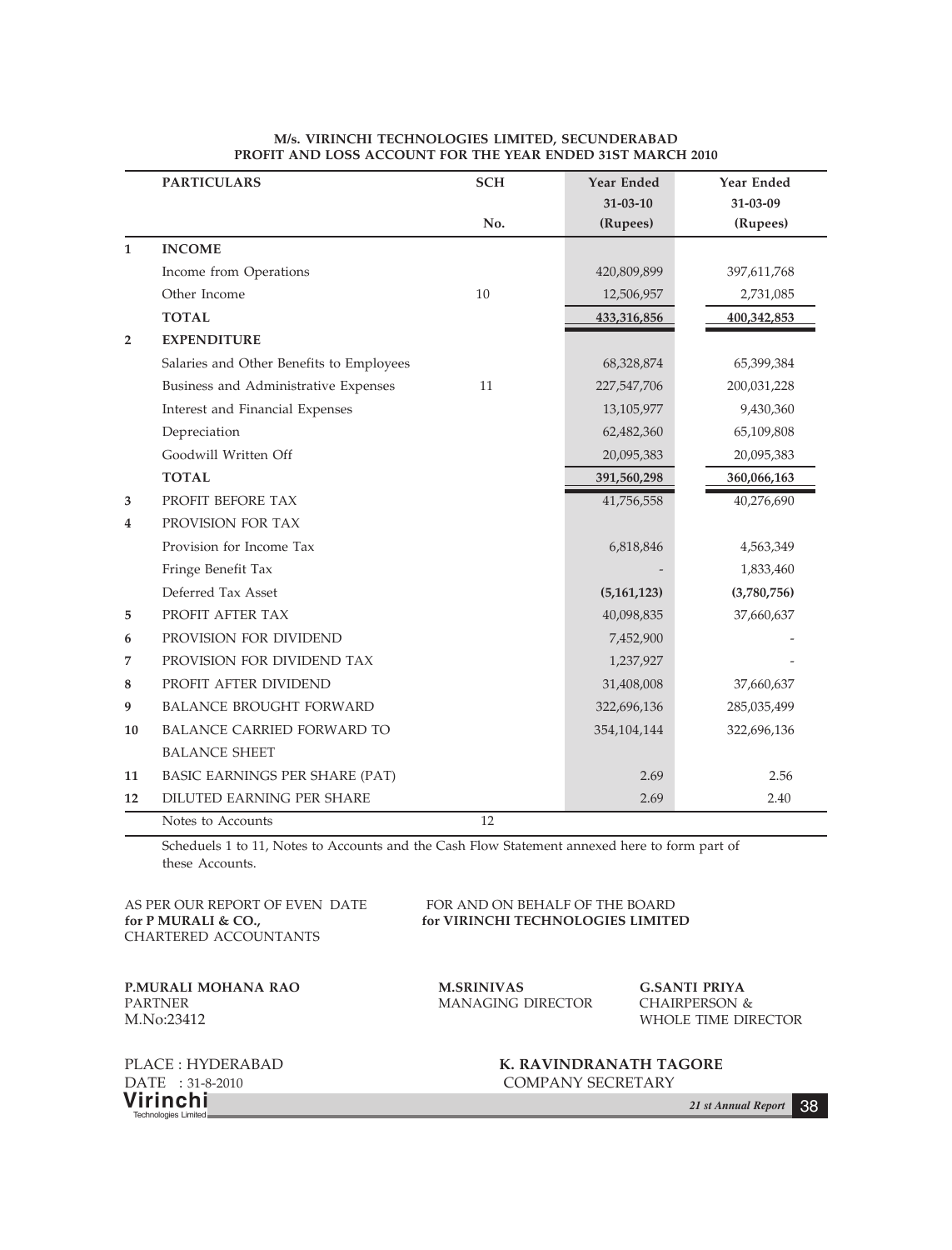| <b>PARTICULARS</b>                                                                                                                                                          | AS AT<br>31-03-10<br>(Rupees) | AS AT<br>31-03-09<br>(Rupees) |
|-----------------------------------------------------------------------------------------------------------------------------------------------------------------------------|-------------------------------|-------------------------------|
| <b>SCHEDULE - 1</b>                                                                                                                                                         |                               |                               |
| <b>SHARE CAPITAL</b>                                                                                                                                                        |                               |                               |
| <b>AUTHORISED:</b>                                                                                                                                                          |                               |                               |
| 25,000,000 Equity Share of Rs.10/- each                                                                                                                                     | 250,000,000                   | 250,000,000                   |
| <b>ISSUED, SUBSCRIBED &amp; PAID UP CAPITAL</b>                                                                                                                             |                               |                               |
| 1,49,05,800 Equity shares of Rs.10/- each                                                                                                                                   | 149,058,000                   | 149,058,000                   |
| (Previous year 1,49,05,800 Shares of Rs. 10/- each)<br>LESS: Calls in Arrears                                                                                               | (455,303)                     | (455,303)                     |
|                                                                                                                                                                             | 148,602,697                   | 148,602,697                   |
| <b>SCHEDULE - 2</b>                                                                                                                                                         |                               |                               |
| <b>RESERVES AND SURPLUS</b>                                                                                                                                                 |                               |                               |
| Balance Upto Previous Year                                                                                                                                                  | 354256136                     | 309,075,499                   |
| Surplus in Profit and Loss Account                                                                                                                                          | 31,408,008                    | 37,660,637                    |
|                                                                                                                                                                             | 385,664,144                   | 346,736,136                   |
| Employee Stock Option Scheme                                                                                                                                                | 21,388,917                    | 21,388,917                    |
| Less:Deferred Employee Compensation                                                                                                                                         | 12,277,631                    | 12,277,631                    |
|                                                                                                                                                                             | 9,111,286                     | 9,111,285                     |
| Securities Premium (Share Premium)                                                                                                                                          | 223,718,978                   | 223,718,978                   |
|                                                                                                                                                                             | 618,494,407                   | 579,566,399                   |
| <b>SCHEDULE - 3</b>                                                                                                                                                         |                               |                               |
| <b>SECURED LOANS</b>                                                                                                                                                        |                               |                               |
| Overdraft from Canara Bank                                                                                                                                                  | 34,769,607                    | 14,951,285                    |
| (Hypothecation of Machinery such as Computers,                                                                                                                              |                               |                               |
| Furniture and Fixtures, Office Equipment and                                                                                                                                |                               |                               |
| Airconditioners and personal guarantee of the                                                                                                                               |                               |                               |
| Director of the Company)                                                                                                                                                    |                               |                               |
| Vehicle Finance (Secured against Vehicles)                                                                                                                                  | 5,828,317                     | 5,576,921                     |
| Canara Bank - Bill Discounting                                                                                                                                              | 30,782,029                    | 13,922,746                    |
| Canara Bank Term Loan                                                                                                                                                       | 56,060,300                    | 7,962,364                     |
| (Hypothication of Fixed Assets - Land, Building, Computers<br>& Interiors etc. of the Office cum Development Centre at Hakimpet<br>and personal guarantee of the Directors) |                               |                               |
|                                                                                                                                                                             | 127,440,252                   | 42,413,316                    |

### **M/s. VIRINCHI TECHNOLOGIES LIMITED, SECUNDERABAD**

**Virinchi** *21 st Annual Report* <sup>39</sup> Technologies Limited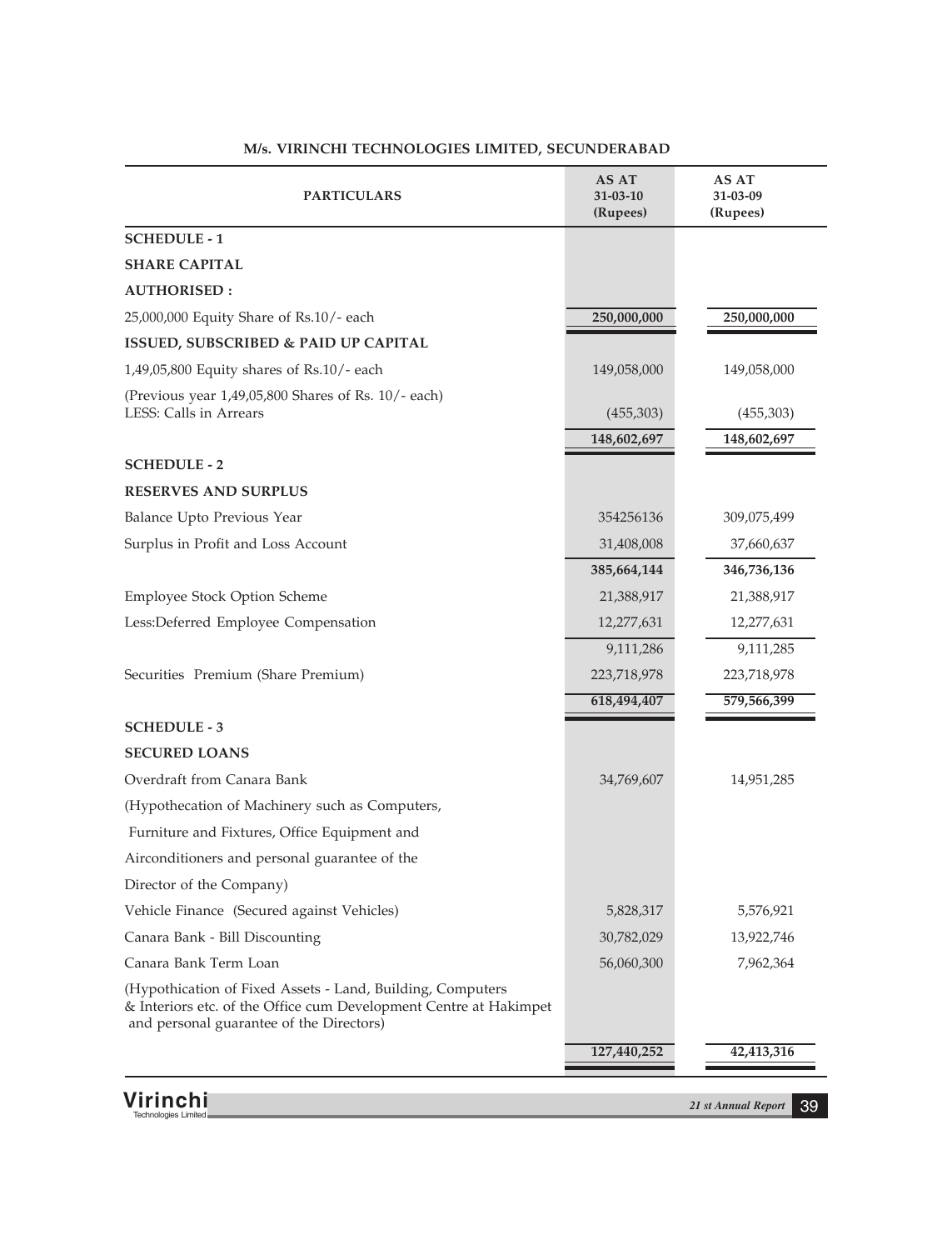| <b>PARITCULARS</b>                                  | Charges<br>Land & Land<br>Development | $\mathsf{Building}$ | Office Equipments | Air Conditioners | uipment<br>Еqu<br>Electrical | Fixtures<br>Furniture and | Interior Decoration | Vehicles   | Development Expenses<br>Product | rdware<br>Computer Ha | Computer Software | Total       |
|-----------------------------------------------------|---------------------------------------|---------------------|-------------------|------------------|------------------------------|---------------------------|---------------------|------------|---------------------------------|-----------------------|-------------------|-------------|
| GROSS BLOCK<br>31-03-2009<br>AS ON                  | 29,583,756                            |                     | 14,039,315        | 8,049,327        | 4,140,831                    | 10,661,663                | 52,562,482          | 18,850,761 | 231,732,426                     | 59,636,574            | 110,769,821       | 540,026,956 |
| DURING THE<br><b>ADDITIONS</b><br><b>YEAR</b>       |                                       | 69,220,871          | 2,115,439         | 2,758,109        | 12,133,965                   | 3,187,183                 | $4,661,745$         | 2,482,128  | 16,013,212                      | 1,859,112             | 2,215,952         | 116,647,716 |
| GROSS BLOCK<br>$31 - 03 - 2010$<br>AS ON            | 29,583,756                            | 69,220,871          | 16,154,754        | 10,807,436       | 16,274,796                   | 13,848,846                | 57,224,227          | 21,332,889 | 247,745,638                     | 61,495,686            | 112,985,773       | 656,674,673 |
| <b>DEPRECIATION</b><br>31-03-2009<br><b>UPTO</b>    |                                       |                     | 2,313,648         | 936,411          | 566,931                      | 4,449,039                 | 10,535,412          | 6,251,975  | 72,589,776                      | 29,387,729            | 67,934,958        | 194,965,878 |
| DEPRECIATION<br><b>DURING</b><br>the year           |                                       | 1,541,318           | 729,190           | 458,253          | 529,988                      | 803,879                   | 3,523,931           | 1,918,339  | 28,513,307                      | 9,203,411             | 15,260,744        | 62,482,360  |
| <b>DEPRECIATION</b><br>$31.03.10\,$<br><b>TOTAL</b> |                                       | 1,541,318           | 3,042,838         | 1,394,664        | 1,096,919                    | 5,252,917                 | 14,059,342          | 8,031,872  | 95,185,838                      | 30,668,693            | 48,300,708        | 208,575,111 |
| NET BLOCK<br>31-03-2010<br>AS AT                    | 29,583,756                            | 67,679,553          | 13,111,916        | 9,412,772        | 15,177,877                   | 8,595,929                 | 43,164,885          | 13,301,017 | 152,559,800                     | 30,826,993            | 64,685,065        | 448,099,562 |
| NET BLOCK<br>31-03-2009<br>AS AT                    | 29,583,756                            |                     | 11,725,667        | 7,112,916        | 3,573,900                    | 6,212,624                 | 42,027,070          | 12,598,786 | 159,142,650                     | 30,248,845            | 42,834,864        | 345,061,079 |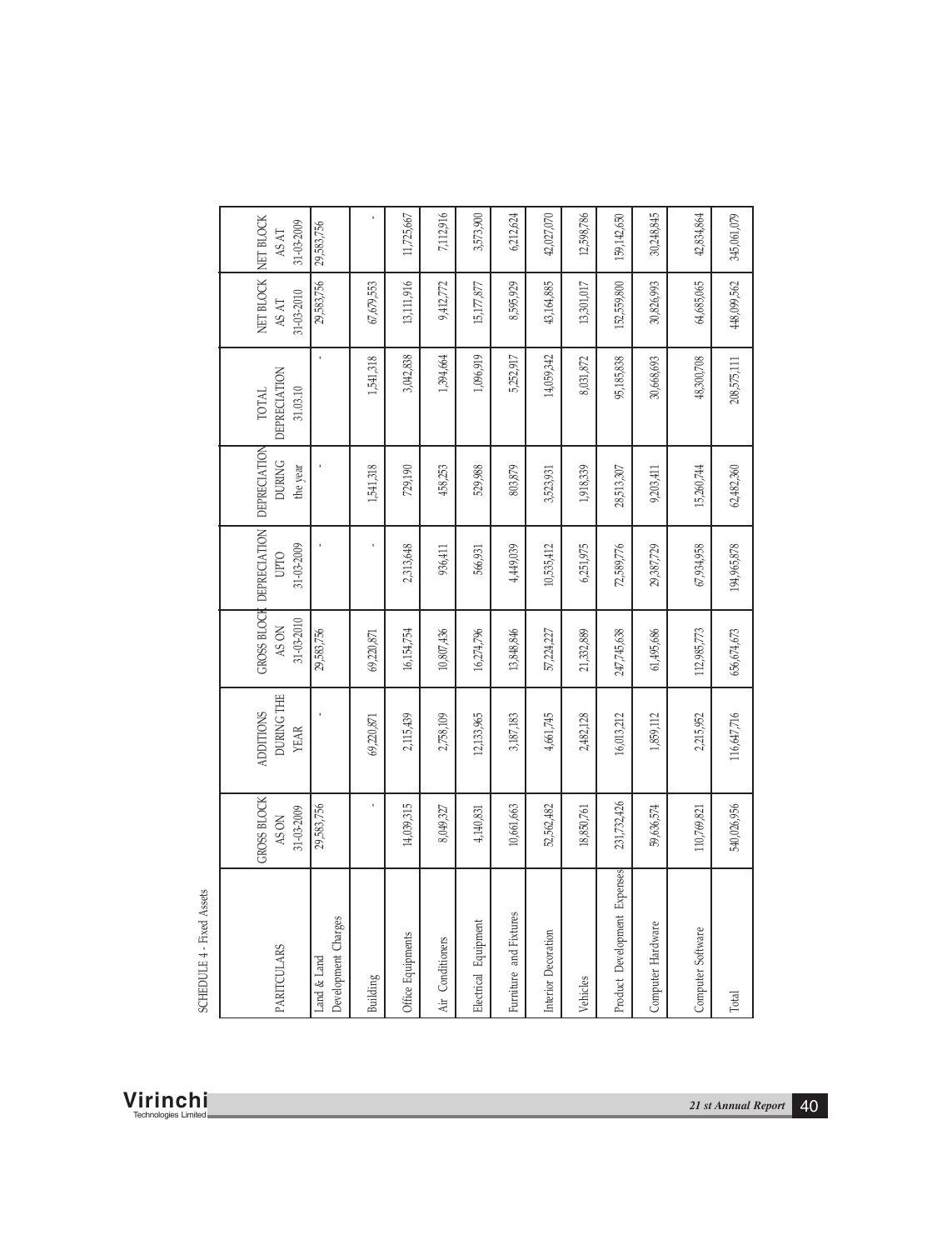| <b>PARTICULARS</b>                                                                                                                                                                                                                 | AS AT<br>31-03-10<br>(Rupees)                    | AS AT<br>31-03-09<br>(Rupees)                      |
|------------------------------------------------------------------------------------------------------------------------------------------------------------------------------------------------------------------------------------|--------------------------------------------------|----------------------------------------------------|
| <b>SCHEDULE - 5</b><br><b>INVESTMENTS</b>                                                                                                                                                                                          |                                                  |                                                    |
| Shares of Canara Bank<br>(Cost price of 400 Shares @ Rs.35/- per share)<br>(Market Price of share as on 31st March, 2010 @410.35/-per share)                                                                                       | 14,000                                           | 14,000                                             |
| K Soft Systems Inc, wholly owned subsidiary<br>(Acquisition effective from 1st October 2006)<br>Share Capital<br>Goodwill<br>Shares of DLF Limited<br>Mutual Funds (Canara Robeco)<br>(NAV as on 31st March 2010 is Rs.5,63,328/-) | 4,591,087<br>40,190,766<br>500,000<br>45,295,853 | 4,591,087<br>60,286,149<br>1,271,063<br>66,162,299 |
| <b>SCHEDULE - 6</b><br><b>SUNDRY DEBTORS</b>                                                                                                                                                                                       |                                                  |                                                    |
| (Unsecured, Considered good)<br>Debtors not exceeding six months<br>Debtors exceeding six months<br>Others Debts                                                                                                                   | 153,910,668                                      | 80,093,819                                         |
|                                                                                                                                                                                                                                    | 153,910,668                                      | 80,093,819                                         |
| <b>SCHEDULE - 7</b><br><b>CASH AND BANK BALANCES</b>                                                                                                                                                                               |                                                  |                                                    |
| Cash in Hand                                                                                                                                                                                                                       | 602,651                                          | 1,525,688                                          |
| Balance with Schedule Banks<br>In Current Accounts<br>In Deposit Accounts                                                                                                                                                          | 28,886,063<br>66,212,357                         | 37,222,063<br>58, 355, 734                         |
| <b>SCHEDULE - 8</b>                                                                                                                                                                                                                | 95,701,071                                       | 97,103,485                                         |
| <b>ADVANCES AND DEPOSITS</b><br><b>ADVANCES</b>                                                                                                                                                                                    |                                                  |                                                    |
| Advances<br>Virinchi Employees Welfare Trust                                                                                                                                                                                       | 95,255,811<br>14,420,000                         | 113,826,468<br>14,420,000                          |
| Advances - K Soft<br><b>Other Current Assets</b>                                                                                                                                                                                   | 26,413,002<br>1,184,063                          | 18,468,343<br>200,000                              |
| <b>DEPOSITS</b>                                                                                                                                                                                                                    |                                                  |                                                    |
| Rent Deposits<br>Other Deposits                                                                                                                                                                                                    | 1,661,728<br>1,957,487                           | 1,661,728<br>1,099,819                             |
|                                                                                                                                                                                                                                    | 140,892,092                                      | 149,676,358                                        |
| <b>SCHEDULE - 9</b><br><b>CURRENT LIABILITIES,</b>                                                                                                                                                                                 |                                                  |                                                    |
| <b>ADVANCES AND PROVISIONS</b><br>Sundry Creditors, Advances & Creditors for Expenses                                                                                                                                              | 3,206,022                                        | 14,099,709                                         |
| <b>Other Current Liabilities</b>                                                                                                                                                                                                   | 1,446,611                                        | 9,198                                              |
| Outstanding Expenses and Provisions<br>Provision for Taxation                                                                                                                                                                      | 8,676,100<br>6,818,846                           | 7,415,700<br>7,259,705                             |
| Provision for Dividend                                                                                                                                                                                                             | 7,452,900                                        |                                                    |
| Provision for Dividend tax                                                                                                                                                                                                         | 1,237,927                                        |                                                    |
|                                                                                                                                                                                                                                    | 28,838,406                                       | 28,784,312                                         |
| Virinchi<br>Technologies Limited                                                                                                                                                                                                   |                                                  | 21 st Annual Report<br>41                          |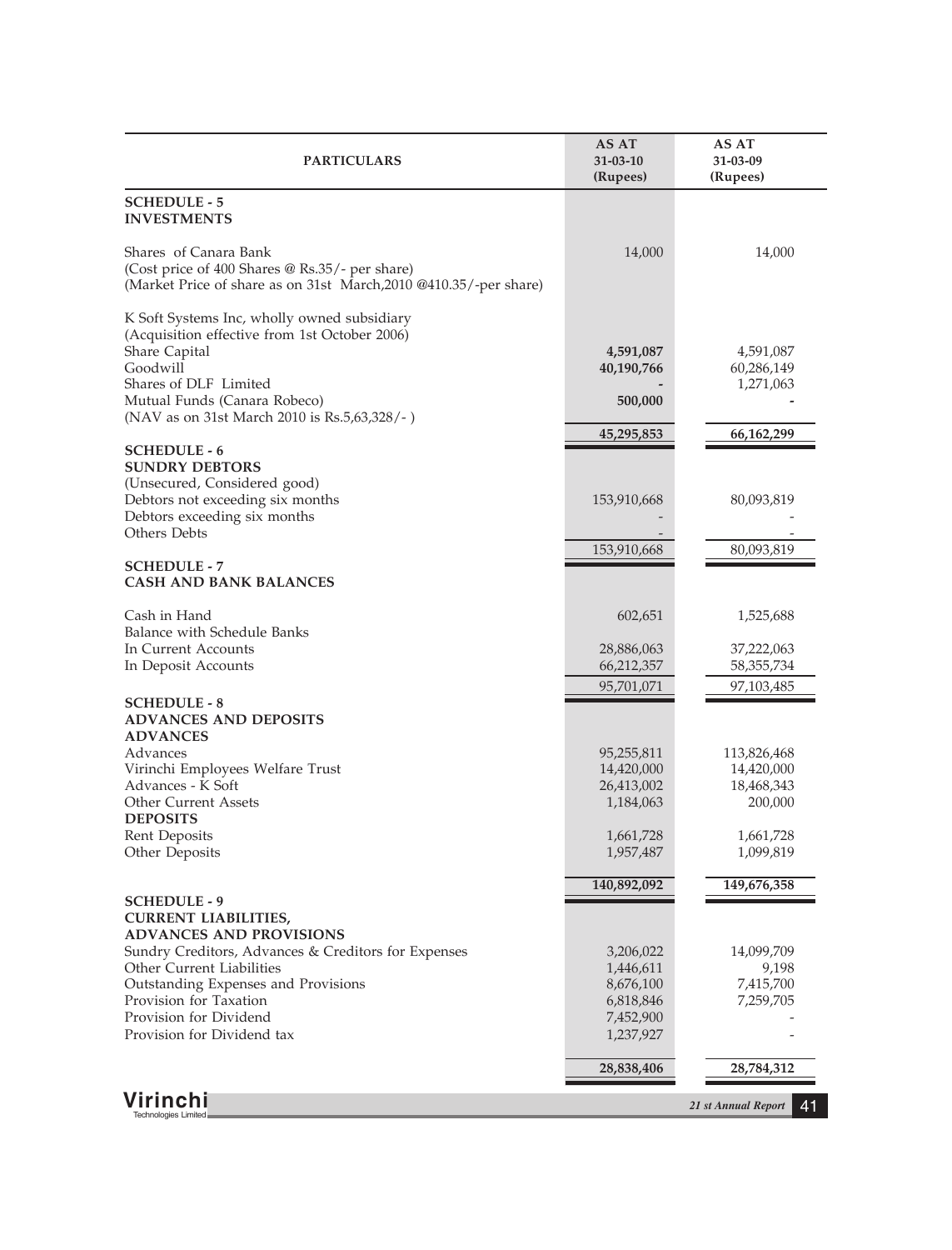| <b>PARTICULARS</b>                                 | AS AT<br>31-03-10<br>(Rupees) | AS AT<br>31-03-09<br>(Rupees) |
|----------------------------------------------------|-------------------------------|-------------------------------|
| <b>SCHEDULE - 10</b>                               |                               |                               |
| Other Income                                       |                               |                               |
| Dividend Received                                  | 993                           | 6,700                         |
| Income from Hosting Services                       | 348,604                       | 116,023                       |
| Interest Income                                    | 6,347,003                     | 4,109,405                     |
| Rental Income                                      | 1,375,000                     |                               |
| Short Term Capital Gain/Loss                       | 4,435,357                     | (1,848,183)                   |
| other income                                       |                               | 347,140                       |
|                                                    | 12,506,957                    | 2,731,085                     |
|                                                    |                               |                               |
| <b>SCHEDULE - 11</b>                               |                               |                               |
| <b>BUSINESS AND ADMINISTRATIVE EXPENSES</b>        |                               |                               |
| Postage, Telephone and Telegrams                   | 3,882,231                     | 5,423,550                     |
| Repairs and Other Maint. Charges                   | 9,435,992                     | 8,681,854                     |
| Rent, Rates and Taxes                              | 4,278,629                     | 4,630,797                     |
| Auditors Remuneration                              | 206,850                       | 165,450                       |
| Directors Remuneration                             | 9,398,500                     | 8,895,401                     |
| Printing and Stationery                            | 1,655,226                     | 1,306,533                     |
| Travelling and Conveyance                          | 45,828,791                    | 49,132,623                    |
| Marketing, Hosting and Business Promotion Expenses | 126,327,940                   | 104,217,480                   |
| Other Administrative Expenses                      | 15,713,892                    | 17,577,540                    |
| Forex (Gain)/ Loss                                 | 10,819,655                    |                               |
|                                                    | 227,547,706                   | 200,031,228                   |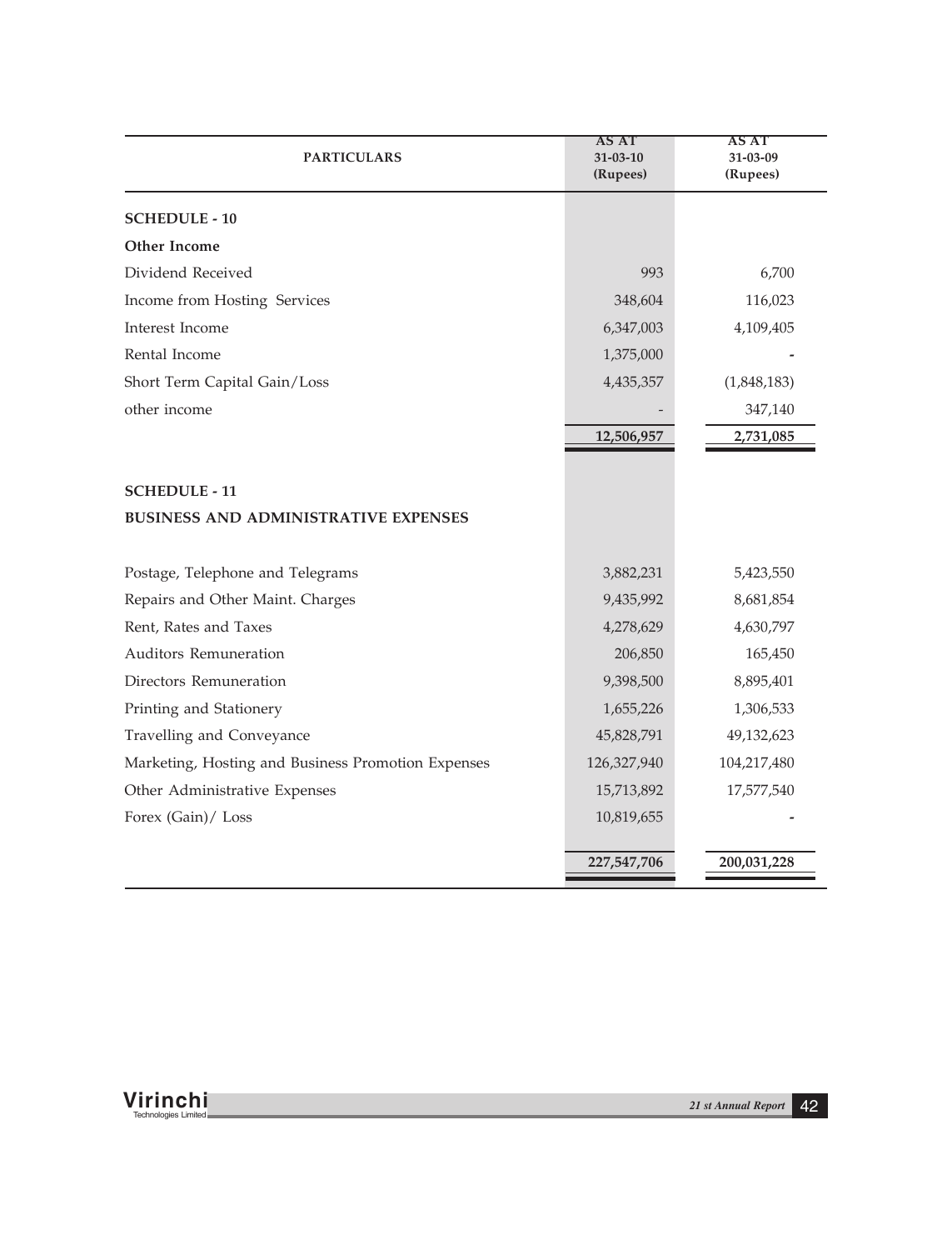# **SCHEDULE-12 NOTES FORMING PART OF THE ACCOUNTS**

# **A, SIGNIFICANT ACCOUNTING POLICIES.**

# **General**:

- (i) The financial statements are prepared in accordance with Indian Generally Accepted Accounting Principles ("GAAP") under the historical cost convention on accrual basis. GAAP comprises mandatory accounting standards as specified in the Companies (Accounting Standards) Rules, 2006 and the relevant provisions of the Indian Companies Act, 1956. Accounting policies have been consistently applied except where a newly issued accounting standard is initially adopted or a revision to an existing accounting adopted or a revision to an existing accounting standard requires a change in the accounting policy hitherto in use. The management evaluates all recently issued or revised accounting standards on an ongoing basis
- (ii) Accounting policies not specifically referred to otherwise are consistent and in consonance with generally accepted accounting principles.

# **Revenue Recognition:**

- (i) Income from Software development is accounted for on the basis of Software developed and billed to clients on acceptance and/or on the basis of man days/man hours as per the terms of contract.
- **(ii)** Revenue from professional services consist primarily of revenue earned from services performed on a 'time and material' basis. The related revenue is recognized as and when the services are performed.
- (iii) Revenue from Software development services includes revenue from time and material and fixed price contracts recognized as related services are performed.
- (iv) Revenue on Fixed price contracts is recognized in accordance with percentage of completion and method of account
- (v) Revenue is not recognized on the grounds of prudence, until realized in respect of liquidated damages, delayed payments as recovery of the amounts are not certain.

# **Foreign Exchange Transactions:**

- (i) Realized gains & loss in foreign exchange transactions are recognized in Profit& loss Account.
- (ii) Transactions in Foreign currency will be recorded at the rates of exchange prevailing on the date of transaction. Current assets and liabilities denominated in foreign currency will be translated at the rate of exchange as at Balance Sheet date.

# **Investments:**

Investments are stated at cost i.e. cost of acquisition, inclusive of expenses incidental to acquisition wherever applicable. Provision for diminution in the value of investments is not created as it is not a permanent decline.

# **Fixed Assets:**

Fixed Assets are stated at cost less accumulated depreciation. Cost of acquisition of fixed assets is inclusive of freight duties, taxes and incidental expenses thereto.

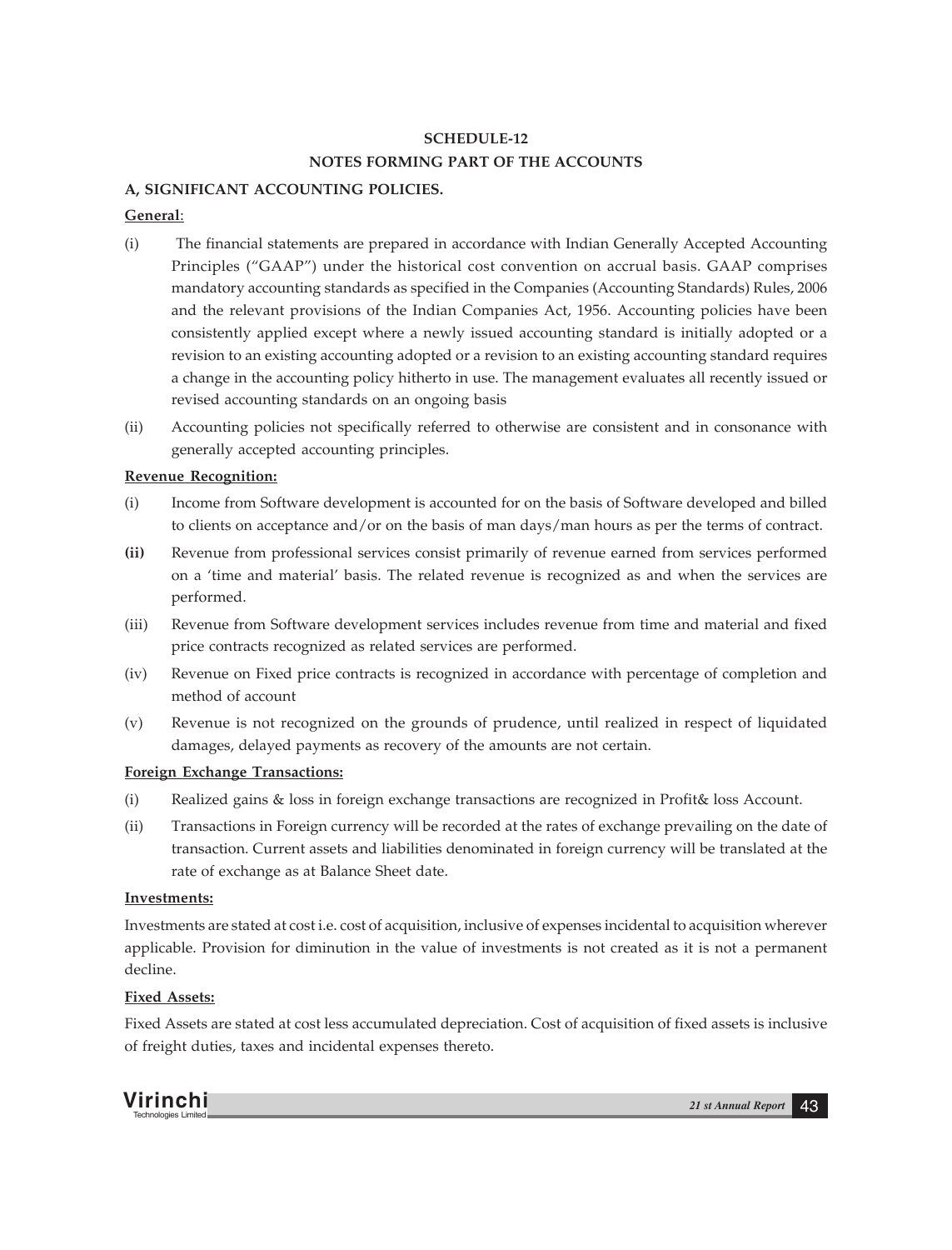The cost and the accumulated depreciation for fixed assets retired from active use are removed from the stated values. Assets fully depreciated are removed from the Gross Block.

Product development Expenditure is written off over a period of 10 years. Products which are considered as redundant due to Technological advancement would be written off immediately.

During the year, building is capitalized to the extent completed and usable for business operations. Balance laying in capital work in progress denotes part of the Building is under construction.

# **Depreciation and Amortization:**

Depreciation is provided on straight line method on pro-rata basis and at the rates and manner specified in the Schedule XIV of the Companies Act, 1956

# **Taxation:**

As per the Finance Bill 2007, Companies claiming exemption u/s.10A of the Income Tax Act, 1961 subject to the provisions of Minimum Alternative Tax (MAT) U/s. 115JB. Company has provided provision for income tax as per Sec 115JB of the Income Tax Act, 1961. Deferred tax asset and liability is recognized for future tax consequences attributable to the timing differences that result between profit offered for Income tax and the profit as per the financial statements. Deferred tax asset & liability are measured as per the tax rates/laws that have been enacted or substantively enacted by the Balance Sheet date.

# **Earning per Share:**

The earning considered in ascertaining the companies earning per share comprise net profit after tax. The number of shares used in computing basic earning per share is the weighed average number of shares outstanding during the year.

# **Gratuity**

The Company has made a provision for gratuity to its employees. Company has created separate Gratuity Trust for employees. Gratuity is a defined benefit retirement plan covering eligible employees, based on actuarial valuation made by an independent actuary as at the balance sheet date. In accordance with the Payment of Gratuity Act, 1972, the gratuity plan provides a lump sum payment to vested employees at retirement, death, incapacitation or termination of employment, of an amount based on the respective employees' salary and the tenure of employment.

# **Employee Stock Option Policy: -**

Stock Option Grants to the employees who accepted the grant under the Company's Stock Option Plan are accounted in accordance with Securities and Exchange Board of India (Employees Stock Option Scheme and Employees Stock Purchase Scheme) Guidelines, 1999. Accordingly the excess, if any of the market Price of the underlying Equity Shares as of the date of the grant of the option over the exercise price of the option, is recognized as employee compensation cost and amortised over the vesting period on Straight Line basis.

# **Impairment of Assets:**

At each balance sheet date, the Company reviews the carrying amounts of its fixed assets to determine whether there is any indication that those assets suffered an impairment loss. If any such indication exists, the recoverable amount of the asset is estimated in order to determine the extent of impairment loss. Recoverable amount is the higher of an asset's net selling price and value in use. In assessing value in use, the estimated future cash flows expected from the continuing use of the asset and from its disposal are

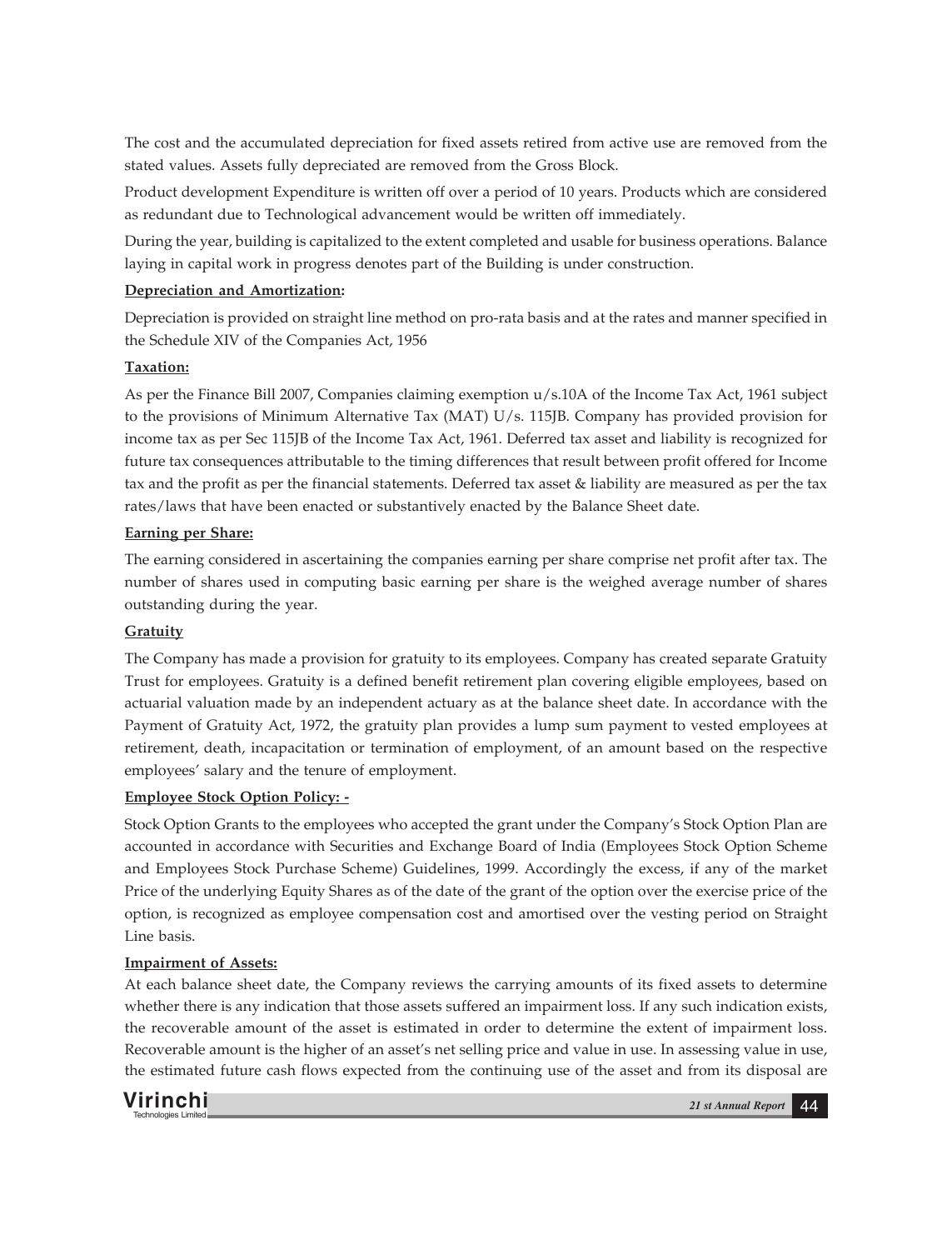discounted to their present value using a pre-discount rate that reflects the current market assessments of time value of money and the risks specific to the asset. Reversal of impairment loss is recognized as income in the profit and loss account.

# **B. Notes on Accounts**

1. Particulars of Employees in accordance with Sub-section (2A) of Section 217 of the Companies Act, 1956 read with Companies (Particulars of Employees) Rules, 1975 - Mentioned in Directors Report.

| Directors Remuneration            | Current Year(Rs.)  | Previous Year(Rs.) |
|-----------------------------------|--------------------|--------------------|
|                                   | $93.98.500/-$      | 88.95.401/-        |
| <b>Auditors Remuneration</b>      | Current Year.(Rs.) | Previous Year(Rs)  |
| (Incl. Service Tax for Statutory) | $2,06,850/-$       | 1,65,450/          |
| and Tax matters)                  |                    |                    |

- 4. The Company is engaged in the development of Computer Software and Services. The Production and sale of such software and services cannot be expressed in any generic unit. Hence, it is not possible to give the quantitative details of sales and the information as required under Paragraphs 3 and 4C of Part II of Schedule VI to the Companies Act, 1956.
- 5. The Cash Credit is secured by hypothecation of machinery such as Computers, Furniture& Fixtures, Office Equipments and Air conditioners and personal guarantee of the Director of the Company. Vehicle loans are secured by hypothecation of vehicles. Term Loans are secured against the Fixed Assets - Land, Building, Computers & Interiors etc. of the Office cum Development Centre Hakimpet and personal guarantee of the Directors
- 6. The Company has given a portion of the building at Hakimpet on lease, at prevailing market rates.
- 7. Expenditure in Foreign Currency Current Year(Rs.) Foreign Traveling 265.58 Lacs
- 8. Earnings in Foreign Exchange as reported by the Company to Government of India and as certified by Management.

# Current Year(Rs.)

Foreign Exchange Inflow 3,368 Lacs

- 9. There are not dues to SSI Units outstanding for more than 30 days.
- 10. Confirmations were not obtained from debtors/creditors as to the balances receivable from/payable to them as at year end.
- 11. In accordance with Accounting Standard 22(AS 22) issued by the ICAI, the Company has accounted for deferred income tax during the year. The deferred income tax Provision for the current year amounts to Rs. 5,161,123 /- towards deferred income tax Asset. (Previous year Rs. 37,80,756 /-)
- 12. Previous years figures have been regrouped wherever necessary.
- 13. The figures have been rounded off to the nearest rupee.

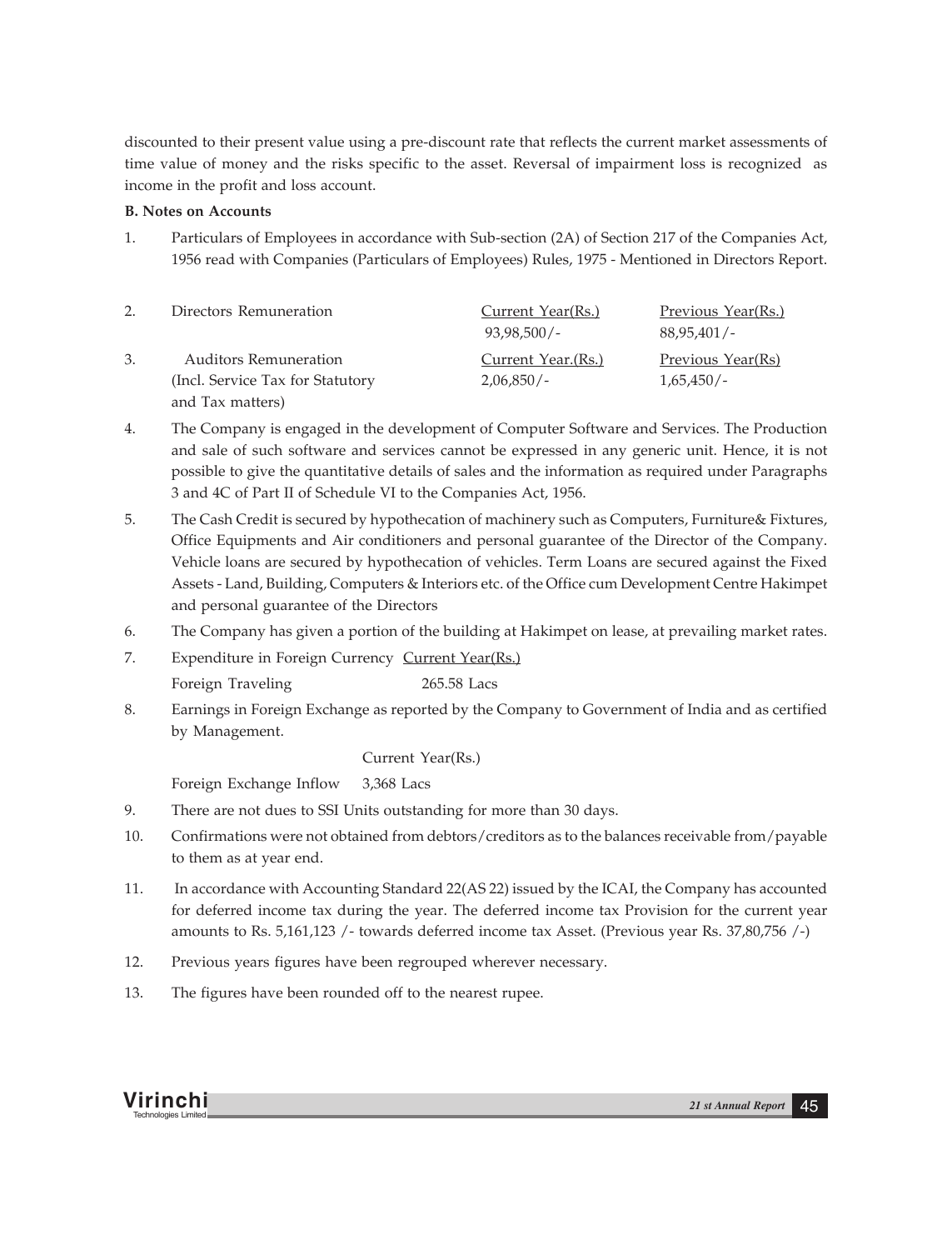# **BALANCE SHEET ABSTRACT AND COMPANY'S GENERAL BUSINESS PROFILE**

Amount in Rs. (Thousands)

| $\mathbf{1}$ | <b>Registration details</b>                                   |                       |
|--------------|---------------------------------------------------------------|-----------------------|
|              | Registration number                                           | L72200AP1990PLC011104 |
|              | <b>State Code</b>                                             | 01                    |
|              | <b>Balance Sheet Date</b>                                     | 31.03.2010            |
| 2            | Capital raised during the year                                |                       |
|              | Public issue                                                  | NIL                   |
|              | Rights issue                                                  | <b>NIL</b>            |
|              | Bonus issue                                                   | NIL                   |
|              | Conversion of bonds                                           | NIL                   |
|              | Private placement                                             | <b>NIL</b>            |
| 3            | Position of mobilisation and deployment of funds              |                       |
|              | <b>Total Liabilities</b>                                      | 926,276               |
|              | <b>Total Assets</b>                                           | 926,276               |
|              | Source of funds                                               |                       |
|              | Paid-up Capital                                               | 148,602               |
|              | Reserves & Surpluses                                          | 618,494               |
|              | Secured Loans                                                 | 127,440               |
|              | Unsecured Loans                                               | <b>NIL</b>            |
|              | Deffered Tax liability                                        | 31,738                |
|              | <b>Application of Funds</b>                                   |                       |
|              | Net fixed assets                                              | 519,314               |
|              | Investments                                                   | 45,295                |
|              | Net Current Assets                                            | 361,665               |
| 4            | Performance of Company(Rs. in Lakhs)                          |                       |
|              | Total Income                                                  | 433,316               |
|              | Total Expenditure                                             | 391,560               |
|              | Profit before tax                                             | 41,756                |
|              | Profit after tax                                              | 40,098                |
|              | Earning per share (Rs)                                        | 2.69                  |
|              | Dividend Rate %                                               | $5\%$                 |
| 5            | Generic names of three principal products/services of company |                       |
|              | Item code no                                                  | 85249009.1            |
|              | Product Description                                           | Computer Software     |
|              |                                                               |                       |

**Virinchi** *21 st Annual Report* <sup>46</sup> Technologies Limited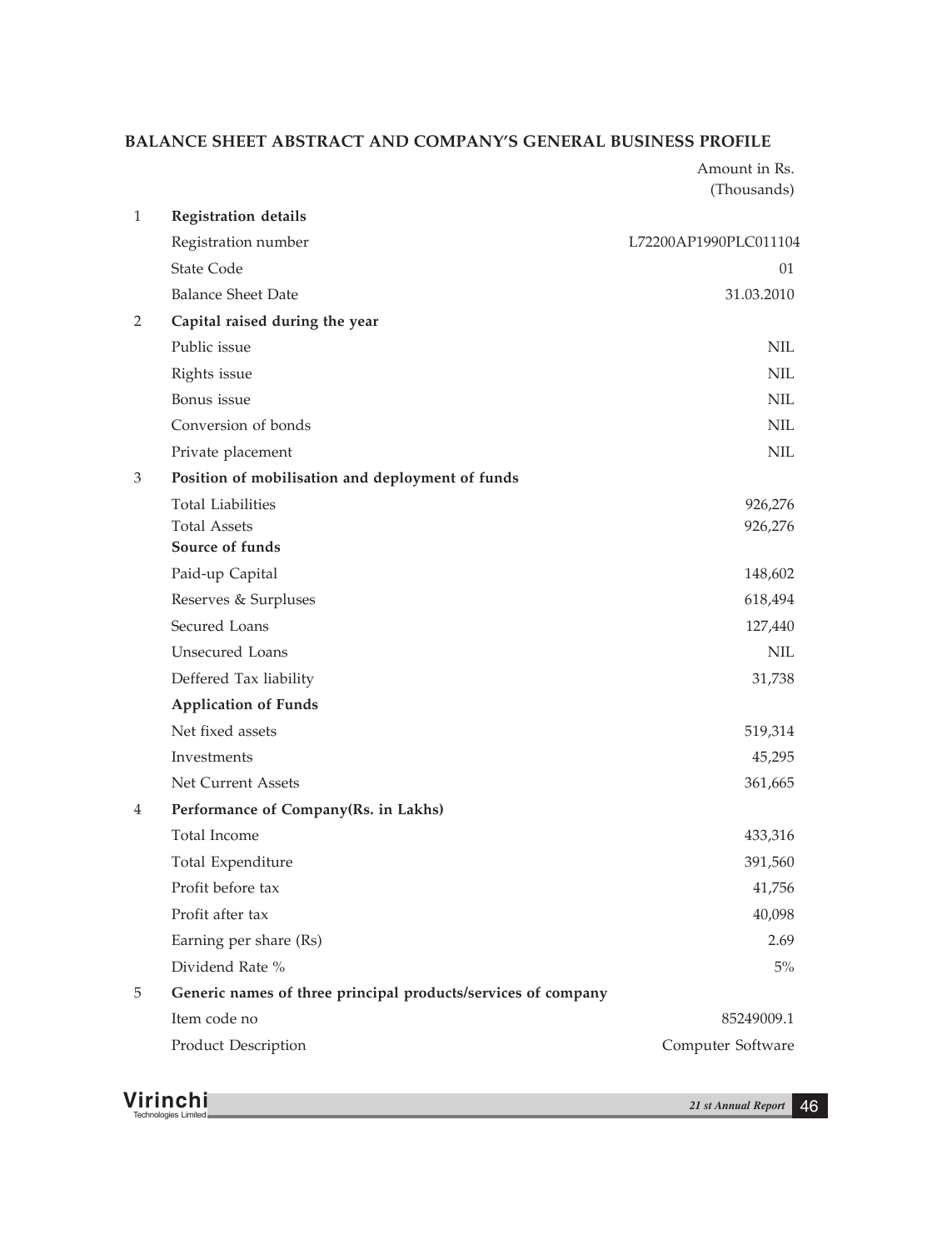|           | <b>PARTICULARS</b>                                                                                                                                                                                                                                                                                                                                                                                      | <b>Year Ended</b><br>31-03-2010<br>Rs. in Lacs                                                               | Year Ended<br>31-03-2009<br>Rs. in Lacs                                                            |
|-----------|---------------------------------------------------------------------------------------------------------------------------------------------------------------------------------------------------------------------------------------------------------------------------------------------------------------------------------------------------------------------------------------------------------|--------------------------------------------------------------------------------------------------------------|----------------------------------------------------------------------------------------------------|
| A.        | Net Profit/ (Loss) before taxation and<br>extraordinary items                                                                                                                                                                                                                                                                                                                                           | 417.57                                                                                                       | 402.77                                                                                             |
|           | Adjustments for:<br>Depreciation<br>W/o expenses<br>Interest expenses                                                                                                                                                                                                                                                                                                                                   | 624.82<br>200.95<br>131.06                                                                                   | 651.1<br>200.95<br>94.3                                                                            |
|           | Operating Profit before working capital<br>changes                                                                                                                                                                                                                                                                                                                                                      | 1374.40                                                                                                      | 1349.12                                                                                            |
| <b>B.</b> | <b>Working Capital Changes</b><br>Trade and other receivables<br>Trade payables<br>Cash generated from operations<br>Interest paid<br>Taxation for the year<br>Dividend for the year<br>Dividend Tax for the year<br>Deferred Employee Compensation<br>Cash flow before extraordinary items<br>Extraordinary items<br>Net Cash from Operating Activities<br><b>CASH FLOW FROM INVESTING ACTIVITIES:</b> | $-650.33$<br>$-51.07$<br>673.01<br>$-131.06$<br>$-68.19$<br>$-74.53$<br>$-12.38$<br>0.00<br>386.86<br>386.85 | 711.21<br>$-5.07$<br>2055.26<br>$-94.30$<br>$-63.97$<br>0.00<br>0.00<br>0.75<br>1897.74<br>1897.74 |
|           | Purchase of Fixed Assets<br>Investment<br>Net Cash used in Investing Activities                                                                                                                                                                                                                                                                                                                         | $-1258.84$<br>7.71<br>$-1251.13$                                                                             | $-1356.03$<br>0.23<br>$-1355.80$                                                                   |
| C.        | <b>CASH FLOW FROM FINANCING ACTIVITIES:</b><br>Proceeds from Equity Shares<br>Issue of Share Warrants<br>Share Premium<br>Net Proceeds from Long Term Borrowings                                                                                                                                                                                                                                        | 0.00<br>0.00<br>0.00<br>850.27                                                                               | 48.35<br>$-84.80$<br>95.13<br>$-205.45$                                                            |
|           | Net Cash used in Financing Activities                                                                                                                                                                                                                                                                                                                                                                   | 850.27                                                                                                       | $-146.77$                                                                                          |
|           | Net increase in cash and cash equivalents<br>Cash and Cash equivalents as at 01.04.2009<br>Cash and Cash equivalents as at 31.03.2010                                                                                                                                                                                                                                                                   | $-14.01$<br>971.02<br>957.01                                                                                 | 395.17<br>575.85<br>971.02                                                                         |

# **M/s. VIRINCHI TECHNOLOGIES LIMITED, SECUNDERABAD**

#### **Cash Flow Statement For The Year Ended 31st March, 2010**

CHARTERED ACCOUNTANTS

AS PER OUR REPORT OF EVEN DATE FOR AND ON BEHALF OF THE BOARD<br>for P MURALI & CO., for VIRINCHI TECHNOLOGIES LIMITE for VIRINCHI TECHNOLOGIES LIMITED

**P.MURALI MOHANA RAO M.SRINIVAS G.SANTI PRIYA** PARTNER MANAGING DIRECTOR M.No:23412

WHOLE TIME DIRECTOR

**Virinchi** *21 st Annual Report* <sup>47</sup> Technologies Limited

PLACE : HYDERABAD **K. RAVINDRANATH TAGORE** DATE : 31-8-2010 COMPANY SECRETARY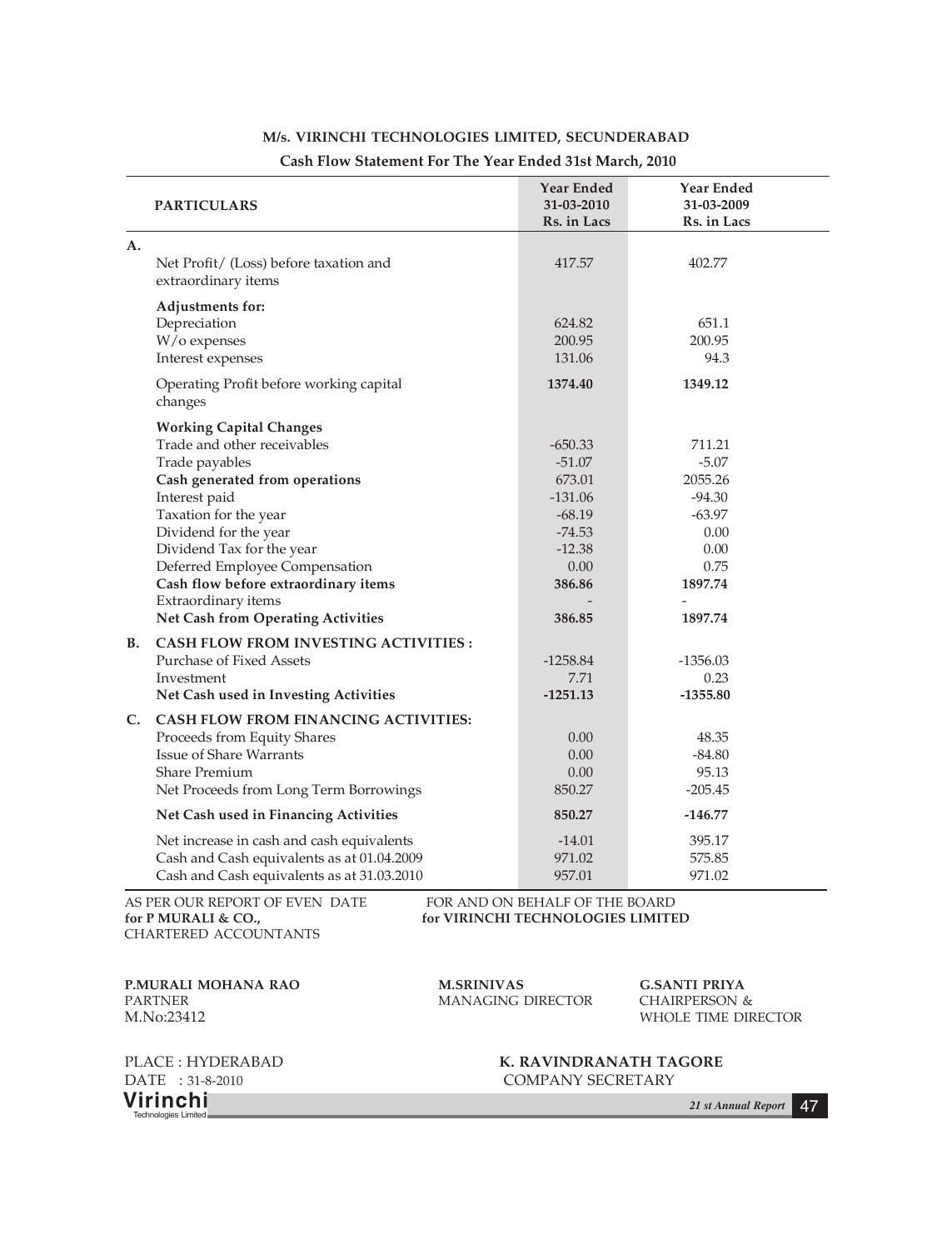**Auditors' Certificate**

To THE BOARD OF DIRECTORS VIRINCHI TECHNOLOGIES LIMITED HYDERABAD

We have examined the attached cash flow statement of M/s. Virinchi Technologies Limited, for the year ended 31<sup>st</sup> March, 2010. The statement has been prepared by the company in accordance with the requirements of Clause 32 of listing agreement with stock exchange and is based on and in agreement with the corresponding profit and loss Account and Balance Sheet of the Company covered by our report of 31<sup>st</sup> August, 2010 to the Members of the Company.

> **For P. MURALI & CO.** CHARTERED ACCOUNTANTS

DATE: 31<sup>st</sup> August, 2010

PLACE: HYDERABAD P.MURALIIMOHANARAO<br>
DATE : 31<sup>st</sup> August. 2010 M.No: 23412

**Virinchi** *21 st Annual Report* <sup>48</sup> Technologies Limited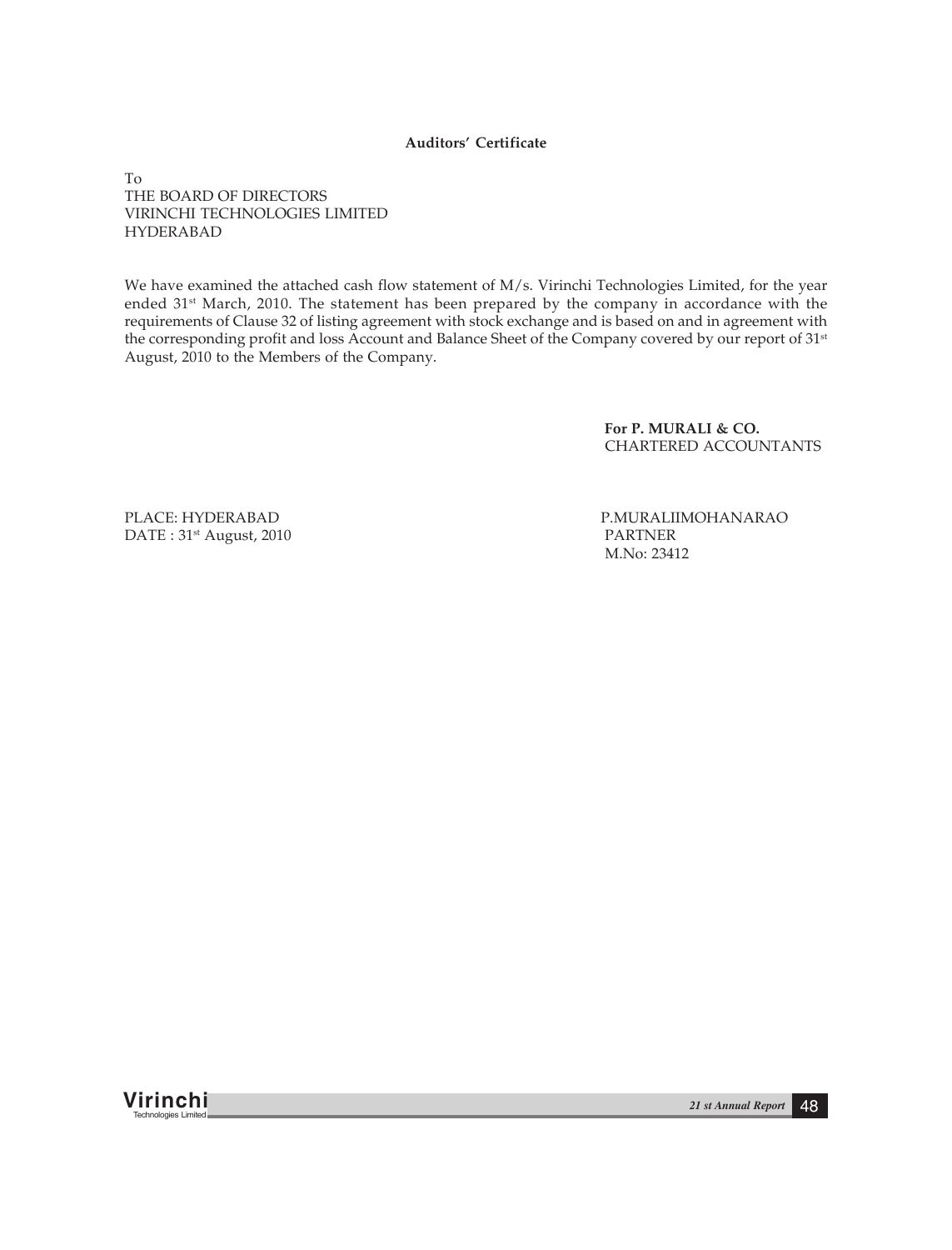# **STATEMENT PURSUANT TO SECTION 212 OF THE COMPANIES ACT, 1956 RELATING TO COMPANY'S INTEREST IN SUBS**IDIARY COMPANY

| 1              | Name of the Subsidiary                                                                                                                                   | Ksoft Systems Inc            |
|----------------|----------------------------------------------------------------------------------------------------------------------------------------------------------|------------------------------|
| 2              | Financial year end                                                                                                                                       | 31 <sup>st</sup> March, 2010 |
| 3              | Holding Company's Interest                                                                                                                               | 100% in Equity Share Capital |
| $\overline{4}$ | Share held by the holding company in the subsidiary                                                                                                      | 100,100 Shares of USD 1 each |
| 5              | The net aggregate of profits or losses for the above<br>financial year of the subsidiary so far as it concerns<br>the members of the holding companya.   |                              |
|                | a. dealt with or provided for in the accounts of the holding<br>Company not dealt with or provided for in the accounts<br>of the holding Company         | 24.45                        |
|                | b. not dealt with or provided for in the accounts of the<br>holding company                                                                              | N.A                          |
| 6              | The net aggregate of profits or losses for the previous<br>financial years of the subsidiary so far as it concerns the<br>members of the holding company |                              |
|                | a. dealt with or provided for in the accounts of the holding<br>Company                                                                                  | 18.51                        |
|                | b. not dealt with or provided for in the accounts of the<br>holding Company                                                                              | N.A                          |

# **KSOFT SYSTEMS INC., USA DIRECTORS' REPORT**

Your directors take pleasure in presenting the financial results of the company for the year 2009-10:

**Rs. In Lacs**

| Sl.No          | Particulars                       | 2009-10 | 2008-09 |
|----------------|-----------------------------------|---------|---------|
|                | Net sales/Income from operations  | 2069.78 | 2057.03 |
| $\overline{2}$ | Software development expenses     | 1825.76 | 1709.42 |
| 3              | <b>Gross Profit</b>               | 244.01  | 348.53  |
| $\overline{4}$ | Administrative & General expenses | 193.14  | 320.21  |
| 5              | Depreciation                      | 15.93   | 1.87    |
| 6              | Net Profit (Loss) before tax      | 34.93   | 26.45   |
| $\overline{7}$ | Income tax                        | 10.48   | 7.93    |
| 8              | Profit (Loss) after tax           | 24.45   | 18.51   |
| 9              | Paid up share Capital             | 45.01   | 50.91   |

For and on behalf of the Board KSoft Systems Inc.,

Date : 31-8-2010 **Anil Kumar Pinapala** President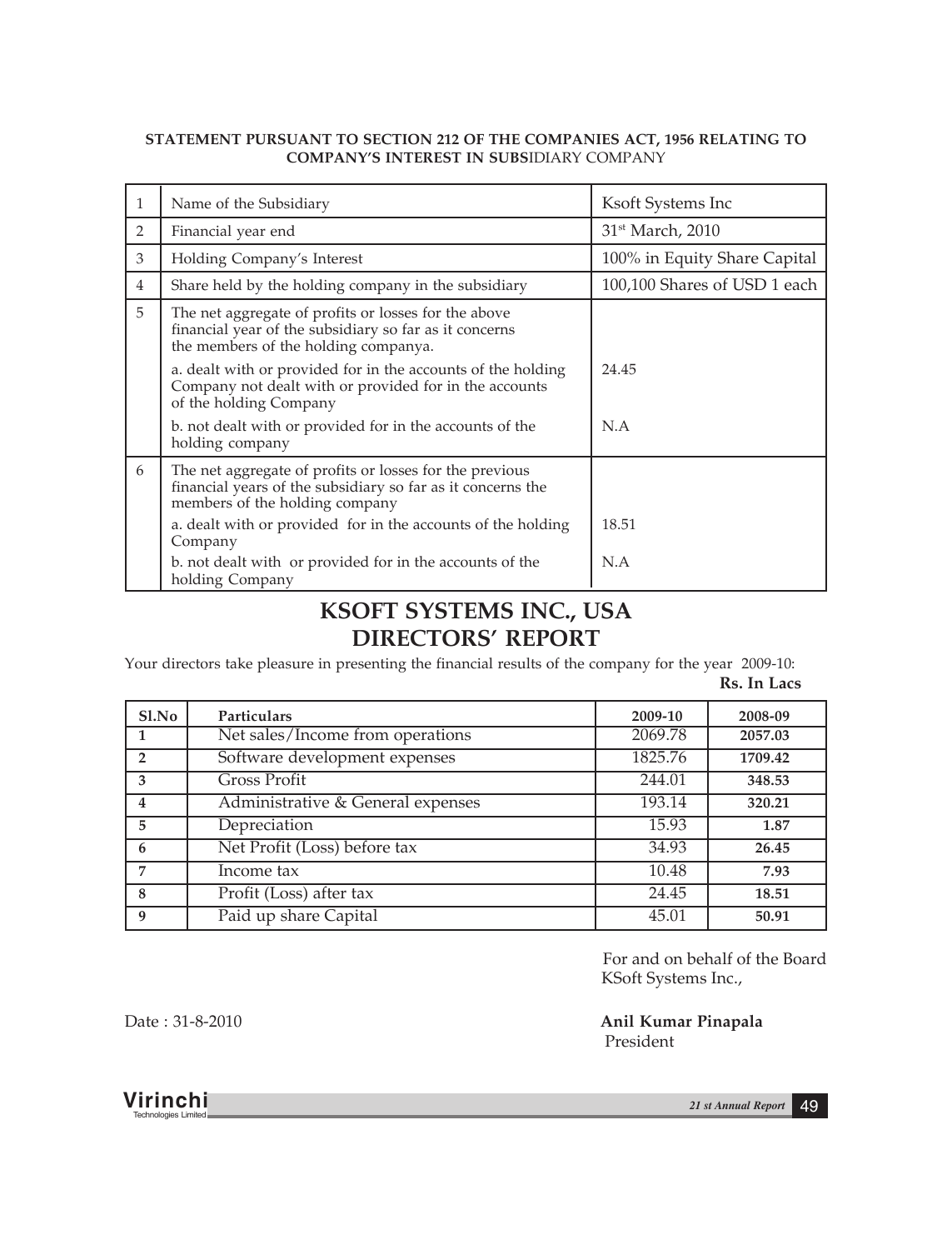## **Accountants' Review Report**

To the Board of Directors K SOFT SYSTEMS Inc

We have **reviewed** the accompanying balance sheets of K Soft Systems Inc. (a wholly owned subsidiary of Virinchi Technologies Limited) as of March 31, 2010, Profit and Loss account and cash flows for the period ended, in accordance with Statements on Standards for Accounting and Review Services issued by the American Institute of Certified Public Accountants. All information included in these financial statements is the representation of the management of Virinchi Technologies Limited.

A review consists principally of inquiries of company personnel and analytical procedures applied to financial data. It is substantially less in scope than an audit in accordance with generally accepted auditing standards, the objective of which is the expression of an opinion regarding the financial statements taken as a whole. Accordingly, we do not express such an opinion.

Based on our reviews, we are not aware of any material modifications that should be made to the accompanying financial statements in order for them to be in conformity with generally accepted accounting principles.

Date:31.08.2010 **For P.Murali & Co.,** Place: Hyderabad Chartered Accountants

> **P. Murali Mohana Rao** Partner M.No:23412

**Virinchi** *21 st Annual Report* <sup>50</sup> Technologies Limited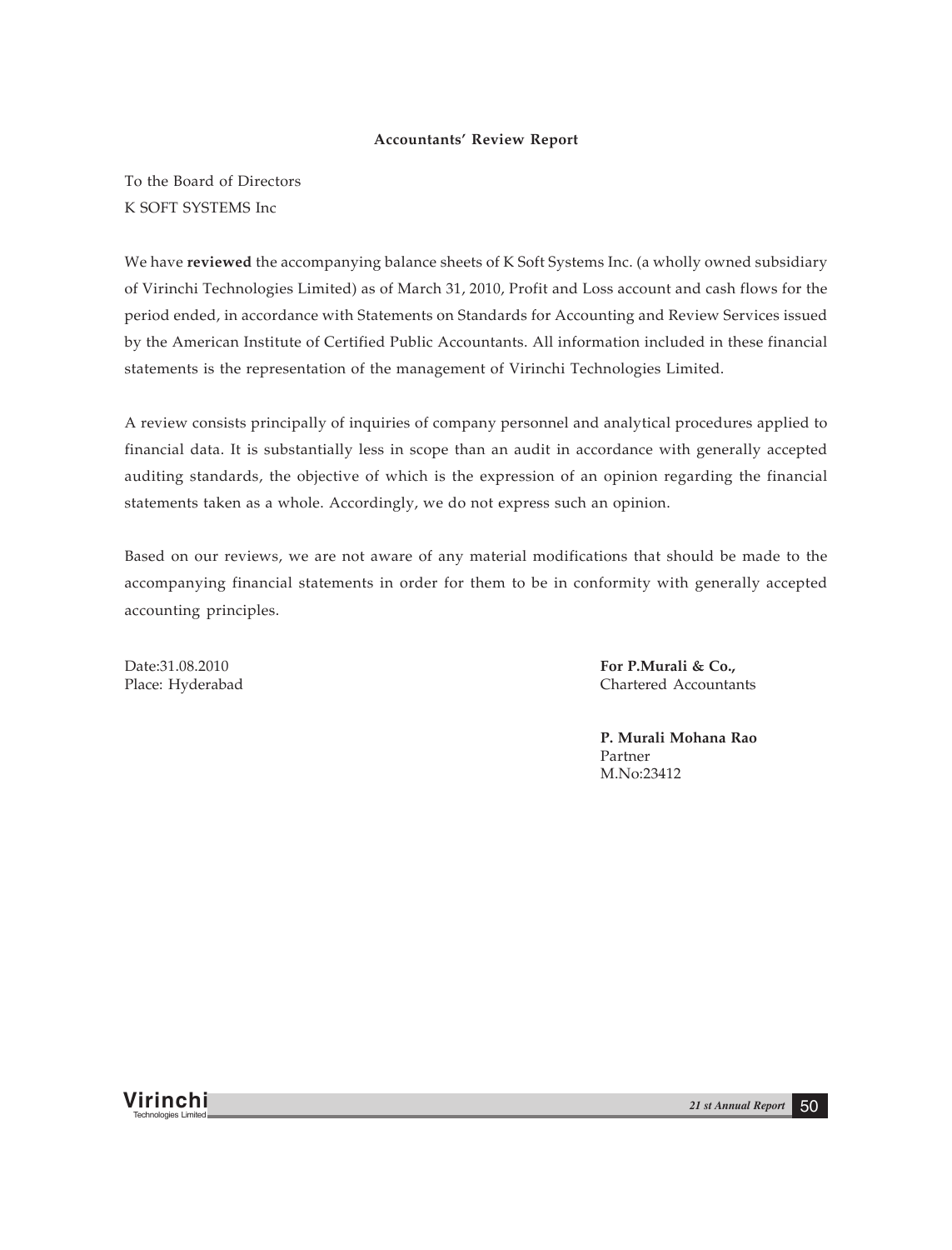|    | <b>PARTICULARS</b>                                 | <b>SCHEDULE</b><br>Nos. | <b>AS AT</b><br>$31 - 03 - 10$<br>(Rupees) | AS AT<br>31-03-09<br>(Rupees) |
|----|----------------------------------------------------|-------------------------|--------------------------------------------|-------------------------------|
| I  | <b>SOURCES OF FUNDS</b>                            |                         |                                            |                               |
|    | <b>1. SHAREHOLDERS FUNDS</b>                       |                         |                                            |                               |
|    | a) Share Capital                                   | 1                       | 4,501,497                                  | 5,091,086                     |
|    | b) Reserves & Surplus                              | $\mathfrak{D}$          | 6,699,695                                  | 4,394,539                     |
|    | <b>2. LOAN FUNDS</b>                               |                         |                                            |                               |
|    | a) Secured Loans                                   | 3                       | 52,064,808                                 | 37,763,369                    |
|    | <b>TOTAL</b>                                       |                         | 63,266,000                                 | 47,248,994                    |
| II | <b>APPLICATION OF FUNDS</b>                        |                         |                                            |                               |
|    | <b>1. FIXED ASSETS</b>                             |                         |                                            |                               |
|    | a) Gross Block                                     | 4                       | 47,128,787                                 | 47,706,044                    |
|    | b) Less: Depreciation                              |                         | 2,572,961                                  | 209,099                       |
|    | c) Net Block                                       |                         | 44,555,826                                 | 47,496,945                    |
|    | 2. CURRENT ASSETS, LOANS AND ADVANCES              |                         |                                            |                               |
|    | a) Sundry Debtors                                  | 5                       | 48,741,545                                 | 113,476,830                   |
|    | b) Cash and Bank Balances                          | 6                       | 4,089,803                                  | 14,998,541                    |
|    | c) Advances and Deposits                           | 7                       | 6,674,622                                  | 495,775                       |
|    | Less: Current Liabilities, Provisions and Advances | 8                       | 41,358,659                                 | 128,948,730                   |
|    | <b>NET CURRENT ASSETS</b>                          |                         | 18,147,311                                 | 22,416                        |
|    | Foreigh Exchange Transalation Reserve (Dr)         |                         | 562,863                                    | (270, 366)                    |
|    | <b>TOTAL</b>                                       |                         | 63,266,000                                 | 47,248,994                    |
|    | <b>Notes to Accounts</b>                           | 10                      |                                            |                               |

#### **K SOFT SYSTEMS Inc BALANCE SHEET AS AT 31st MARCH, 2010**

Scheduels 1 to 9, Notes to Accounts and the Cash Flow Statement annexed here to form part of these Accounts.

AS PER OUR REPORT OF EVEN DATE FOR AND ON BEHALF OF THE BOARD Chartered Accountants for P MURALI & CO., **K SOFT SYSTEMS** Inc

Partner PRESIDENT M.No. 23412 **P.MURALI MOHANA RAO ANIL KUMAR PINAPALA**

PLACE : HYDERABAD DATE : 31-8-2010

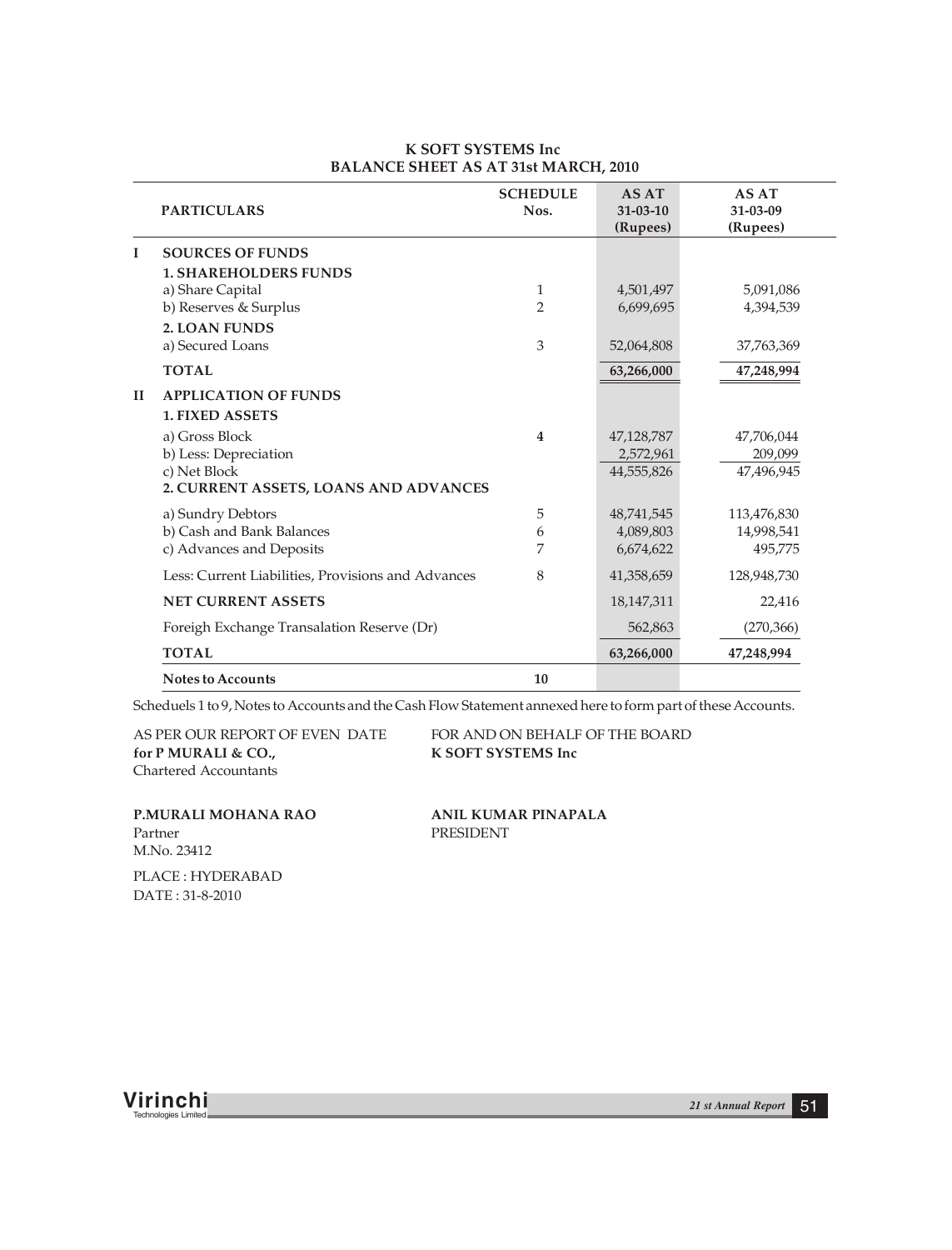| <b>PARTICULARS</b>          |                                          | <b>SCH</b><br>Nos. | <b>YEAR ENDED</b><br>$31 - 03 - 10$<br>(Rupees) | <b>YEAR ENDED</b><br>31-03-09<br>(Rupees) |  |
|-----------------------------|------------------------------------------|--------------------|-------------------------------------------------|-------------------------------------------|--|
| 1. INCOME                   |                                          |                    |                                                 |                                           |  |
|                             | Income from Operations                   |                    | 206,969,207                                     | 205,703,241                               |  |
| Other Income                |                                          |                    | 8,793                                           | 91,543                                    |  |
| <b>TOTAL</b>                |                                          |                    | 206,978,000                                     | 205,794,784                               |  |
| 2. EXPENDITURE              |                                          |                    |                                                 |                                           |  |
|                             | Salaries and Other benefits to Employees |                    | 182,576,652                                     | 170,941,947                               |  |
|                             | Business and Administrative Expenses     | 9                  | 15,500,488                                      | 31,974,691                                |  |
|                             | <b>Interest and Financial Expenses</b>   |                    | 3,813,624                                       | 46,377                                    |  |
| Depreciation                |                                          |                    | 1,593,785                                       | 187,077                                   |  |
| <b>TOTAL</b>                |                                          |                    | 203,484,549                                     | 203,150,091                               |  |
| 3. PROFIT BEFORE TAX        |                                          |                    | 3,493,451                                       | 2,644,693                                 |  |
| <b>4. PROVISION FOR TAX</b> |                                          |                    | 1,048,035                                       | 793,408                                   |  |
| 5. PROFIT AFTER TAX         |                                          |                    | 2,445,416                                       | 1,851,285                                 |  |
|                             | 6. BALANCE BROUGHT FORWARD               |                    | 4,254,280                                       | 2,543,254                                 |  |
|                             | 7. BALANCE CARRIED FORWARD TO            |                    |                                                 |                                           |  |
| <b>BALANCE SHEET</b>        |                                          |                    | 6,699,695                                       | 4,394,539                                 |  |
|                             | 8. BASIC EARNINGS PER SHARE (PAT)        |                    | 24                                              | 18                                        |  |
| <b>Notes to Accounts</b>    |                                          | 10                 |                                                 |                                           |  |

**K SOFT SYSTEMS Inc PROFIT AND LOSS ACCOUNT FOR THE YEAR ENDED 31st MARCH, 2010**

Scheduels 1 to 9, Notes to Accounts and the Cash Flow Statement annexed here to form part of these Accounts.

Chartered Accountants for P MURALI & CO.,

AS PER OUR REPORT OF EVEN DATE FOR AND ON BEHALF OF THE BOARD for P MURALI & CO.

Partner PRESIDENT M.No. 23412 **P.MURALI MOHANA RAO ANIL KUMAR PINAPALA**

PLACE : HYDERABAD DATE : 31/08/2010

**Virinchi** *21 st Annual Report* <sup>52</sup> Technologies Limited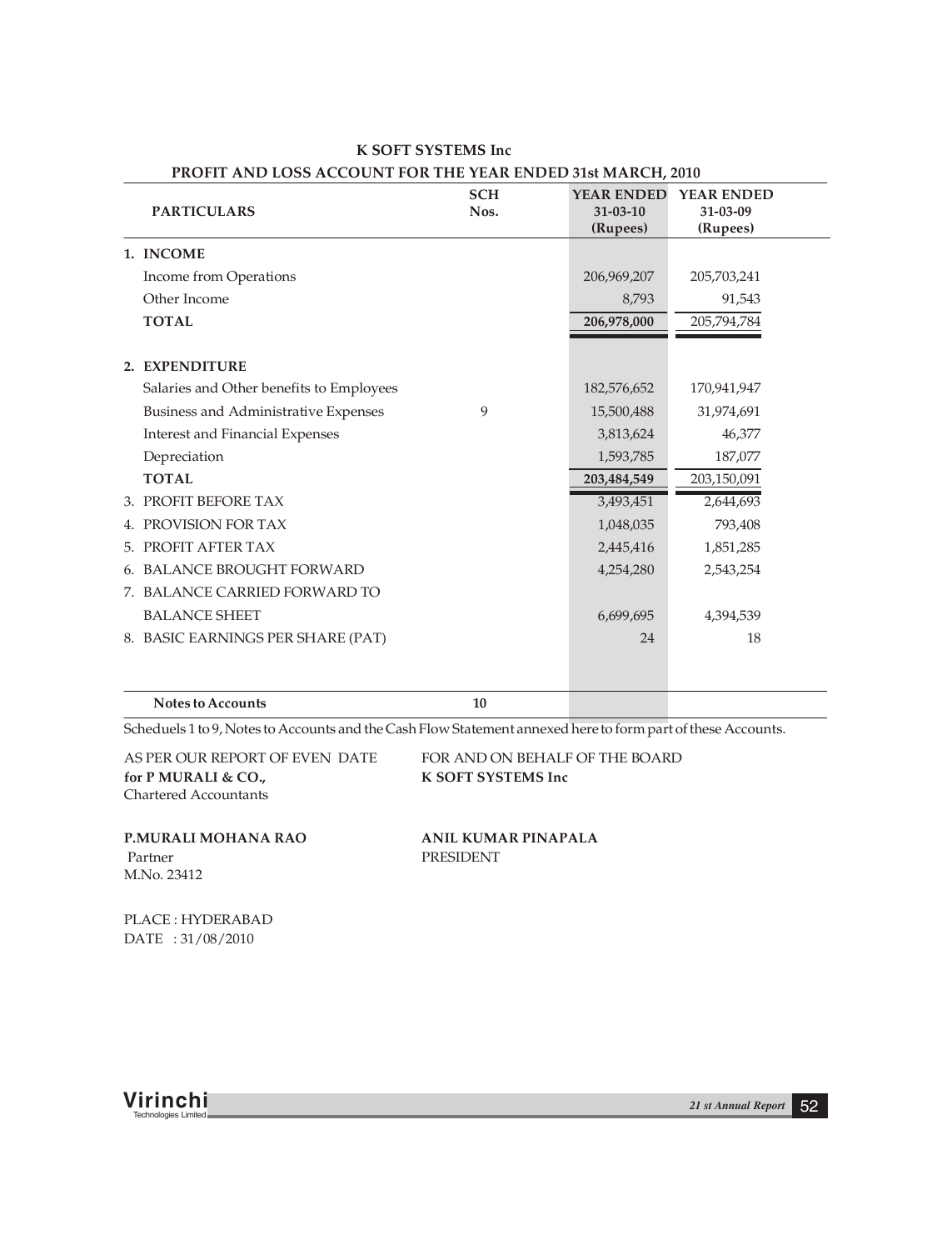### **K SOFT SYSTEMS INC**

| <b>PARTICULARS</b>                                                    | AS AT<br>31.03.10<br>(Rupees) | AS AT<br>31.03.09<br>(Rupees) |
|-----------------------------------------------------------------------|-------------------------------|-------------------------------|
| <b>SCHEDULE - 1</b>                                                   |                               |                               |
| <b>SHARE CAPITAL</b>                                                  |                               |                               |
| ISSUED, SUBSCRIBED & PAID UP:<br>100,100 Equity Share of USD 1/- each | 4,501,497                     | 5,091,086                     |
|                                                                       | 4,501,497                     | 5,091,086                     |
| <b>SCHEDULE - 2</b>                                                   |                               |                               |
| <b>RESERVES AND SURPLUS</b><br>Balance Upto Previous year             |                               |                               |
| Surplus in Profit and Loss Account                                    | 4,254,280<br>2,445,416        | 2,543,254<br>1,851,285        |
|                                                                       | 6,699,695                     | 4,394,539                     |
| <b>SCHEDULE - 3</b>                                                   |                               |                               |
| <b>SECURED LOANS</b>                                                  |                               |                               |
| <b>Building Finance</b>                                               | 38,573,808                    | 37,763,369                    |
| Columbia - OD Credit                                                  | 13,491,000                    |                               |
| <b>SCHEDULE - 5</b>                                                   | 52,064,808                    | 37,763,369                    |
| <b>SUNDRY DEBTORS</b>                                                 |                               |                               |
| (Unsecured, Considered good)                                          |                               |                               |
| Debtors not exceeding six months                                      | 48,741,545                    | 113,476,830                   |
| Debtors exceeding six months                                          |                               |                               |
| Others Debts                                                          |                               |                               |
| <b>SCHEDULE - 6</b>                                                   | 48,741,545                    | 113,476,830                   |
| <b>CASH AND BANK BALANCES</b>                                         |                               |                               |
| Cash in Hand                                                          | 48,888                        |                               |
| Cash at Bank                                                          |                               |                               |
| Chase Bank<br>New Bank a/c BOA                                        | 979,832<br>4,497              | 11,212,285<br>5,086           |
| Wachobia Securities - 8954                                            |                               | 2,448,972                     |
| Wachobia Securities - 9979                                            | 856                           | 1,332,198                     |
| Citi Bank                                                             | 44,970                        |                               |
| Columbia Bank                                                         | 3,010,760                     |                               |
| <b>SCHEDULE - 7</b>                                                   | 4,089,803                     | 14,998,541                    |
| <b>Advances and Deposits</b>                                          |                               |                               |
| Advance Tax                                                           | 224,850                       | 235,685                       |
| Deffered Financial Charges                                            | 2,612,723                     |                               |
| Loans and Advances<br><b>Other Current Assets</b>                     | 3,798,690<br>38,359           | 260,089                       |
|                                                                       | 6,674,622                     | 495,775                       |
| <b>SCHEDULE - 8</b>                                                   |                               |                               |
| <b>CURRENT LIABILITIES,</b>                                           |                               |                               |
| <b>ADVANCES AND PROVISIONS</b>                                        |                               |                               |
| <b>Sundry Creditors</b><br>Exployees payable                          | 6,760,674<br>19,456,747       | 98,284,162<br>16,545,840      |
| Other Liabilities                                                     | 14,077,571                    | 13,325,320                    |
| Provision for Taxation                                                | 1,048,035                     | 793,408                       |
| Other Provisions                                                      | 15,632                        |                               |
| <b>SCHEDULE - 9</b>                                                   | 41,358,659                    | 128,948,730                   |
| <b>BUSINESS AND ADMINISTRATIVE EXPENSES</b>                           |                               |                               |
| Postage, Telephone and Telegrams                                      | 1,139,230                     | 1,546,302                     |
| Rent, Rates and Taxes                                                 | 2,093,274                     | 13,303,718                    |
| Marketing and Business Expenses<br>Other Administrative Expenses      | 4,086,193<br>8,181,791        | 1,533,489<br>15,591,181       |
|                                                                       |                               |                               |
|                                                                       | 15,500,488                    | 31,974,691                    |
|                                                                       |                               |                               |
| Virinchi<br>Technologies Limited                                      |                               | 21 st Annual Report<br>53     |
|                                                                       |                               |                               |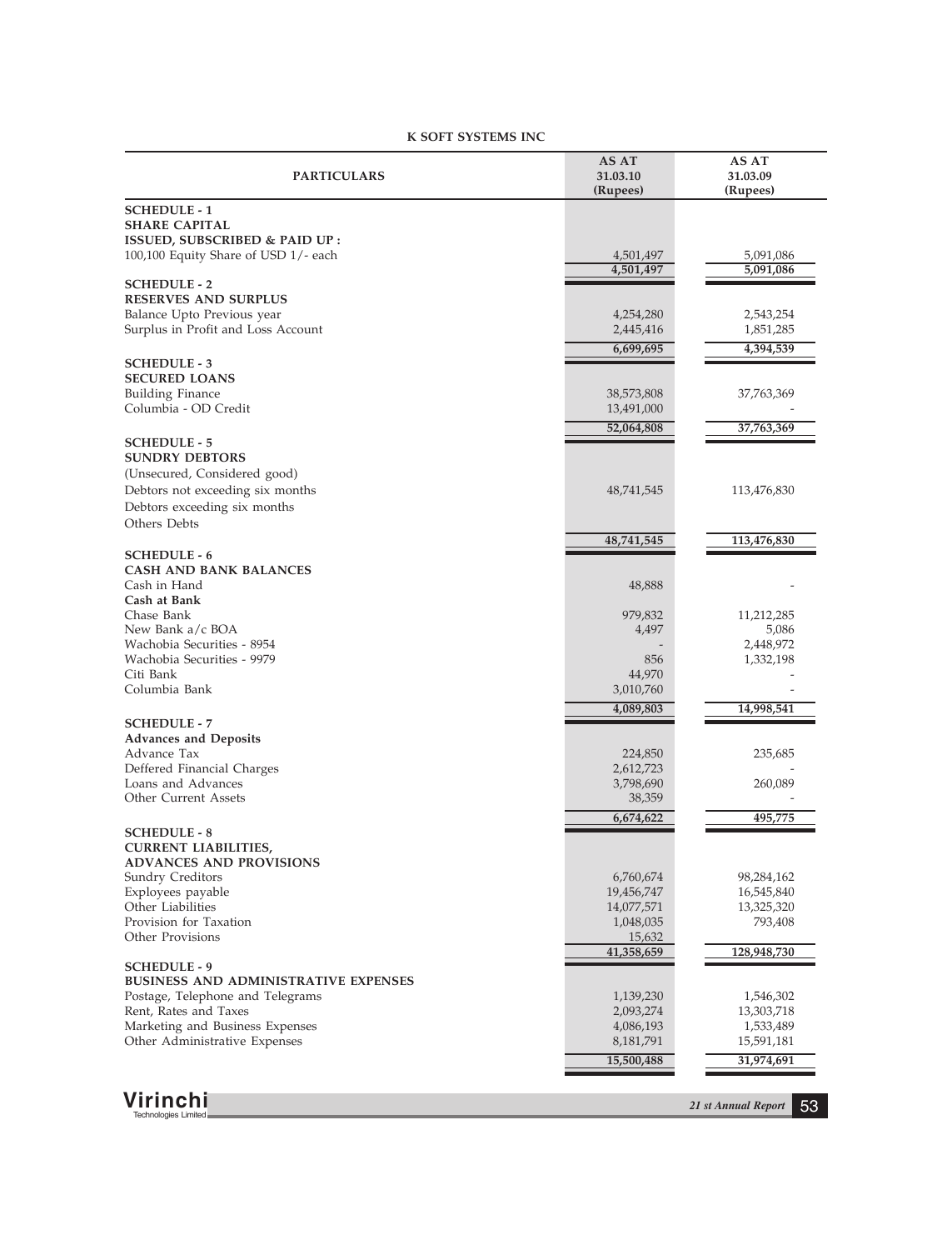| Virinchi<br><b>Technologies Limited</b> |                            |                     |                     |             |            |          |            |             |                |            | 21 st Annual Report | 54 |
|-----------------------------------------|----------------------------|---------------------|---------------------|-------------|------------|----------|------------|-------------|----------------|------------|---------------------|----|
|                                         | FIXED ASSETS<br>SCHEDULE-4 |                     | PARITCULARS         |             | Equipments | Fumiture | Building   | Computers   | Software       | Total      |                     |    |
|                                         |                            | <b>GROSS BLOCK</b>  | AS ON               | 01-04-2009  | 173,310    | 854,720  | 41,073,350 | 72,361      | 7,535          | 42,181,275 |                     |    |
|                                         |                            | <b>ADDITIONS</b>    | DURING THE          | <b>YEAR</b> | 455,366    | (360)    | 4,492,506  | $\mathbf I$ | $\mathfrak{t}$ | 4,947,512  |                     |    |
|                                         |                            | GROSS BLOCK         | AS ON               | 31-03-2010  | 628,677    | 854,360  | 45,565,855 | 72,361      | 7,535          | 47,128,787 |                     |    |
|                                         |                            | <b>DEPRECIATION</b> | <b>UPTO</b>         | 31-03-2009  | 455,366    | 41,494   | 471,522    | 9,775       | 1,018          | 979,176    |                     |    |
|                                         |                            | <b>DEPRECIATION</b> | <b>DURING</b>       | THE YEAR    | 29,862     | 54,081   | 1,496,891  | 11,730      | 1,221          | 1,593,785  |                     |    |
|                                         |                            | <b>TOTAL</b>        | <b>DEPRECIATION</b> | 31-03-2010  | 485,228    | 95,575   | 1,968,414  | 21,504      | 2,239          | 2,572,961  |                     |    |
|                                         |                            | NET BLOCK NET BLOCK | AS AT               | 31-03-2010  | 143,448    | 758,785  | 43,597,441 | 50,856      | 5,296          | 44,555,826 |                     |    |
|                                         |                            |                     | AS AT               | 31-03-2009  | 174,843    | 917,542  | 46,326,784 | 70,783      | 7,370          | 47,497,323 |                     |    |
|                                         |                            |                     |                     |             |            |          |            |             |                |            |                     |    |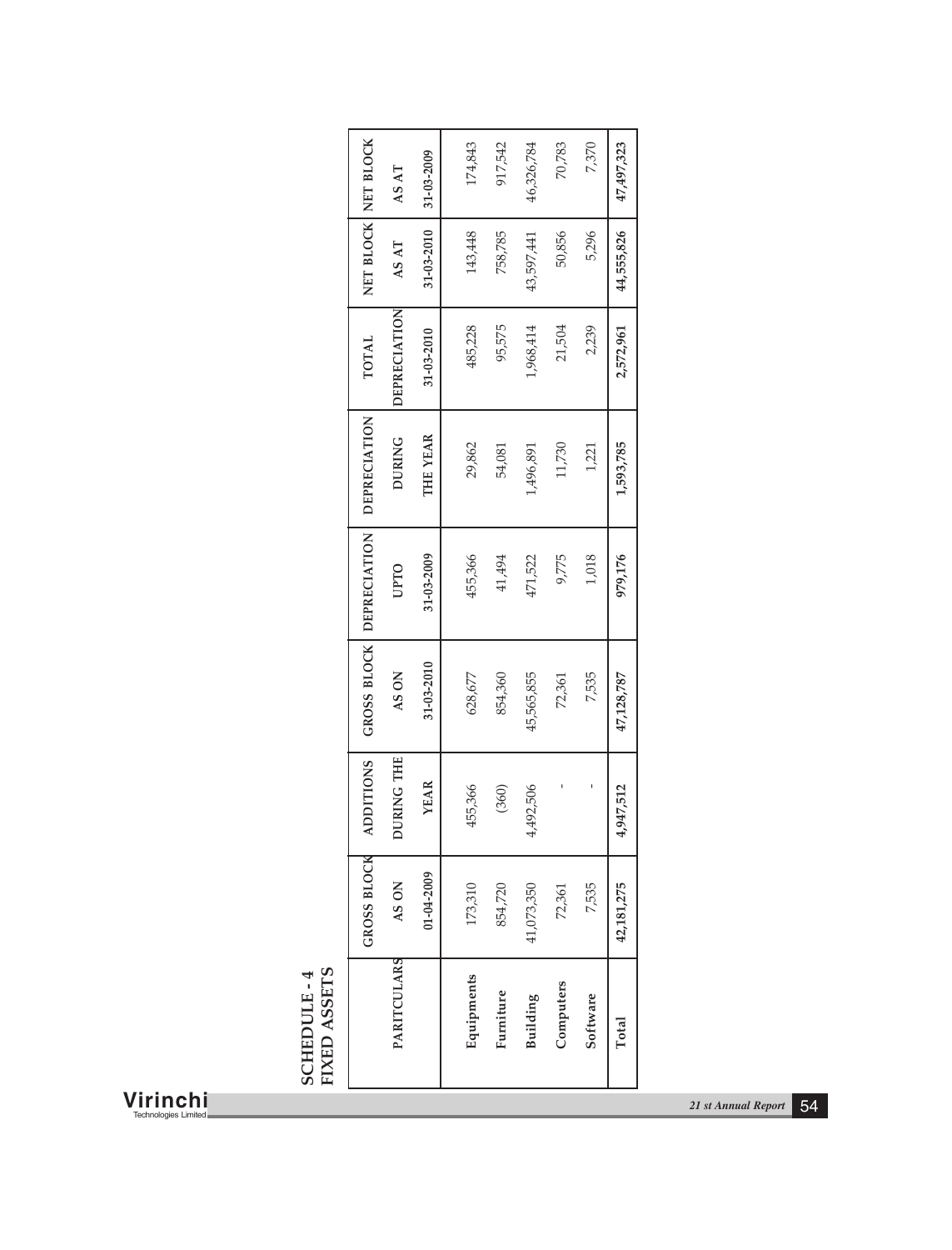### **NOTES TO FINANCIAL STATEMENTS**

### **Business Activity**

The Company is in the business of providing software consultancy / IT Solution providers. K SOFT Systems Inc is a wholly owned subsidiary of Virinchi Technologies Limited. K SOFT Systems Inc was incorporated on 20<sup>th</sup> November, 1996 to provide SOFTWARE consultancy /IT Solutions services to customers in the United States of America.

#### **Revenue Recognition:**

- (i) Income from Software development is accounted for on the basis of Software developed and billed to clients on acceptance and/or on the basis of man days/man hours as per the terms of contract.
- (ii) Revenue from professional services consist primarily of revenue earned from services performed on a time and material' basis. The related revenue is recognized as and when the services are performed.
- (iii) Revenue from Software development services includes revenue from time and material and fixed price control recognized as related services are performed.
- (iv) Revenue on Fixed price contracts is recognized in accordance with percentage of completion and method of account
- (v) Revenue is not recognized on the grounds of prudence, until realized in respect of liquidated damages, delayed payments as recovery of the amounts are not certain.

#### **Depreciation**

The Company depreciates its Fixed Assets straight-line methods over estimated useful life of the asset.

#### **Income Taxes**

Income taxes are provided for the tax effects of transactions reported in the financial statements and consist of deferred taxes related primarily to differences between the bases of certain assets and liabilities for financial tax reporting. Deferred taxes represent the future tax return consequences of those differences, which will either be taxable or deductible when the assets and liabilities are recovered or settled.

**Virinchi** *21 st Annual Report* <sup>55</sup> Technologies Limited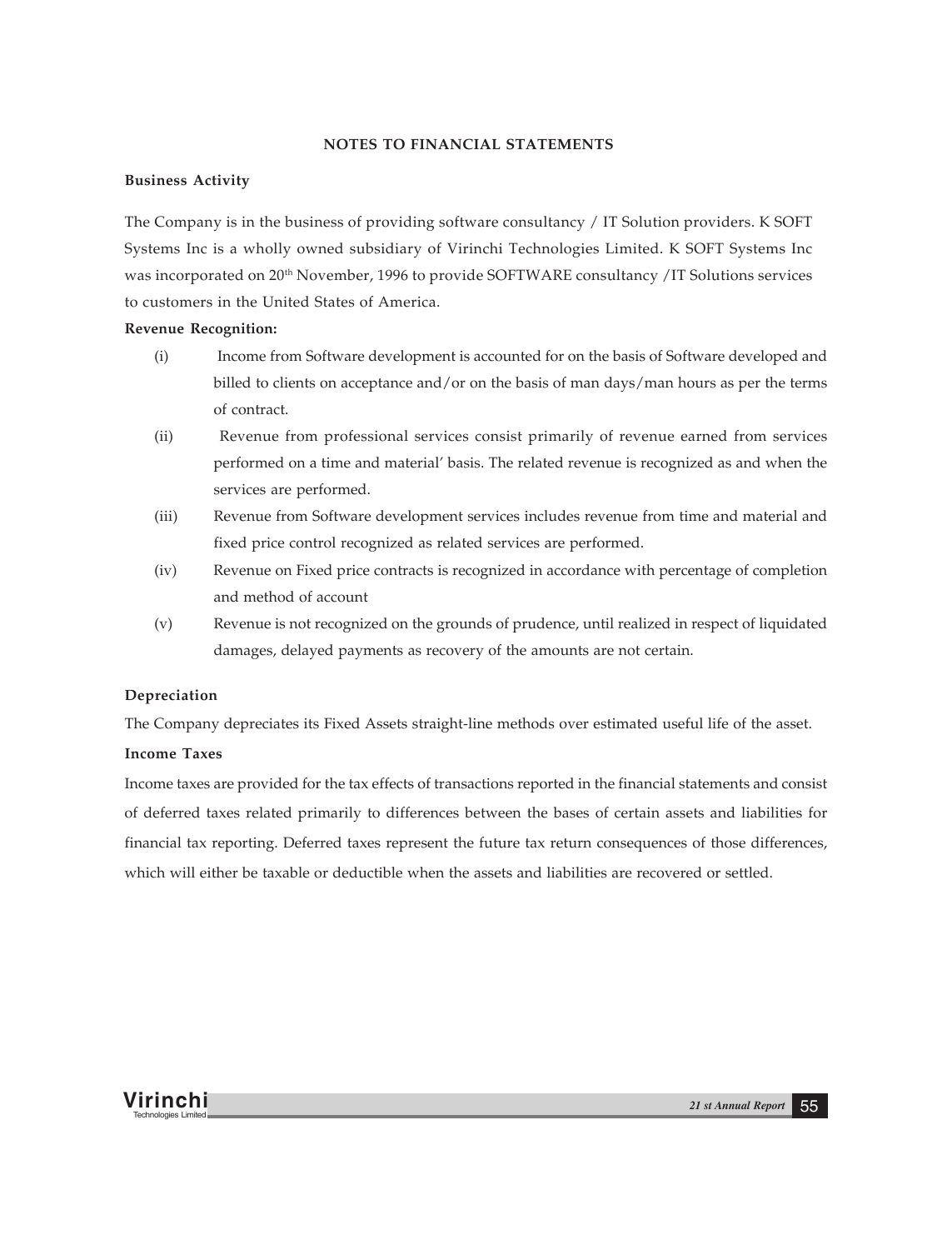|             |                                                                                                                         | Year Ended<br>31-03-2010<br>Rs.in Lacs | Year Ended<br>31-03-2009<br>Rs.in Lacs |
|-------------|-------------------------------------------------------------------------------------------------------------------------|----------------------------------------|----------------------------------------|
| А.          | CASH FLOW FROM OPERATING ACTIVITIES:                                                                                    |                                        |                                        |
|             | Net Profit/ (Loss) before taxation and<br>extraordinary items                                                           | 34.93                                  | 26.45                                  |
|             | Adjustments for:<br>Depreciation<br>$W$ / $\alpha$ expenses                                                             | 15.94                                  | 1.87                                   |
|             | Interest expenses<br>Operating Profit before working capital<br>changes                                                 | 38.14<br>89.01                         | 28.32                                  |
|             | <b>Working Capital Changes</b><br>Trade and other receivables<br>Trade payables<br>Cash generated from operations       | 585.56<br>$-875.90$<br>$-201.33$       | $-830.85$<br>906.42<br>103.88          |
|             | Interest expenses<br>Taxation for the year<br>Foreign exchange Gain/Loss                                                | $-38.14$<br>$-10.48$<br>47.33          | $-7.93$<br>17.24                       |
|             | Cash flow before extraordinary items<br>Extraordinary items<br>Net Cash from Operating Activities                       | $-202.61$<br>$-202.61$                 | 113.19<br>113.19                       |
| <b>B.</b>   | CASH FLOW FROM INVESTING ACTIVITIES:                                                                                    |                                        |                                        |
|             | Purchase of Fixed Assets<br>Public Issue Expenses<br>Net Cash used in Investing Activities                              | $-49.48$<br>0.00<br>$-49.48$           | $-474.88$<br>0.00<br>$-474.88$         |
| $C_{\cdot}$ | CASH FLOW FROM FINANCING ACTIVITIES:<br>Net proceeds from Long Term Borrowings<br>Net Cash used in Financing Activities | 143.01<br>143.01                       | 377.63<br>377.63                       |
|             | Net increase in cash and cash equivalents                                                                               | $-109.08$                              | 15.94                                  |
|             | Cash and Cash equivalents as at 01.04.2009<br>Cash and Cash equivalents as at 31.03.2010                                | 149.97<br>40.90                        | 134.03<br>149.97                       |

#### **CASH FLOW STATEMENT FOR THE YEAR ENDED 31st MARCH, 2010**

for P MURALI & CO., Chartered Accountants

**AS PER OUR REPORT OF EVEN DATE FOR AND ON BEHALF OF THE BOARD** for P MURALI & CO., **K** SOFT SYSTEMS Inc

**P.MURALI MOHANA RAO ANIL KUMAR PINAPALA** Partner **PRESIDENT** M.No. 23412

PRESIDENT

PLACE : HYDERABAD DATE : 31-8-2010

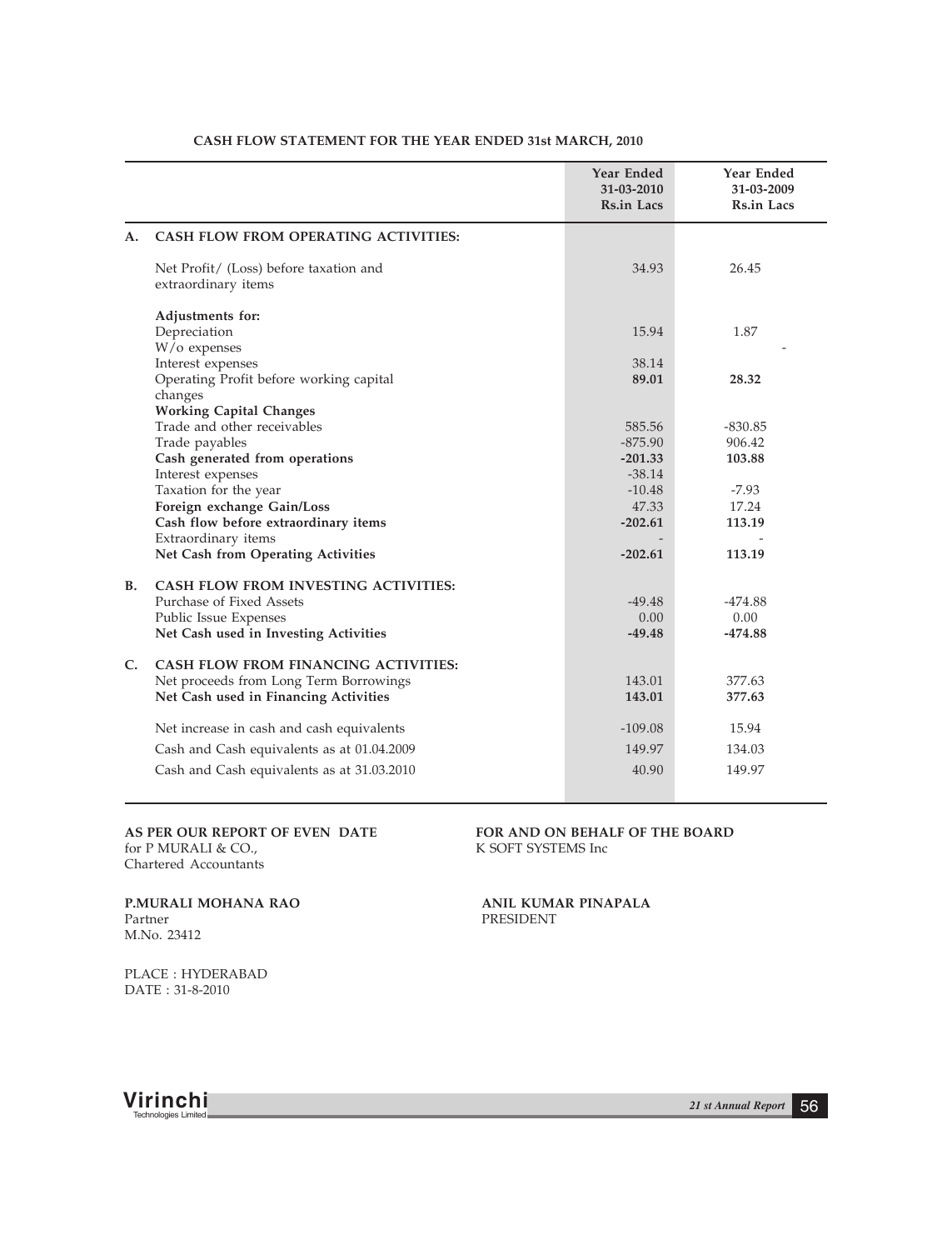#### **AUDITORS' REPORT**

To

The Board of Directors,

# **VIRINCHI TECHNOLOGIES LIMITED**

- 1. We have audited the attached Consolidated Balance Sheet of **M/s VIRINCHI TECHNOLOGIES LIMITED** and its subsidiary **M/s. K SOFT SYSTEMS INC** as at 31st March 2010, the related Consolidated Profit and Loss Account and the consolidated cash flow statement for the period ended on that date annexure thereto, which we have signed under reference to this report. These consolidated financial statements are the responsibility of the Company's management. Our responsibility is to express an opinion on these consolidated financial statements based on our audit.
- 2. We conducted our audit in accordance with auditing standards generally accepted in India. Those Standards require that we plan and perform the audit to obtain reasonable assurance about whether the financial statements are free of material misstatement. An audit includes examining, on a test basis, evidence supporting the amounts and disclosures in the financial statements. An audit also includes assessing the accounting principles used and significant estimates made by management, as well as evaluating the overall financial statement presentation. We believe that our audit provides a reasonable basis for our opinion.
- 3. We report that the consolidated Financial Statements have been prepared by the Company's management in accordance with the requirements of Accounting Standard 21 "Consolidated Financial Statements" issued by the Institute of Chartered Accountants of India and on the basis of the separate audited financial statements of the company and its subsidiaries included in the Consolidated Financial statements.
- 4. Based on our audit and on consideration of separate audit reports on individual audited financial statements of the company and its consolidated subsidiary, in our opinion, the consolidated financial statements give a true and fair view in conformity with the accounting principles generally accepted in India:
	- i) In the case of the Consolidated Balance Sheet, of the State of affairs of the Group as at 31st March, 2010.
	- ii) In the case of the Consolidated Profit and Loss Account, of the **Profit** for the year ended on that date; **And**
	- iii) In the case of Consolidated Cash Flow statement of the cash flows for the year ended on that date.

**For P. MURALI & CO.,** CHARTERED ACCOUNTANTS FRN: 007257S

DATE : 31-8-2010 PARTNER

PLACE : Hyderabad **P.MURALI MOHANA RAO** M.No. 23412

**Virinchi** *21 st Annual Report* <sup>57</sup> Technologies Limited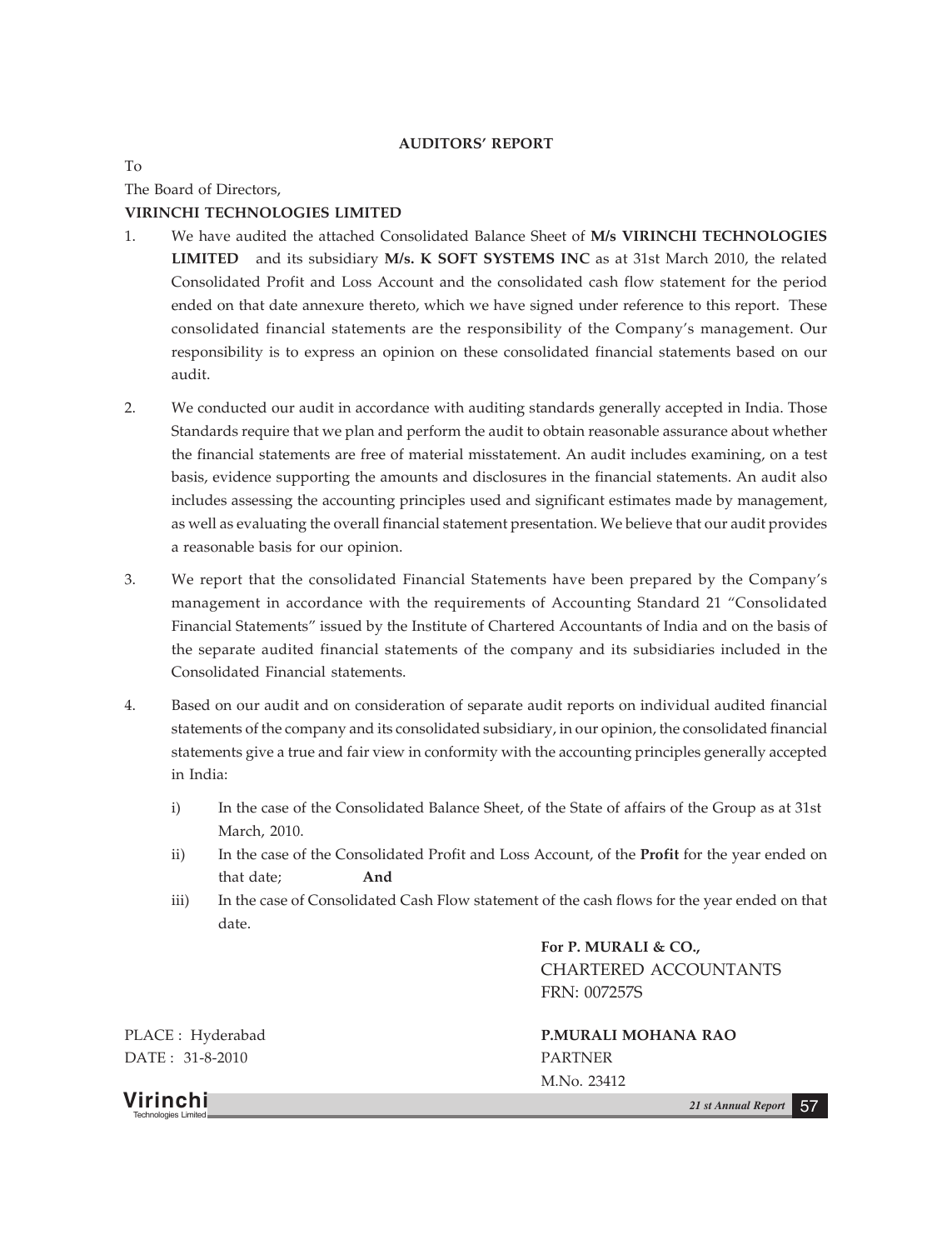|              | <b>PARTICULARS</b>                                    | <b>SCH</b><br>No. | AS AT<br>$31 - 03 - 10$<br>(Rupees) | AS AT<br>31-03-09<br>(Rupees) |
|--------------|-------------------------------------------------------|-------------------|-------------------------------------|-------------------------------|
| I            | <b>SOURCE OF FUNDS</b>                                |                   |                                     |                               |
|              | <b>1. SHAREHOLDERS FUNDS</b>                          |                   |                                     |                               |
|              | a) Share Capital                                      | 1                 | 148,602,697                         | 148,602,697                   |
|              | b) Share Warrants<br>c) Reserves & Surplus            | 2                 | 624, 631, 240                       | 7,520,000<br>584,231,304      |
|              | <b>2. LOAN FUNDS</b>                                  |                   |                                     |                               |
|              | a) Secured Loans                                      | 3                 | 179,505,060                         | 80,176,684                    |
|              | <b>3. DEFERRED TAX LIABILITY</b>                      |                   | 31,738,878                          | 36,900,001                    |
|              | <b>TOTAL</b>                                          |                   | 984, 477, 874                       | 857,430,687                   |
| $\mathbf{H}$ | <b>APPLICATION OF FUNDS</b><br><b>1. FIXED ASSETS</b> |                   |                                     |                               |
|              | a) Gross Block                                        | $\overline{4}$    | 703,803,460                         | 587,733,001                   |
|              | b) Less: Depreciation                                 |                   | 211,148,072                         | 195,174,977                   |
|              | c) Net Block                                          |                   | 492,655,388                         | 392,558,024                   |
|              | d) Capital work in progress                           |                   | 71,215,395                          | 105,689,685                   |
|              | 2. INVESTMENTS                                        | 5                 | 514,000                             | 1,285,063                     |
|              | 3. CURRENT ASSETS, LOANS AND ADVANCES                 |                   |                                     |                               |
|              | a) Sundry Debtors                                     | 6                 | 202,652,213                         | 193,570,649                   |
|              | b) Cash and Bank Balances                             | 7                 | 99,790,873                          | 112,102,026                   |
|              | c) Advances and Deposits                              | 8                 | 113,489,143                         | 131,703,790                   |
|              | Less: Current Liabilities, Provisions and<br>Advances | 9                 | 56,119,494                          | 139,264,699                   |
|              | <b>NET CURRENT ASSETS</b>                             |                   | 379,812,735                         | 298,111,766                   |
|              | 4. GOODWILL                                           |                   | 40280356.26                         | 59,786,150                    |
|              | <b>TOTAL</b>                                          |                   | 984, 477, 874                       | 857,430,687                   |
|              | Notes to Accounts                                     | 12                |                                     |                               |

#### **M/s. VIRINCHI TECHNOLOGIES LIMITED, SECUNDERABAD CONSOLIDATED BALANCE SHEET AS AT 31st MARCH, 2010**

Scheduels 1 to 11, Notes to Accounts and the Cash Flow Statement annexed here to form part of these Accounts.

CHARTERED ACCOUNTANTS

AS PER OUR REPORT OF EVEN DATE FOR AND ON BEHALF OF THE BOARD for P MURALI & CO.,  $\qquad \qquad$  for VIRINCHI TECHNOLOGIES LIMITE for VIRINCHI TECHNOLOGIES LIMITED

**P.MURALI MOHANA RAO M.SRINIVAS G.SANTI PRIYA** PARTNER MANAGING DIRECTOR M.No:23412

WHOLE TIME DIRECTOR

PLACE : HYDERABAD **K. RAVINDRANATH TAGORE** DATE : 31-8-2010 COMPANY SECRETARY

**Virinchi** *21 st Annual Report* <sup>58</sup> Technologies Limited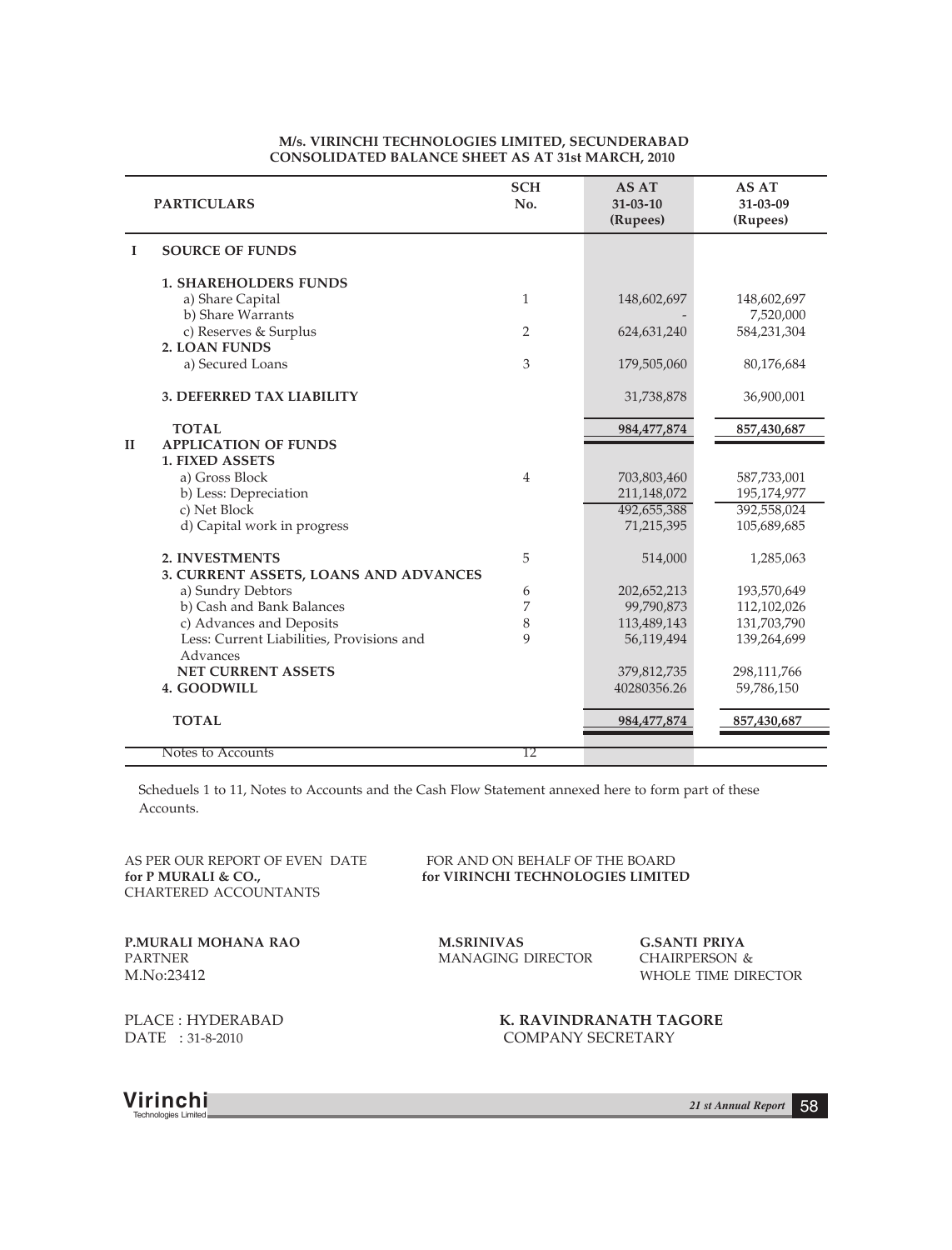|                | <b>PARTICULARS</b>                                        | <b>SCH</b><br>No. | <b>Year Ended</b><br>$31 - 03 - 10$<br>(Rupees) | <b>Year Ended</b><br>31-03-09<br>(Rupees) |
|----------------|-----------------------------------------------------------|-------------------|-------------------------------------------------|-------------------------------------------|
| 1              | <b>INCOME</b>                                             |                   |                                                 |                                           |
|                | Income from Operations                                    |                   | 561,908,496                                     | 583,075,620                               |
|                | Other Income                                              | 10                | 12,515,750                                      | 2,822,628                                 |
|                |                                                           |                   |                                                 |                                           |
| $\overline{2}$ | <b>TOTAL</b><br><b>EXPENDITURE</b>                        |                   | 574,424,246                                     | 585,898,248                               |
|                | Salaries and Other Benefits to Employees                  |                   | 185,034,915                                     | 216,101,942                               |
|                | Business and Administrative Expenses                      | 11                | 243,048,193                                     | 232,005,919                               |
|                | Interest and Financial Expenses                           |                   | 16,919,600                                      | 9,476,736                                 |
|                | Depreciation                                              |                   | 64,076,145                                      | 65,296,885                                |
|                | Goodwill Written Off                                      |                   | 20,095,383                                      | 20,095,383                                |
|                | <b>TOTAL</b>                                              |                   | 529,174,237                                     | 542,976,865                               |
| 3              | PROFIT BEFORE TAX                                         |                   | 45,250,009                                      | 42,921,383                                |
| 4              | PROVISION FOR TAX                                         |                   |                                                 |                                           |
|                | Provision for Tax                                         |                   | 7,866,881                                       | 5,356,757                                 |
|                | Fringe Benefit Tax                                        |                   |                                                 | 1,833,460                                 |
| 5              | Deferred Tax Asset                                        |                   | (5,161,123)                                     | (3,780,756)                               |
| 6              | PROFIT AFTER TAX                                          |                   | 42,544,251                                      | 39,511,922                                |
| 7              | PROVISION FOR DIVIDEND                                    |                   | 7,452,900                                       |                                           |
| 8              | PROVISION FOR DIVIDEND TAX                                |                   | 1,237,927                                       |                                           |
| 9              | PROFIT AFTER DIVIDEND                                     |                   | 33,853,424                                      | 39,511,922                                |
| 10             | <b>BALANCE BROUGHT FORWARD</b>                            |                   | 170,017,612                                     | 130,505,690                               |
| 11             | <b>BALANCE CARRIED FORWARD TO</b><br><b>BALANCE SHEET</b> |                   | 203,871,036                                     | 170,017,612                               |
| 12             | BASIC EARNINGS PER SHARE (PAT)                            |                   | 2.85                                            | 2.69                                      |
|                | Notes to Accounts                                         | 12                |                                                 |                                           |

#### **VIRINCHI TECHNOLOGIES LIMITED, SECUNDERABAD CONSOLIDATED PROFIT AND LOSS ACCOUNT FOR THE YEAR ENDED 31st MARCH, 2010**

Scheduels 1 to 11, Notes to Accounts and the Cash Flow Statement annexed here to form part of these Accounts.

CHARTERED ACCOUNTANTS

AS PER OUR REPORT OF EVEN DATE FOR AND ON BEHALF OF THE BOARD for P MURALI & CO., for VIRINCHI TECHNOLOGIES LIMITED

**P.MURALI MOHANA RAO M.SRINIVAS G.SANTI PRIYA PARTNER MANAGING DIRECTOR** CHAIRPERSON & M.No:23412 WHOLE TIME DIRECTOR

MANAGING DIRECTOR CHAIRPERSON &

**Virinchi** *21 st Annual Report* <sup>59</sup> Technologies Limited

PLACE : HYDERABAD **K. RAVINDRANATH TAGORE** DATE : 31-8-2010 COMPANY SECRETARY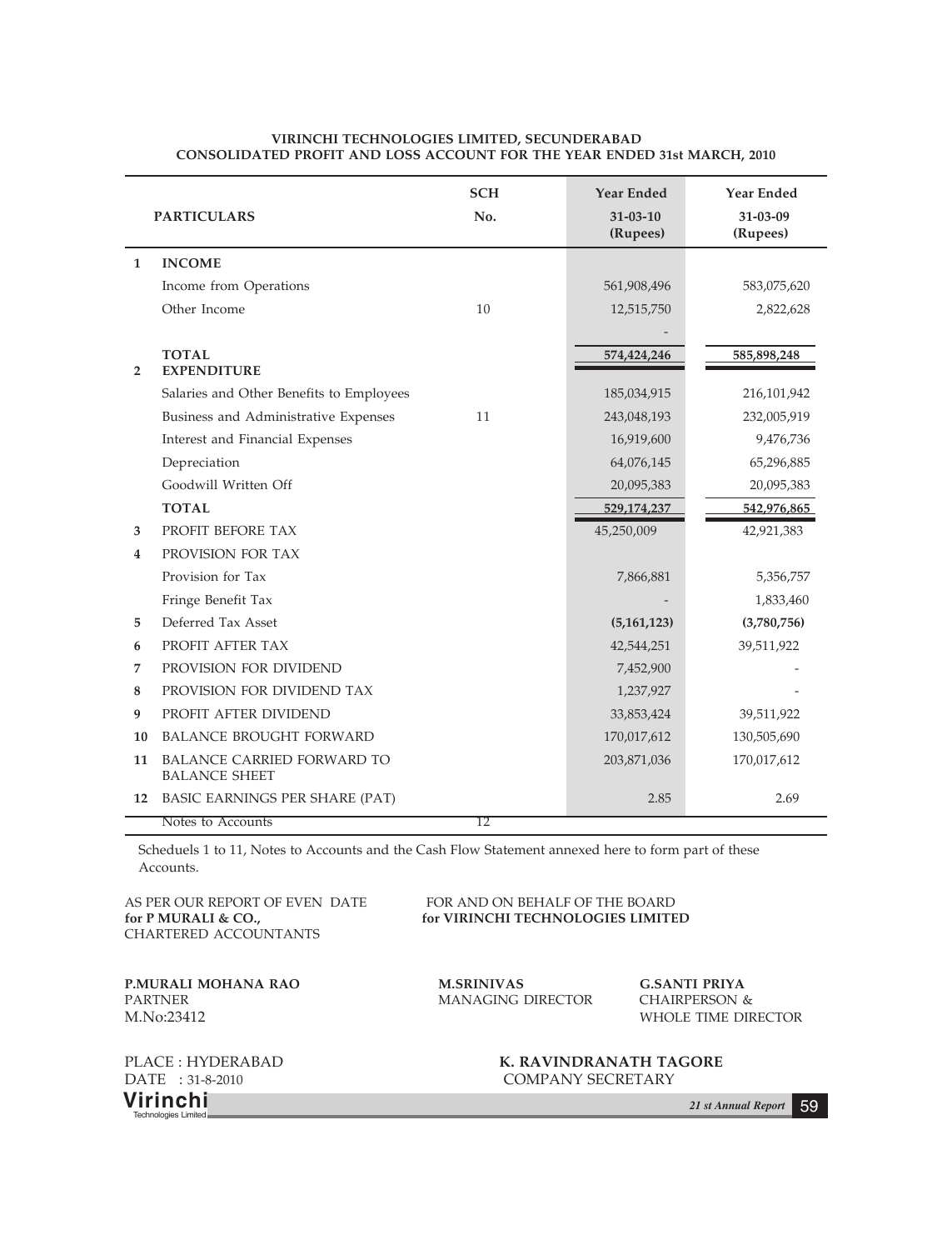| <b>PARTICULARS</b>                                                                                                                                                         | AS AT<br>$31 - 03 - 10$<br>(Rupees)     | AS AT<br>31-03-09<br>(Rupees)           |
|----------------------------------------------------------------------------------------------------------------------------------------------------------------------------|-----------------------------------------|-----------------------------------------|
| <b>SCHEDULE - 1</b><br><b>SHARE CAPITAL</b>                                                                                                                                |                                         |                                         |
| <b>AUTHORISED:</b><br>25,000,000 Equity Share of Rs.10/- each                                                                                                              | 250,000,000                             | 250,000,000                             |
| ISSUED, SUBSCRIBED & PAID UP CAPITAL<br>1,49,05,800 Equity shares of Rs.10/- each<br>(Previous year $1,49,05,800$ Shares of Rs. $10/-$ each)<br>LESS: Calls in Arrears     | 149,058,000<br>(455,303)<br>148,602,697 | 149,058,000<br>(455,303)<br>148,602,697 |
| Share Warrants                                                                                                                                                             |                                         | 7,520,000                               |
| <b>SCHEDULE - 2</b><br><b>RESERVES AND SURPLUS</b>                                                                                                                         |                                         |                                         |
| Balance Upto Previous Year                                                                                                                                                 | 358,510,416                             | 311,618,753                             |
| Surplus in Profit and Loss Account                                                                                                                                         | 33,853,424                              | 39,511,922                              |
|                                                                                                                                                                            | 392,363,840                             | 351,130,675                             |
| Employee Stock Option Scheme                                                                                                                                               | 21,388,917                              | 21,388,917                              |
| Less:Deferred Employee Compensation                                                                                                                                        | 12277631                                | 12,277,631                              |
|                                                                                                                                                                            | 9,111,286                               | 9,111,285                               |
| Securities Premium (Share Premium)                                                                                                                                         | 223,718,978                             | 223,718,978                             |
| Foreign Exchange Transalation Reserve                                                                                                                                      | (562, 863)                              | 270,366                                 |
|                                                                                                                                                                            | 624,631,240                             | 584,231,304                             |
| <b>SCHEDULE - 3</b>                                                                                                                                                        |                                         |                                         |
| <b>SECURED LOANS</b>                                                                                                                                                       |                                         |                                         |
| Overdraft from Canara Bank                                                                                                                                                 | 34,769,607                              | 14,951,285                              |
| (Hypothecation of Machinery such as Computers,                                                                                                                             |                                         |                                         |
| Furniture and Fixtures, Office Equipment and                                                                                                                               |                                         |                                         |
| Airconditioners and personal guarantee of the                                                                                                                              |                                         |                                         |
| Director of the Company)                                                                                                                                                   |                                         |                                         |
| Vehicle Finance (Secured against Vehicles)                                                                                                                                 | 5,828,317                               | 5,576,921                               |
| Canara Bank - Bill Discounting                                                                                                                                             | 30,782,029                              | 13,922,746                              |
| Canara Bank Term Loan                                                                                                                                                      | 56,060,300                              | 7,962,364                               |
| (Hypothication of Fixed Assets - Land, Building, Computers<br>& Interiors etc. of the Office cum Development Cetre at Hakimpet<br>and personal guarantee of the Directors) |                                         |                                         |
| <b>Building Finance</b>                                                                                                                                                    | 38,573,808                              | 37,763,369                              |
| Columbia - OD Credit                                                                                                                                                       | 13,491,000                              |                                         |
|                                                                                                                                                                            | 179,505,060                             | 80,176,684                              |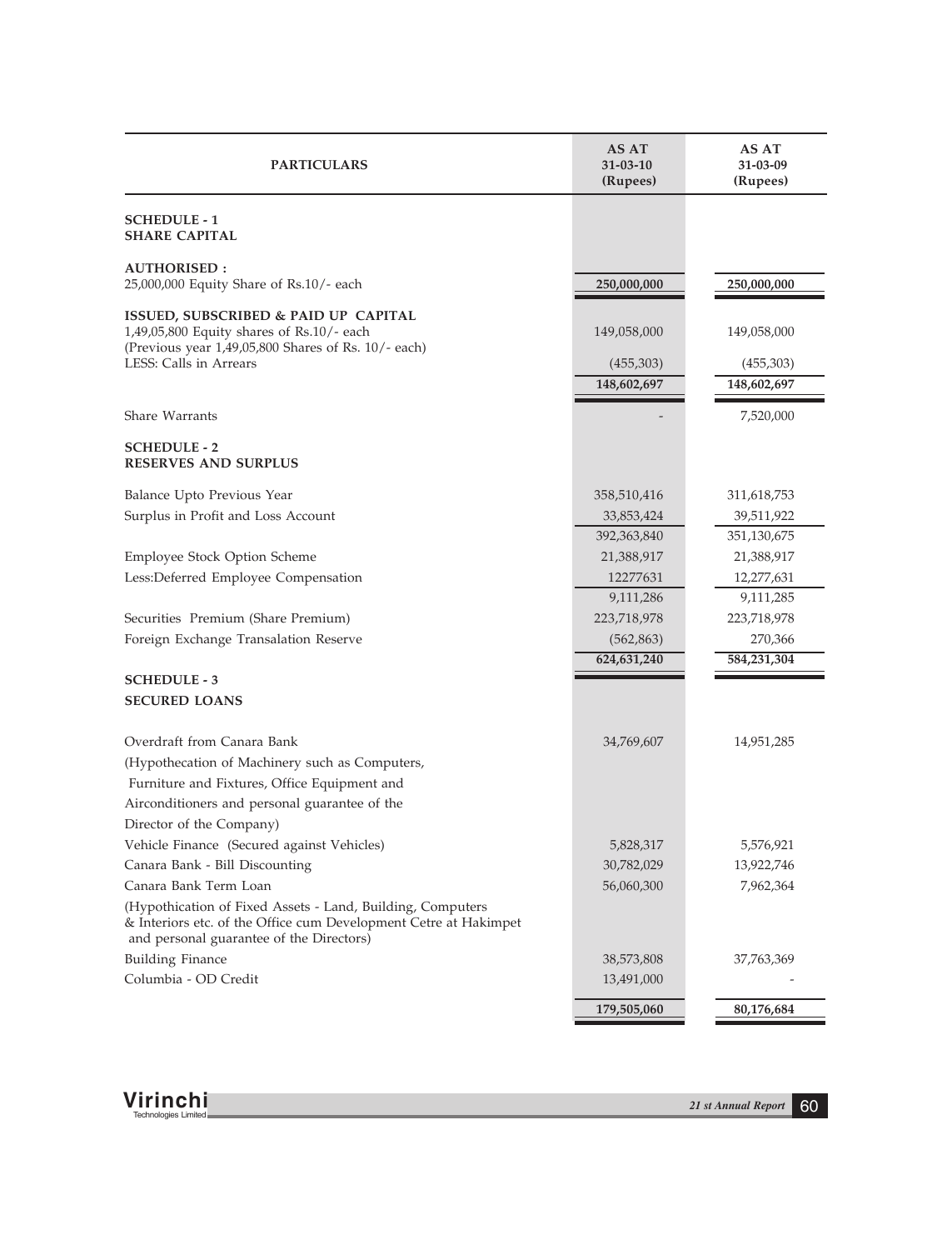| NET BLOCK<br>31-03-2009<br>159,142,650<br>46,326,784<br>7,112,916<br>12,598,786<br>11,900,510<br>29,583,756<br>3,573,900<br>7,129,788<br>42,027,070<br>42,842,234<br>AS AT<br>NET BLOCK<br>111,276,994<br>31-03-2010<br>152,559,800<br>30,877,849<br>13,301,017<br>64,690,360<br>29,583,756<br>13,255,364<br>9,354,713<br>43,164,885<br>9,412,772<br>15,177,877<br>AS AT<br>95,185,838<br>DEPRECIATION<br>3,509,732<br>30,690,198<br>8,031,872<br>$\,$<br>1,394,664<br>1,096,919<br>5,348,493<br>14,059,342<br>3,528,067<br>48,302,947<br>$31.03.10\,$<br><b>TOTAL</b><br>$\mathbf{I}$<br>15,261,965<br>GROSS BLOCK DEPRECIATION DEPRECIATION<br>3,038,209<br>759,052<br>458,253<br>529,988<br>857,960<br>1,918,339<br>9,215,141<br>28,513,307<br>3,523,931<br><b>DURING</b><br>the year<br>$\mathbf{I}$<br>2,769,014<br>6,251,975<br>72,589,776<br>67,935,975<br>471,522<br>10,535,412<br>29,397,504<br>936,411<br>4,490,533<br>566,931<br>31-03-2009<br><b>OLLO</b><br>114,786,726<br>16,274,796<br>14,703,206<br>247,745,638<br>112,993,308<br>31-03-2010<br>10,807,436<br>29,583,756<br>21,332,889<br>61,568,047<br>16,783,431<br>57,224,227<br>AS ON<br>DURING THE<br><b>ADDITIONS</b><br>2,570,805<br>12,133,965<br>4,661,745<br>16,013,212<br>1,859,112<br>2,215,952<br>2,758,109<br>3,186,823<br>2,482,128<br>73,713,377<br><b>YEAR</b><br><b>GROSS BLOCK</b><br>110,777,356<br>29,583,756<br>41,073,350<br>14,212,625<br>231,732,426<br>59,708,935<br>11,516,383<br>52,562,482<br>8,049,327<br>18,850,761<br>4,140,831<br>31-03-2009<br>AS ON |                                                                                                                                                             |                     |                   |
|--------------------------------------------------------------------------------------------------------------------------------------------------------------------------------------------------------------------------------------------------------------------------------------------------------------------------------------------------------------------------------------------------------------------------------------------------------------------------------------------------------------------------------------------------------------------------------------------------------------------------------------------------------------------------------------------------------------------------------------------------------------------------------------------------------------------------------------------------------------------------------------------------------------------------------------------------------------------------------------------------------------------------------------------------------------------------------------------------------------------------------------------------------------------------------------------------------------------------------------------------------------------------------------------------------------------------------------------------------------------------------------------------------------------------------------------------------------------------------------------------------------------------------------------------------|-------------------------------------------------------------------------------------------------------------------------------------------------------------|---------------------|-------------------|
|                                                                                                                                                                                                                                                                                                                                                                                                                                                                                                                                                                                                                                                                                                                                                                                                                                                                                                                                                                                                                                                                                                                                                                                                                                                                                                                                                                                                                                                                                                                                                        |                                                                                                                                                             |                     | 30,319,628        |
|                                                                                                                                                                                                                                                                                                                                                                                                                                                                                                                                                                                                                                                                                                                                                                                                                                                                                                                                                                                                                                                                                                                                                                                                                                                                                                                                                                                                                                                                                                                                                        |                                                                                                                                                             |                     |                   |
|                                                                                                                                                                                                                                                                                                                                                                                                                                                                                                                                                                                                                                                                                                                                                                                                                                                                                                                                                                                                                                                                                                                                                                                                                                                                                                                                                                                                                                                                                                                                                        |                                                                                                                                                             |                     |                   |
|                                                                                                                                                                                                                                                                                                                                                                                                                                                                                                                                                                                                                                                                                                                                                                                                                                                                                                                                                                                                                                                                                                                                                                                                                                                                                                                                                                                                                                                                                                                                                        |                                                                                                                                                             |                     |                   |
|                                                                                                                                                                                                                                                                                                                                                                                                                                                                                                                                                                                                                                                                                                                                                                                                                                                                                                                                                                                                                                                                                                                                                                                                                                                                                                                                                                                                                                                                                                                                                        |                                                                                                                                                             |                     |                   |
|                                                                                                                                                                                                                                                                                                                                                                                                                                                                                                                                                                                                                                                                                                                                                                                                                                                                                                                                                                                                                                                                                                                                                                                                                                                                                                                                                                                                                                                                                                                                                        |                                                                                                                                                             |                     |                   |
|                                                                                                                                                                                                                                                                                                                                                                                                                                                                                                                                                                                                                                                                                                                                                                                                                                                                                                                                                                                                                                                                                                                                                                                                                                                                                                                                                                                                                                                                                                                                                        |                                                                                                                                                             |                     |                   |
|                                                                                                                                                                                                                                                                                                                                                                                                                                                                                                                                                                                                                                                                                                                                                                                                                                                                                                                                                                                                                                                                                                                                                                                                                                                                                                                                                                                                                                                                                                                                                        |                                                                                                                                                             |                     |                   |
| Computer Software<br>Land & Land<br>Expenses<br>Building<br>Vehicles                                                                                                                                                                                                                                                                                                                                                                                                                                                                                                                                                                                                                                                                                                                                                                                                                                                                                                                                                                                                                                                                                                                                                                                                                                                                                                                                                                                                                                                                                   | Furniture and Fixtures<br>Development Charges<br>Electrical Equipment<br>Interior Decoration<br>Office Equipments<br>Air Conditioners<br><b>PARITCULARS</b> | Product Development | Computer Hardware |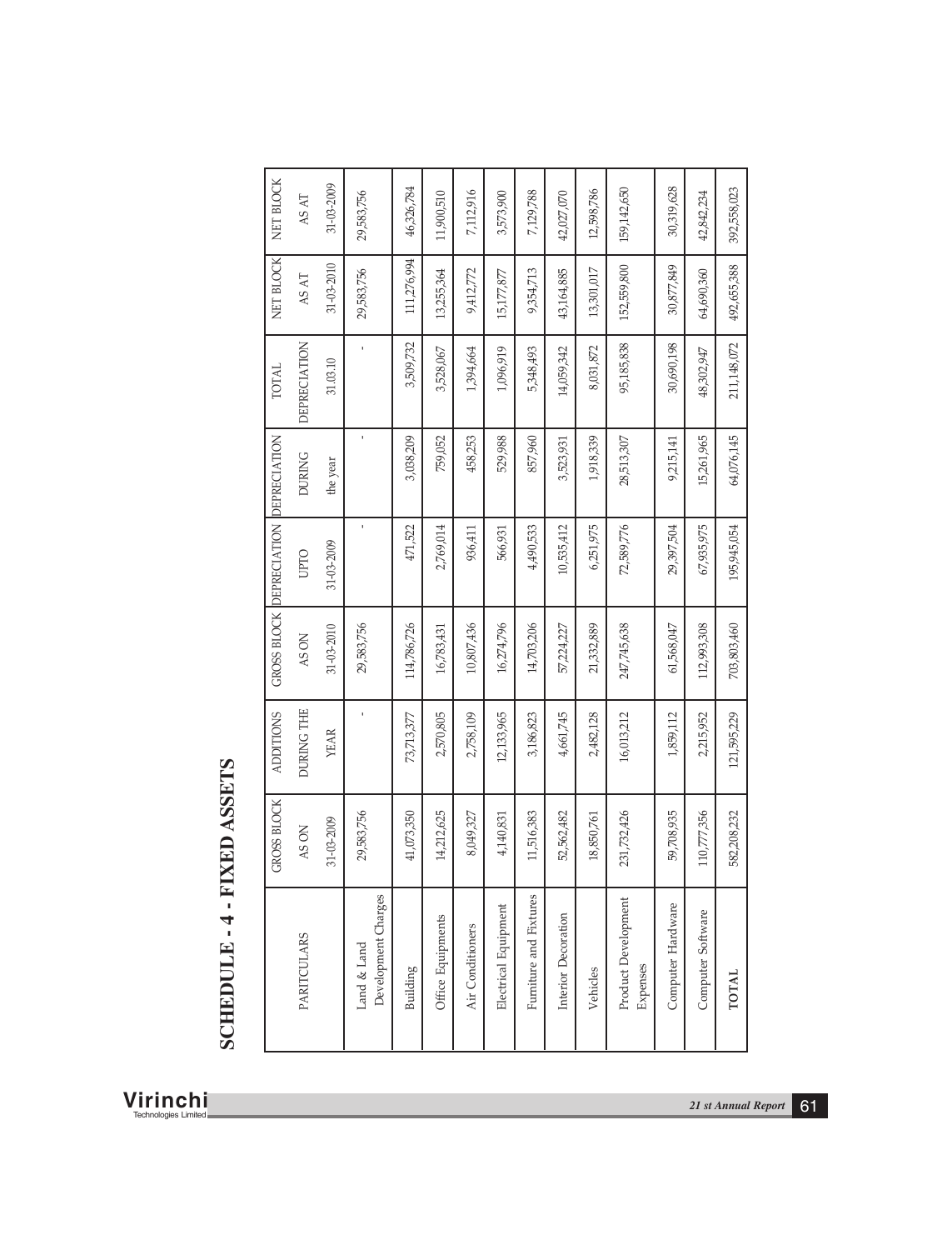| <b>PARTICULARS</b>                                                | AS AT<br>$31 - 03 - 10$<br>(Rupees) | AS AT<br>31-03-09<br>(Rupees) |
|-------------------------------------------------------------------|-------------------------------------|-------------------------------|
|                                                                   |                                     |                               |
| <b>SCHEDULE - 5</b>                                               |                                     |                               |
| <b>INVESTMENTS</b>                                                |                                     |                               |
| Shares of Canara Bank                                             | 14,000                              | 14,000                        |
| (Cost price of 400 Shares @ Rs.35/- per share)                    |                                     |                               |
| (Market Price of share as on 31st March, 2010 @410.35/-per share) |                                     |                               |
| Shares of DLF Limited                                             |                                     | 1,271,063                     |
| Mutual Funds (Canara Robeco)                                      | 500,000                             |                               |
| (NAV as on 31st March 2010 is Rs.5,63,328/-)                      |                                     |                               |
|                                                                   | 514,000                             | 1,285,063                     |
| <b>SCHEDULE - 6</b>                                               |                                     |                               |
| <b>SUNDRY DEBTORS</b>                                             |                                     |                               |
| (Unsecured, Considered good)                                      |                                     |                               |
| Debtors not exceeding six months                                  | 202,652,213                         | 193,570,649                   |
| Debtors exceeding six months                                      |                                     |                               |
| Others Debts                                                      |                                     |                               |
|                                                                   | 202,652,213                         | 193,570,649                   |
| <b>SCHEDULE - 7</b>                                               |                                     |                               |
| <b>CASH AND BANK BALANCES</b>                                     |                                     |                               |
| Cash in Hand                                                      | 651,537                             | 1,525,688                     |
| Balance with Schedule Banks                                       |                                     |                               |
| In Current Accounts                                               | 32,926,978                          | 52,220,604                    |
| In Deposit Accounts                                               | 66,212,357                          | 58, 355, 734                  |
|                                                                   | 99,790,873                          | 112,102,026                   |
| <b>SCHEDULE - 8</b>                                               |                                     |                               |
| <b>ADVANCES AND DEPOSITS</b>                                      |                                     |                               |
| <b>ADVANCES</b>                                                   |                                     |                               |
| Advances                                                          | 111,389,932                         | 113,826,468                   |
| Virinchi Employees Welfare Trust                                  | 14,420,000                          | 14,420,000                    |
| <b>Other Current Assets</b>                                       | 4,059,995                           | 695,775                       |
| <b>DEPOSITS</b>                                                   |                                     |                               |
| Rent Deposits                                                     | 1,661,728                           | 1,661,728                     |
| Other Deposits                                                    | 1,957,487                           | 1,099,819                     |
|                                                                   | 133,489,143                         | 131,703,790                   |

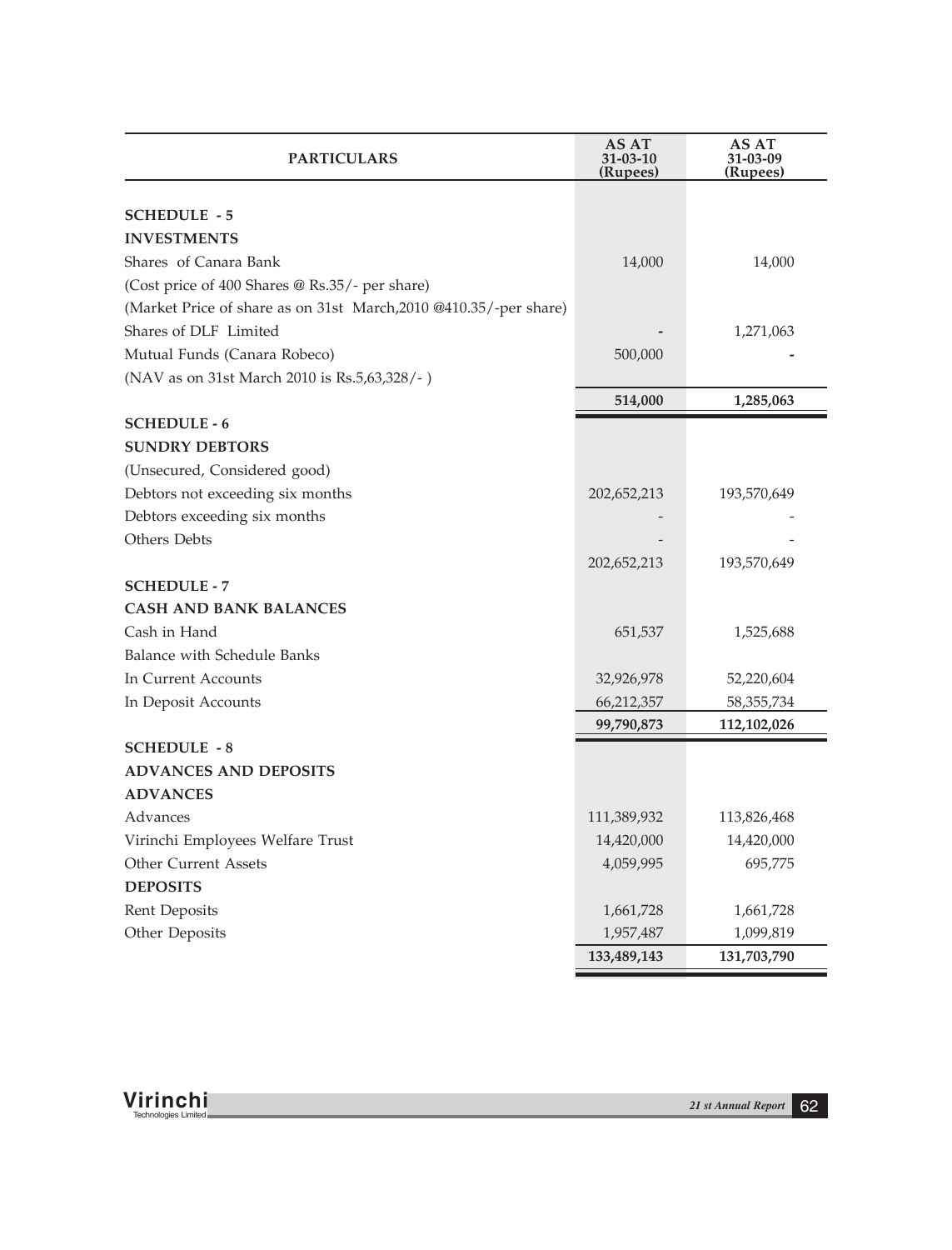| <b>PARTICULARS</b>                                  | AS AT<br>$31 - 03 - 10$<br>(Rupees) | AS AT<br>31-03-09<br>(Rupees) |
|-----------------------------------------------------|-------------------------------------|-------------------------------|
| <b>SCHEDULE - 9</b>                                 |                                     |                               |
| <b>CURRENT LIABILITIES,</b>                         |                                     |                               |
| <b>ADVANCES AND PROVISIONS</b>                      |                                     |                               |
| Sundry Creditors, Advances & Creditors for Expenses | 9,966,696                           | 123,786,688                   |
| Other Current Liabilities                           | 1,446,611                           | 9,198                         |
| Outstanding Expenses and Provisions                 | 28, 148, 479                        | 7,415,700                     |
| Provision for Taxation                              | 7,866,881                           | 8,053,113                     |
| Provision for Dividend                              | 7,452,900                           |                               |
| Provision for Dividend tax                          | 1,237,927                           |                               |
|                                                     |                                     |                               |
|                                                     | 56,119,494                          | 139,264,699                   |
| <b>SCHEDULE - 10</b>                                |                                     |                               |
| <b>Other Income</b>                                 |                                     |                               |
| Dividend Received                                   | 993                                 | 6,700                         |
| Income from Hosting Services                        | 348,604                             | 116,023                       |
| Interest Income                                     | 6,347,003                           | 4,109,405                     |
| Rental Income                                       | 1,375,000                           |                               |
| Short Term Capital Gain/Loss                        | 4,435,357                           | (1,848,183)                   |
| others                                              | 8,793                               | 438,683                       |
|                                                     | 12,515,750                          | 2,822,628                     |
| <b>SCHEDULE - 11</b>                                |                                     |                               |
| BUSINESS AND ADMINISTRATIVE EXPENSES                |                                     |                               |
| Postage, Telephone and Telegrams                    | 5,021,461                           | 6,969,851                     |
| Repairs and Other Maint. Charges                    | 9,435,992                           | 8,681,854                     |
| Rent, Rates and Taxes                               | 6,371,903                           | 17,934,515                    |
| <b>Auditors Remuneration</b>                        | 206,850                             | 165,450                       |
| Directors Remuneration                              | 9,398,500                           | 8,895,401                     |
| Printing and Stationery                             | 1,655,226                           | 1,306,533                     |
| Travelling and Conveyance                           | 45,828,791                          | 49,132,623                    |
| Marketing, Hosting and Business Promotion Expenses  | 130,414,133                         | 105,750,969                   |
| Other Administrative Expenses                       | 34,715,338                          | 33, 168, 722                  |
|                                                     | 243,048,193                         | 232,005,919                   |

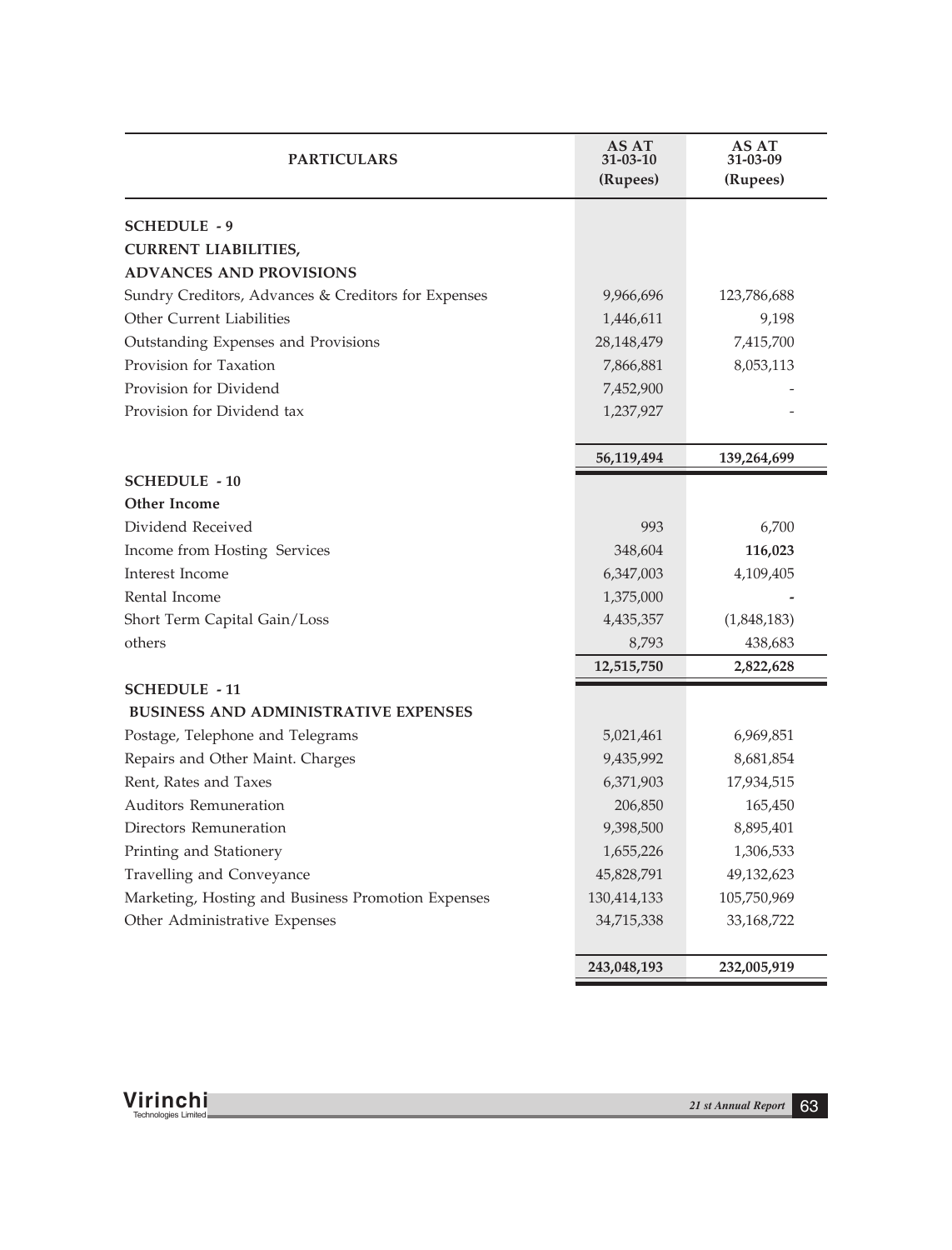|           | <b>PARTICULARS</b>                                                         | Year Ended<br>31-03-2010<br>Rs. in Lacs | Year Ended<br>31-03-2009<br>Rs. in Lacs |
|-----------|----------------------------------------------------------------------------|-----------------------------------------|-----------------------------------------|
| А.        | Net Profit/ (Loss) before taxation and                                     | 452.50                                  | 429.21                                  |
|           | extraordinary items                                                        |                                         |                                         |
|           | Adjustments for:                                                           |                                         |                                         |
|           | Depreciation                                                               | 640.76                                  | 652.97                                  |
|           | W/o expenses                                                               | 200.95                                  | 200.95                                  |
|           | Interest expenses                                                          | 169.2                                   | 94.77                                   |
|           | Operating Profit before working capital                                    | 1463.41                                 | 1377.90                                 |
|           | changes                                                                    |                                         |                                         |
|           | <b>Working Capital Changes</b>                                             |                                         |                                         |
|           | Trade and other receivables                                                | (108.67)                                | (60.41)                                 |
|           | Trade payables                                                             | (831.45)                                | 766.50                                  |
|           | Cash generated from operations                                             | 523.29                                  | 2084.00                                 |
|           | Interest paid                                                              | (169.20)                                | (94.77)                                 |
|           | Taxation for the year                                                      | (78.67)                                 | (71.90)                                 |
|           | Dividend for the year                                                      | (74.53)                                 | 0.00                                    |
|           | Dividend Tax for the year                                                  | (12.38)                                 | 0.00                                    |
|           | Foreign Exchange loss                                                      | (4.31)                                  | (2.16)                                  |
|           | Deferred Employee Compensation                                             | 0.00                                    | 0.75                                    |
|           | Cash flow before extraordinary items                                       | 184.21                                  | 1915.91                                 |
|           | Extraordinary items                                                        |                                         |                                         |
|           | Net Cash from Operating Activities                                         | 184.21                                  | 1915.91                                 |
| <b>B.</b> | <b>CASH FLOW FROM INVESTING ACTIVITIES:</b>                                |                                         |                                         |
|           | Purchase of Fixed Assets                                                   | (1308.31)                               | (1391.54)                               |
|           | Investment                                                                 | 7.71                                    | 0.23                                    |
|           | Net Cash used in Investing Activities                                      | (1300.60)                               | (1391.30)                               |
| C.        | <b>CASH FLOW FROM FINANCING ACTIVITIES:</b><br>Proceeds from Equity Shares | 0.00                                    | 48.35                                   |
|           | <b>Issue of Share Warrants</b>                                             | 0.00                                    | -84.80                                  |
|           | <b>Share Premium</b>                                                       | 0.00                                    | 95.13                                   |
|           | Net Proceeds from Long Term Borrowings                                     | 993.28                                  | (172.19)                                |
|           | Net Cash used in Financing Activities                                      | 993.28                                  | (113.50)                                |
|           | Net increase in cash and cash equivalents                                  | (123.11)                                | 411.11                                  |
|           | Cash and Cash equivalents as at 01.04.2009                                 | 1121.02                                 | 709.91                                  |
|           | Cash and Cash equivalents as at 31.03.2010                                 | 997.91                                  | 1121.02                                 |
|           |                                                                            |                                         |                                         |

# **Cash Flow Statement For The Year Ended 31st March, 2010**

AS PER OUR REPORT OF EVEN DATE FOR AND ON BEHALF OF THE BOARD for P MURALI & CO., for VIRINCHI TECHNOLOGIES LIMITE CHARTERED ACCOUNTANTS

for VIRINCHI TECHNOLOGIES LIMITED

**P.MURALI MOHANA RAO M.SRINIVAS G.SANTI PRIYA** M.No:23412 WHOLE TIME DIRECTOR

MANAGING DIRECTOR

**Virinchi** *21 st Annual Report* <sup>64</sup> Technologies Limited

PLACE : HYDERABAD **K. RAVINDRANATH TAGORE** DATE : 31-8-2010 **K. RAVINDRANATH TAGORE** COMPANY SECRETARY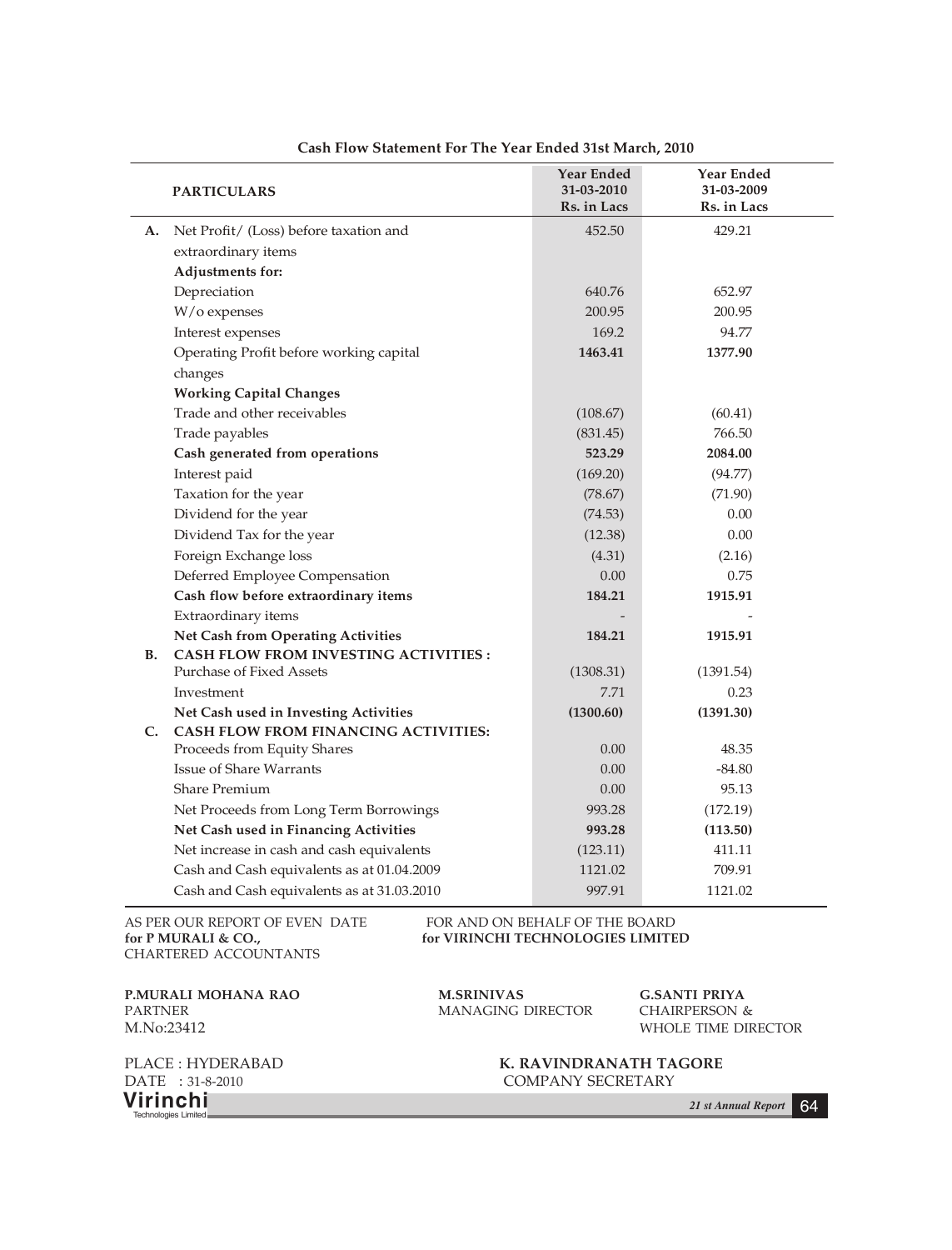# **CONSOLIDATED NOTES TO ACCOUNTS**

# **SIGNIFICANT ACCOUNTING POLICIES AND NOTE TO THE CONSOLIDATED FINANCIAL STATEMENTS**

# **1. Description of the Business**

Virinchi Technologies Ltd has made a strategic investment in the company engaged in the business of software consultancy /IT Solution providers through wholly owned subsidiary **K SOFT SYSTEMS Inc.**

# **2. Principles of Consolidation :**

The consolidated financial statements have been prepared on the basis of going concern, under the historical cost convention on accrual basis, to comply in all material aspects with the applicable accounting principles in India, the Accounting Standards issued by the Institute of Chartered Accountants of India and the relevant provisions of the Companies Act,1956.

These financial statements have been prepared in accordance with Accounting Standard 21 issued by the Institute of Chartered Accountants of India.

All inter company transactions, balances and unrealized surpluses and deficits are eliminated. The exchange rates adopted for converting 1 USD into Indian rupees of the foreign subsidiaries with respect to:

|                      | March 31, 2010 |
|----------------------|----------------|
| Balance Sheet items  | ₹44.97         |
| Revenue <i>items</i> | ₹4721          |

# **3. Revenue Recognition :**

- (i) Income from Software development is accounted for on the basis of Software developed and billed to clients on acceptance and/or on the basis of man days/man hours as per the terms of contract.
- (ii) Revenue from professional services consist primarily of revenue earned from services performed on a 'time and material' basis. The related revenue is recognized as and when the services are performed.
- (iii) Revenue from Software development services includes revenue from time and material and fixed price control recognized as related services are performed.
- (iv) Revenue on Fixed price contracts is recognized in accordance with percentage of completion and method of account
- (v) Revenue is not recognized on the grounds of prudence, until realized in respect of liquidated damages, delayed payments as recovery of the amounts are not certain.

# **4. Fixed Assets:**

Fixed Assets are stated at cost less accumulated depreciation. Cost of acquisition of fixed assets is inclusive of freight duties, taxes and incidental expenses thereto.

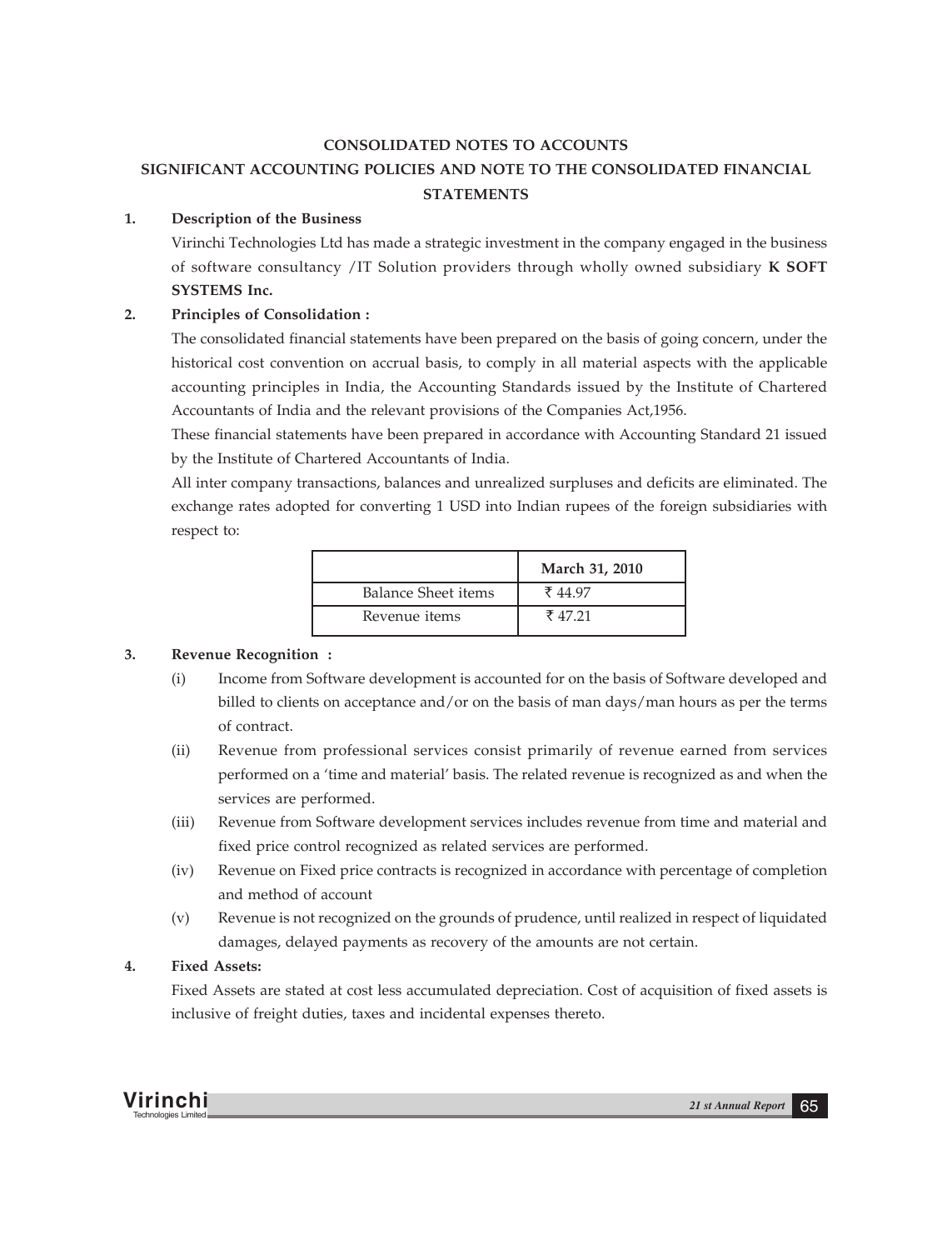All the fixed assets are assessed for any indication of impairment, at the end of each financial year. On such indication, the impairment loss, being excess of carrying value over the recoverable value of the assets, is charged to Profit and Loss account in the respective financial years. The impairment loss recognized in the prior years is reversed in cases where recoverable value exceeds the carrying value, upon reassessment in the subsequent years.

# **5. Goodwill:**

Goodwill represents the difference between the purchase price and the fair value of the assets and liabilities acquired after considering reserves transferred. Goodwill is being amortized on Straight Line Method over a period of 5 years.

The excess of cost to the Parent company of its investment in the subsidiary company is recognized in the consolidated financial statements as goodwill.

#### **6. Taxation:**

As per the Finance Bill 2007, Companies claiming exemption U/s 10 A of the Income Tax Act,1961 are subject to the provisions of Minimum Alternative Tax (MAT) U/s. 115JB. Company has provided provision for Income Tax as per Sec.115JB of Income Tax Act, 1961. In case of subsidiary company current tax is determined on the amount of tax payable in respect of taxable income for the year as per their laws. Deferred tax asset and liability is recognized for future tax consequences attributable to the timing differences that result between profit offered for Income tax and the profit as per the financial statements. Deferred tax asset & liability are measured as per the tax rates/laws that have been enacted or substantively enacted by the Balance Sheet date. Deferred tax assets are not recognized unless there is a virtual certainty that there will be sufficient future taxable income to realize such assets.

## **7. Earning per Share:**

The earning considered in ascertaining the companies earning per share comprise net profit after tax. The number of shares used in computing basic earning per share is the weighed average number of shares outstanding during the year.

### **8. Gratuity**

The Company has made provision for the gratuity to its employees. Company has created Separate Gratuity Trust for employees and amount invested with Aviva Life Insurance Company India Ltd.

# 9. **Foreign Currency Transaction:**

**K SOFT SYSTEMS Inc** is in the nature of non-integral operations in terms of Companies Accounting Standard 11, "The Effects of changes in foreign Exchange Rates", All monetary and non-monetary assets and liabilities are translated at the rate prevailing on the balance sheet date. All revenue and expenditure transactions during the year are reported at average rate. The resultant transaction adjustment is reflected as a separate component of shareholders' funds as a "Foreign Currency Translation Reserve".

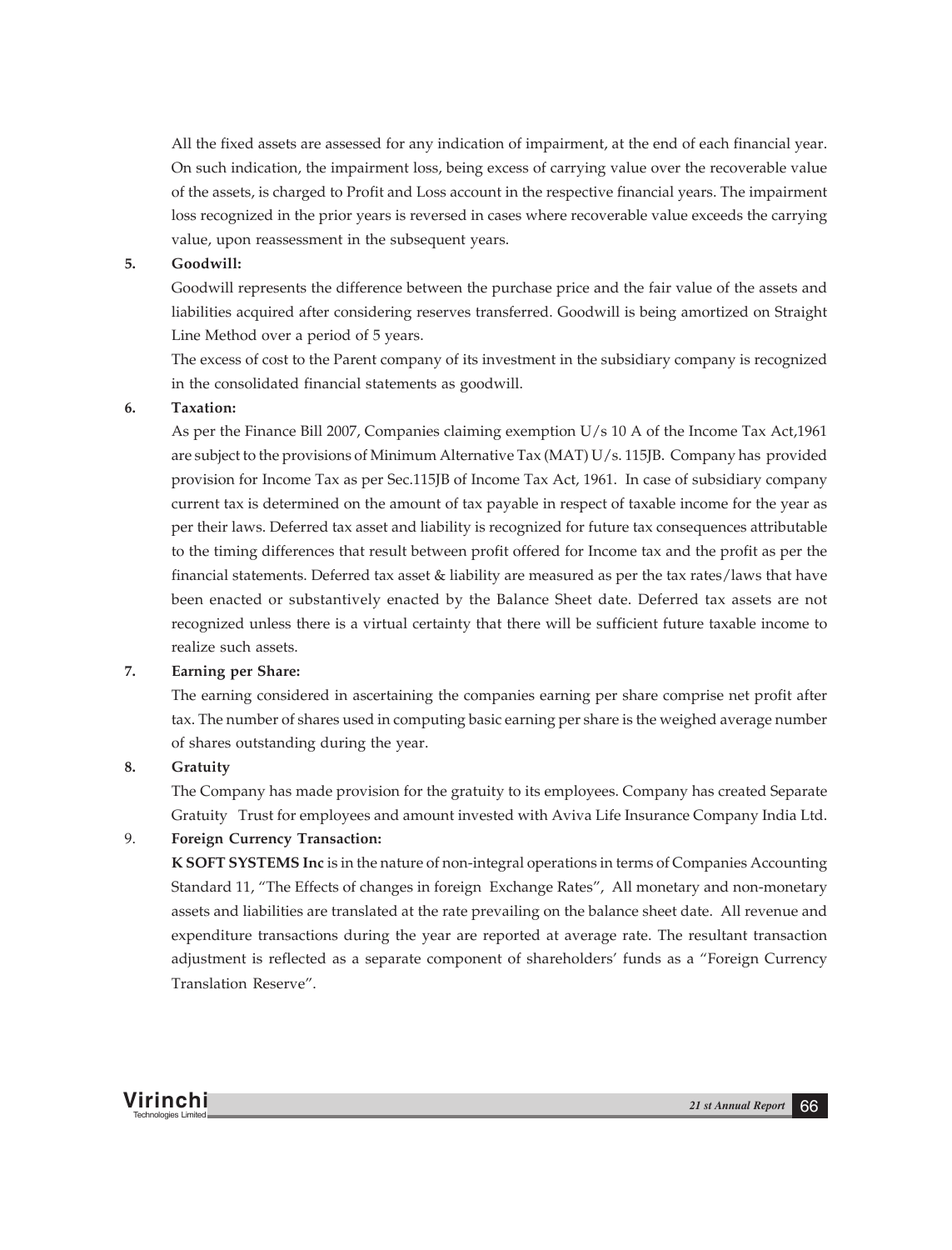# **VIRINCHI TECHNOLOGIES LIMITED**

Regd. Office: 10, SRK Colony, West Marredpally, Secunderabad – 500 026

# **ATTENDANCE SLIP**

I hereby record my presence at the 21<sup>st</sup> Annual General Meeting of the Company being held on Wednesday, the 29<sup>th</sup> day of September, 2010 at 11.00 A.M. at Padmashali Kalyana Mandapam, 2-12-66, Nehru Nagar, West Marredpally, Secunderabad – 500 026

Name of the Shareholder: Name of Proxy: Signature of Member / Proxy: Regd. Folio No. / \*Client id: \* Applicable for members holding shares in Electronic Form. Note: PLEASE FILL ATTEDANCE SLIP AND HAND IT OVER AT THE ENTRANCE OF THE MEETINGVENUE

# **\_\_\_\_\_\_\_\_\_\_\_\_\_\_\_\_\_\_\_\_\_\_\_\_\_\_\_\_\_\_\_\_\_\_\_\_\_\_\_\_\_\_\_\_\_\_\_\_\_\_\_\_\_\_\_\_\_\_\_\_\_\_\_\_\_\_\_\_\_\_\_\_\_\_\_\_\_\_\_\_\_\_\_\_\_\_\_\_\_\_\_\_\_\_\_\_\_ VIRINCHI TECHNOLOGIES LIMITED**

Regd. Office: 10, SRK Colony, West Marredpally, Secunderabad – 500 026

# **PROXY FORM**

| Regd. Folio No/ |                                                                                                                           | No. of Shares held |  |                             |
|-----------------|---------------------------------------------------------------------------------------------------------------------------|--------------------|--|-----------------------------|
| Client ID       |                                                                                                                           |                    |  |                             |
|                 |                                                                                                                           |                    |  |                             |
|                 |                                                                                                                           |                    |  |                             |
|                 |                                                                                                                           |                    |  |                             |
|                 |                                                                                                                           |                    |  |                             |
|                 |                                                                                                                           |                    |  |                             |
|                 |                                                                                                                           |                    |  |                             |
|                 | my/our behalf at the 21 <sup>st</sup> Annual General Meeting of the Company to be held on Wednesday, the 29 <sup>th</sup> |                    |  |                             |
|                 | September 2010 at 11.00 A.M. or at any adjournment thereof.                                                               |                    |  | Affix                       |
|                 | Signed this  day of 2010                                                                                                  |                    |  | Re. 1/-<br>Revenue<br>Stamp |
|                 |                                                                                                                           |                    |  |                             |

**Note**: The proxy form duly completed should be deposited at the Registered Office of the Company not less than Forty Eight Hours before the time fixed for holding the meeting.

| Virinchi             | 21 st Annual Report | n, |
|----------------------|---------------------|----|
| Technologies Limited |                     |    |